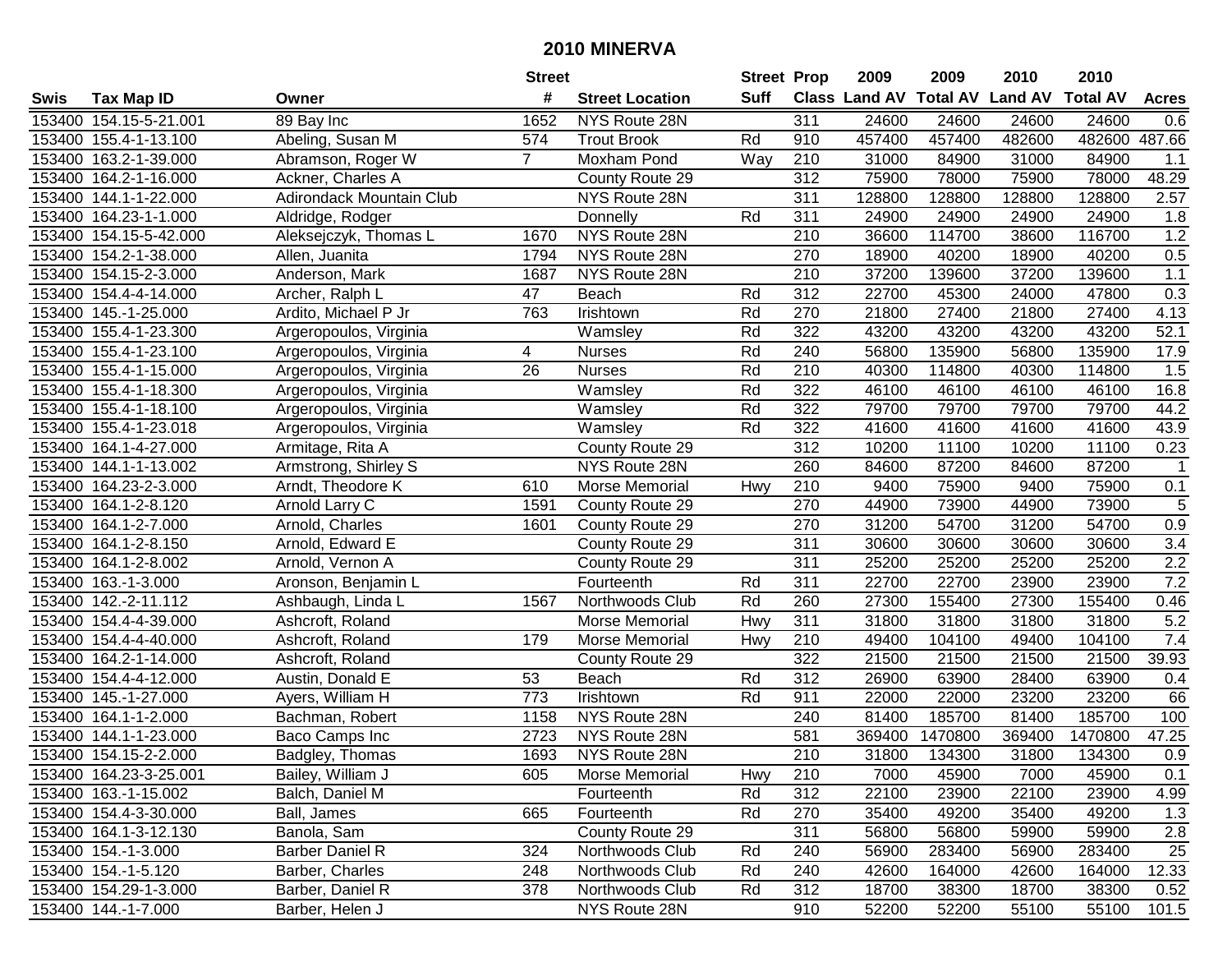|        |                        |                                  | <b>Street</b> |                        | <b>Street Prop</b> |                  | 2009  | 2009   | 2010                           | 2010            |                |
|--------|------------------------|----------------------------------|---------------|------------------------|--------------------|------------------|-------|--------|--------------------------------|-----------------|----------------|
| Swis   | <b>Tax Map ID</b>      | Owner                            | #             | <b>Street Location</b> | <b>Suff</b>        |                  |       |        | Class Land AV Total AV Land AV | <b>Total AV</b> | <b>Acres</b>   |
|        | 153400 154.-1-5.110    | Barber, Helen J                  | 306           | Northwoods Club        | Rd                 | 240              | 62600 | 175300 | 62600                          | 175300          | 67.01          |
|        | 153400 154.4-1-13.000  | Barilli, Alfred S                | 1591          | NYS Route 28N          |                    | 210              | 32500 | 116000 | 32500                          | 116000          | 0.9            |
|        | 153400 154.4-4-59.000  | Bariteau, Henry A Jr             | 38            | Town Shed              | Rd                 | 210              | 62600 | 110900 | 62600                          | 110900          | $9\,$          |
|        | 153400 163.2-1-35.213  | Barnes, Charles W                | 1105          | NYS Route 28N          |                    | 210              | 47700 | 141800 | 47700                          | 141800          | 8.09           |
|        | 153400 164.1-2-1.200   | Barnes, Charles W                |               | NYS Route 28N          |                    | $\overline{314}$ | 35200 | 35200  | 35200                          | 35200           | 7.5            |
|        | 153400 163.2-1-35.111  | Barnes, Thomas W                 | 1093          | NYS Route 28N          |                    | 260              | 27500 | 35600  | 27500                          | 35600           | 1.29           |
|        | 153400 163.2-1-35.122  | Barnes, Thomas W                 | 1085          | NYS Route 28N          |                    | $\overline{240}$ | 49300 | 142100 | 49300                          | 142100          | 16.83          |
|        | 153400 154.15-1-14.002 | Barnett, Lance J                 | 1787          | NYS Route 28N          |                    | 210              | 38700 | 105900 | 38700                          | 105900          | 1.47           |
|        | 153400 154.15-1-3.000  | Barss, Frederick C Sr            |               | NYS Route 28N          |                    | $\overline{312}$ | 69100 | 73500  | 69100                          | 73500           | 33.6           |
|        | 153400 155.3-1-2.000   | Bartolomeo, Margaret             |               | <b>Federal Flats</b>   | Rd                 | 322              | 54000 | 54000  | 57000                          | 57000           | 95             |
|        | 153400 154.4-6-17.000  | Bassham, Heli LM                 | 48            | Morse Memorial         | Hwy                | 210              | 31900 | 192300 | 31900                          | 192300          | 0.89           |
|        | 153400 154.4-4-32.000  | Bayse James                      | 184           | Longs Hill             | Rd                 | 240              | 34700 | 169900 | 34700                          | 169900          | 13.3           |
|        | 153400 154.15-1-25.000 | Beale, David                     | 9             | Frazier                | Way                | 312              | 5700  | 29200  | 6000                           | 30800           | 0.1            |
| 153400 | 154.31-1-10.000        | Beauregard Christopher D         | 20            | Beauregard             | Way                | 260              | 32500 | 95300  | 32500                          | 95300           | 5.2            |
| 153400 | 154.2-1-8.000          | <b>Beaver Meadow Club</b>        |               | NYS Route 28N          |                    | 312              | 46600 | 51200  | 46600                          | 51200           | 24.79          |
| 153400 | 164.2-1-23.001         | <b>Beckler Family Ltd Ptnshp</b> |               | Alder Brook            | Rd                 | 314              | 48400 | 48400  | 51100                          | 51100           | 8.37           |
|        | 153400 155.3-1-24.000  | Belfance, Frederick J Jr         | 111           | <b>Trout Brook</b>     | Rd                 | 312              | 11200 | 14800  | 11200                          | 14800           | 0.2            |
|        | 153400 163.2-1-12.100  | Bennett, Lori                    | 145           | McKee                  | Rd                 | 210              | 48900 | 95400  | 48900                          | 95400           | 9.53           |
|        | 153400 154.15-1-8.002  | Bennett, Richard R               | 1811          | NYS Route 28N          |                    | 210              | 35600 | 136600 | 35600                          | 136600          | 1.6            |
|        | 153400 164.1-2-29.000  | Bennett, Ronald K                |               | Morse Memorial         | Hwy                | 312              | 28900 | 33900  | 28900                          | 33900           | 5.4            |
| 153400 | 164.1-3-12.140         | Bennett, Warren                  | 1147          | County Route 29        |                    | 311              | 51500 | 51500  | 51500                          | 51500           | 2.8            |
|        | 153400 154.4-4-42.180  | Bentley, Edward J Jr             | 28            | Woodlot                | Rd                 | 311              | 42300 | 42300  | 44600                          | 44600           | 7.3            |
|        | 153400 154.2-1-34.120  | Bickford, Joseph B               | 25            | Ridge                  | Rd                 | 210              | 48300 | 72500  | 48300                          | 72500           | 5              |
|        | 153400 155.3-1-23.000  | Bing, Marie F                    | 117           | <b>Trout Brook</b>     | Rd                 | $\overline{312}$ | 29700 | 33100  | 29700                          | 33100           | $\overline{1}$ |
| 153400 | 155.3-2-2.000          | Birnhak, Carol M                 | 179           | Irishtown              | Rd                 | 210              | 49300 | 150800 | 49300                          | 150800          | 5.14           |
|        | 153400 164.23-5-4.000  | Blackburn, Richard               | 1335          | County Route 29        |                    | 210              | 24800 | 85300  | 24800                          | 85300           | 2.5            |
|        | 153400 164.23-5-3.000  | Blackburn, Richard W             |               | County Route 29        |                    | 311              | 13900 | 13900  | 13900                          | 13900           | 1.8            |
|        | 153400 163.2-1-40.100  | <b>BLC LLC</b>                   |               | NYS Route 28N          |                    | 322              | 48200 | 48200  | 50900                          | 50900           | 37             |
|        | 153400 154.4-4-42.130  | Bobowick, Richard J              |               | Longs Hill             | Rd                 | 311              | 51200 | 51200  | 51200                          | 51200           | 2.91           |
|        | 153400 154.4-4-42.160  | Bobowick, Richard J              |               | Longs Hill             | Rd                 | 311              | 51500 | 51500  | 51500                          | 51500           | 3.02           |
|        | 153400 164.1-1-22.000  | Bocchetti, Alfred                |               | County Route 29        |                    | 322              | 33200 | 33200  | 33200                          | 33200           | 11             |
|        | 153400 164.1-4-4.100   | Bocchino, James R                | 102           | Donnelly               | Rd                 | $\overline{210}$ | 48800 | 212800 | 48800                          | 212800          | 8.1            |
|        | 153400 155.1-1-36.000  | Bonilla, Marie E                 | 708           | Irishtown              | Rd                 | 260              | 90400 | 118700 | 90400                          | 118700          | 70.5           |
|        | 153400 164.1-2-28.200  | Bonner, Hugh                     | 754           | Church                 | Rd                 | $\overline{210}$ | 48600 | 150200 | 51300                          | 158500          | 3.5            |
|        | 153400 164.1-1-8.000   | Booth, Nancy E                   | 502           | Morse Memorial         | Hwy                | 240              | 72500 | 138000 | 72500                          | 138000          | 11.8           |
|        | 153400 164.23-3-3.000  | Borchers, Michael M              |               | Morse Memorial         | Hwy                | 311              | 21200 | 21200  | 21200                          | 21200           | $\overline{c}$ |
|        | 153400 164.23-2-1.100  | Borchers, Robert A               | 600           | Morse Memorial         | Hwy                | 210              | 23000 | 49100  | 23000                          | 49100           | 0.6            |
|        | 153400 164.1-2-8.110   | Borner, Daniel R                 |               | County Route 29        |                    | 311              | 13500 | 13500  | 13500                          | 13500           | 1.1            |
|        | 153400 154.4-4-56.200  | Bosch, F Richard                 | 12            | <b>Town Shed</b>       | Rd                 | 210              | 22700 | 88100  | 22700                          | 88100           | 0.57           |
|        | 153400 164.1-2-31.000  | Bottali, Joel P                  | 798           | Church                 | Rd                 | 240              | 58000 | 152600 | 58000                          | 152600          | 28.5           |
|        | 153400 155.1-1-35.100  | Boustead, Douglas                | 748           | Irishtown              | Rd                 | 240              | 68000 | 231100 | 68000                          | 231100          | 62             |
|        | 153400 154.4-2-11.000  | Boyd, Bernard                    |               | NYS Route 28N          |                    | 311              | 27100 | 27100  | 27100                          | 27100           | 1.1            |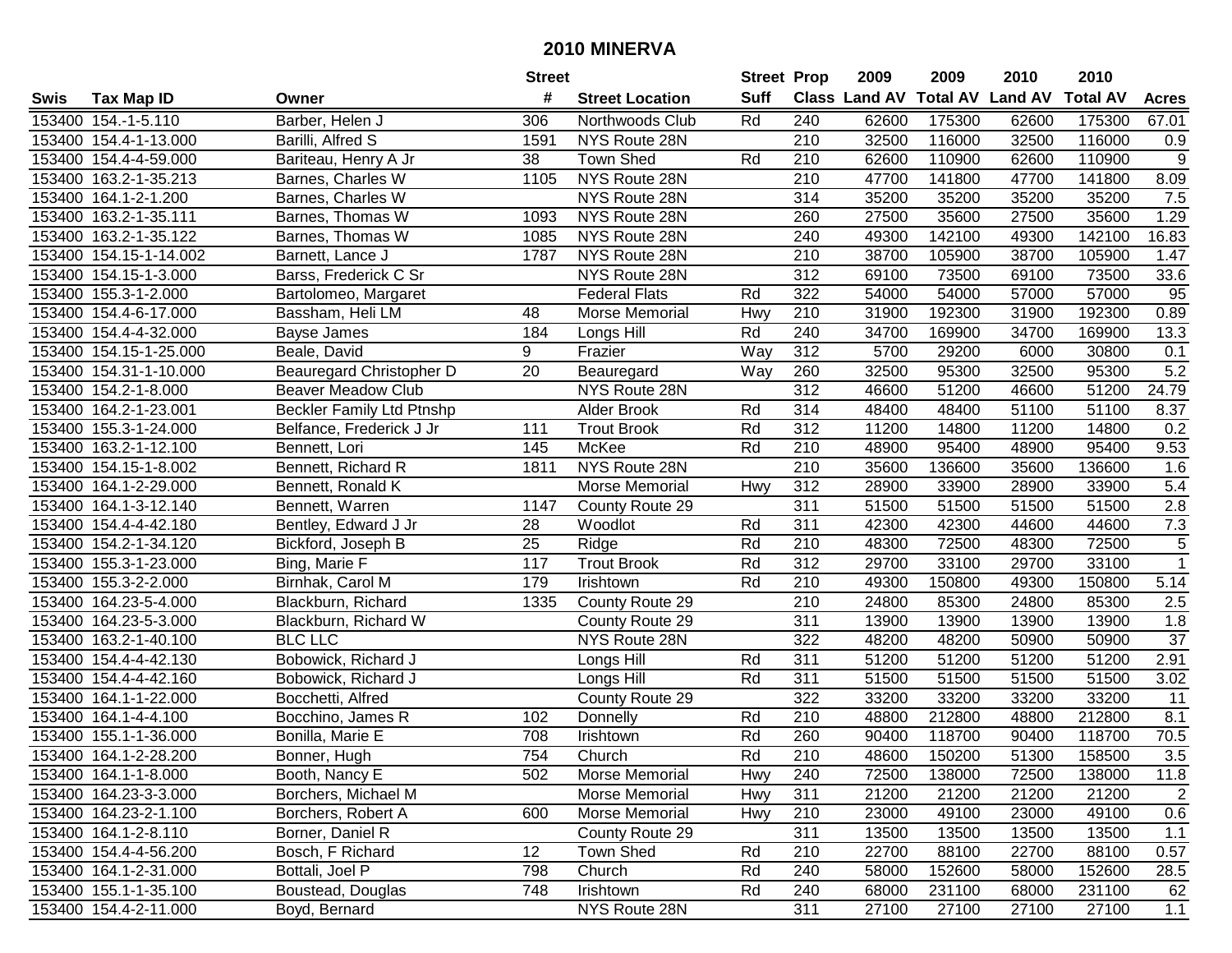|        |                        |                              | <b>Street</b> |                        | <b>Street Prop</b> |                  | 2009                          | 2009   | 2010           | 2010            |              |
|--------|------------------------|------------------------------|---------------|------------------------|--------------------|------------------|-------------------------------|--------|----------------|-----------------|--------------|
| Swis   | <b>Tax Map ID</b>      | Owner                        | #             | <b>Street Location</b> | <b>Suff</b>        |                  | <b>Class Land AV Total AV</b> |        | <b>Land AV</b> | <b>Total AV</b> | <b>Acres</b> |
|        | 153400 144.1-1-26.000  | <b>Bradley Stephen D</b>     | 2667          | NYS Route 28N          |                    | 210              | 35900                         | 103600 | 35900          | 103600          | 1.32         |
|        | 153400 155.1-1-42.310  | Brannon, Edward W            |               | ONeil                  | Rd                 | 314              | 36400                         | 36400  | 36400          | 36400           | 8.05         |
|        | 153400 155.1-1-42.120  | Brannon, Kathleen            |               | Irishtown              | Rd                 | 312              | 83700                         | 96200  | 83700          | 96200           | 127.71       |
|        | 153400 155.1-1-42.200  | Brannon, Kathleen G          | 401           | Irishtown              | Rd                 | 210              | 58600                         | 145800 | 58600          | 145800          | 9.5          |
|        | 153400 155.3-1-57.000  | Brannon, Kathleen G          |               | <b>Federal Flats</b>   | Rd                 | 322              | 37900                         | 37900  | 37900          | 37900           | 15.4         |
|        | 153400 155.1-1-42.110  | Brannon, Teresa              | 404           | Irishtown              | Rd                 | 240              | 73900                         | 92100  | 73900          | 92100           | 53.03        |
|        | 153400 155.3-1-6.400   | Brannon, William E           |               | Irishtown              | Rd                 | 323              | 300                           | 300    | 300            | 300             | 9.6          |
| 153400 | 133.-1-33.100          | Brassel, Elizabeth           |               | NYS Route 28N          |                    | 322              | 78400                         | 78400  | 82700          | 82700           | 135.87       |
|        | 153400 133.4-1-2.004   | Brassel, Elizabeth           | 3112          | NYS Route 28N          |                    | 912              | 98800                         | 98800  | 104200         | 104200          | 68.01        |
|        | 153400 144.1-1-20.300  | Brassel, Elizabeth C         |               | NYS Route 28N          |                    | 311              | 74900                         | 74900  | 74900          | 74900           | 8.05         |
|        | 153400 144.1-1-20.200  | Brassel, Elizabeth C         |               | NYS Route 28N          |                    | 311              | 93200                         | 93200  | 93200          | 93200           | 6.33         |
|        | 153400 144.1-1-20.110  | Brassel, Elizabeth C         |               | NYS Route 28N          |                    | 311              | 45400                         | 45400  | 47900          | 47900           | 2.7          |
|        | 153400 144.1-1-15.200  | Brassel, Michael P           |               | NYS Route 28N          |                    | 311              | 122000                        | 122000 | 122000         | 122000          | 1.24         |
|        | 153400 144.1-1-19.000  | Brassell, Michael P          | 2783          | NYS Route 28N          |                    | 260              | 152600                        | 210800 | 152600         | 210800          | 6.61         |
|        | 153400 155.3-2-33.000  | Breason, Valerie             | 38            | <b>Federal Flats</b>   | Rd                 | 270              | 38200                         | 46100  | 38200          | 46100           | 1.31         |
|        | 153400 154.4-2-13.000  | Bredeck, Richard S           | 1545          | NYS Route 28N          |                    | 270              | 37900                         | 69700  | 37900          | 69700           | 1.16         |
|        | 153400 164.1-4-13.000  | Brennan John F               |               | County Route 29        |                    | 322              | 31000                         | 31000  | 31000          | 31000           | 30.7         |
|        | 153400 164.1-4-26.003  | Brennan, John F              | 5             | Genesee                | Way                | 270              | 44900                         | 49300  | 44900          | 49300           | 3.17         |
|        | 153400 163.2-1-45.000  | Brewer, Todd W               |               | McKee                  | Rd                 | 314              | 19800                         | 19800  | 19800          | 19800           | 20           |
|        | 153400 154.10-1-2.000  | Bristol, Leslie A            | 240           | Ridge                  | Rd                 | 210              | 36100                         | 78900  | 36100          | 78900           | 1.7          |
|        | 153400 155.4-1-13.200  | Brown, Anne L                |               | <b>Trout Brook</b>     | Rd                 | 311              | 55000                         | 55000  | 58000          | 58000           | 8.52         |
| 153400 | 164.23-2-2.000         | Brown, Richard A             | 608           | Morse Memorial         | Hwy                | 210              | 20800                         | 99700  | 20800          | 99700           | 0.9          |
| 153400 | 154.2-1-32.000         | Bruce, Bryan                 | 1892          | NYS Route 28N          |                    | 210              | 30700                         | 93800  | 30700          | 93800           | 0.9          |
| 153400 | 154.2-1-34.110         | Bruce, Bryan                 |               | NYS Route 28N          |                    | 322              | 81300                         | 81300  | 81300          | 81300           | 95.3         |
|        | 153400 142.12-1-16.000 | Brune, William HN            | 1567          | Northwoods Club        | Rd                 | 260              | 39800                         | 305000 | 39800          | 305000          | 0.5          |
|        | 153400 163.2-1-44.000  | Brunell, Todd                |               | McKee                  | Rd                 | 322              | 45000                         | 45000  | 45000          | 45000           | 20           |
|        | 153400 154.-1-43.002   | Brunn, Kurt                  | 2076          | NYS Route 28N          |                    | 418              | 89800                         | 169000 | 89800          | 169000          | 15.53        |
|        | 153400 155.1-1-28.000  | Bryan, Lawrence              | 656           | Irishtown              | Rd                 | 312              | 14100                         | 22800  | 14100          | 22800           | 0.26         |
|        | 153400 164.1-3-27.200  | Bryceland, John              | 799           | Church                 | Rd                 | 210              | 47500                         | 175900 | 50100          | 185600          | 3            |
|        | 153400 154.2-1-2.000   | Buckley, Arlene L            | 49            | Sawmill                | Way                | $\overline{210}$ | 42500                         | 156400 | 42500          | 156400          | 2.73         |
|        | 153400 154.2-1-3.000   | <b>Buckley, Patrick J Sr</b> |               | NYS Route 28N          |                    | 322              | 103900                        | 103900 | 103900         | 103900          | 113.8        |
|        | 153400 154.4-5-16.000  | Bueno, Elio R                |               | Fourteenth             | Rd                 | 311              | 6700                          | 6700   | 6700           | 6700            | 0.98         |
|        | 153400 155.3-2-5.000   | Burkhardt, David P           | 118           | <b>Federal Flats</b>   | Rd                 | $\overline{312}$ | 47800                         | 64400  | 47800          | 64400           | 4.9          |
|        | 153400 164.1-3-12.200  | Burns, Colleen               | 1187          | County Route 29        |                    | $\overline{210}$ | 46800                         | 110600 | 42000          | 103800          | 2.86         |
|        | 153400 164.1-4-40.000  | Burrows, James               |               | County Route 29        |                    | 311              | 24000                         | 24000  | 25300          | 25300           | 0.42         |
|        | 153400 164.1-3-28.000  | <b>Butler Cemetery</b>       | 745           | Church                 | Rd                 | 695              | 30900                         | 30900  | 30900          | 30900           | 0.75         |
|        | 153400 154.4-4-60.000  | Butler, Heather L            | 54            | Town Shed              | Rd                 | 210              | 17100                         | 71000  | 17100          | 71000           | 0.5          |
|        | 153400 163.2-1-27.000  | Buzzi, Anthony J             | 1341          | NYS Route 28N          |                    | 210              | 37400                         | 96700  | 37400          | 96700           | 1.5          |
|        | 153400 155.3-1-11.003  | Byrne, Jeffrey M             | 11            | <b>Slippery Bank</b>   | Rd                 | 270              | 39200                         | 55800  | 39200          | 55800           | 18.77        |
|        | 153400 155.1-1-21.120  | Cadenhead, Steven P          | 175           | John Brannon           | Rd                 | 240              | 67400                         | 371600 | 67400          | 371600          | 10.48        |
|        | 153400 154.-1-58.000   | <b>Callihan Family Trust</b> | 420           | Ridge                  | Rd                 | 240              | 108100                        | 232100 | 108100         | 232100          | 107.5        |
|        | 153400 154.-1-66.000   | Callihan Family Trust        |               | Ridge                  | Rd                 | 322              | 58000                         | 58000  | 58000          | 58000           | 108.1        |
|        |                        |                              |               |                        |                    |                  |                               |        |                |                 |              |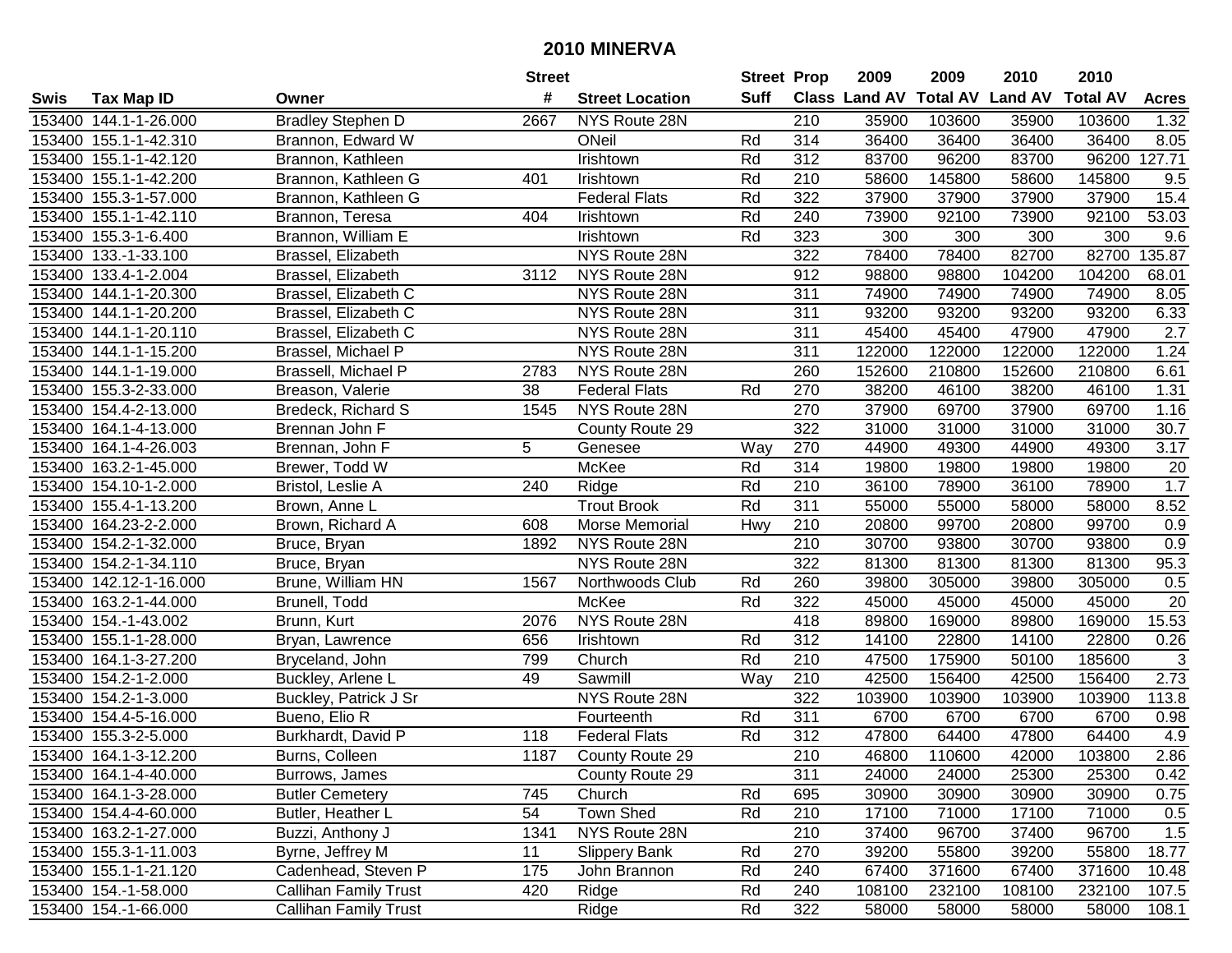|        |                               |                                 | <b>Street</b> |                        | <b>Street Prop</b> |                  | 2009                 | 2009            | 2010           | 2010            |                  |
|--------|-------------------------------|---------------------------------|---------------|------------------------|--------------------|------------------|----------------------|-----------------|----------------|-----------------|------------------|
| Swis   | <b>Tax Map ID</b>             | Owner                           | #             | <b>Street Location</b> | <b>Suff</b>        |                  | <b>Class Land AV</b> | <b>Total AV</b> | <b>Land AV</b> | <b>Total AV</b> | <b>Acres</b>     |
|        | 153400 154.31-1-5.000         | Campbell-Sullivan, Valerie      | 120           | Northwoods Club        | Rd                 | 210              | 35100                | 88000           | 35100          | 88000           | 3.5              |
|        | 153400 154.4-4-54.000         | Campbell, Neal                  | 1538          | NYS Route 28N          |                    | 270              | 25200                | 31500           | 25200          | 31500           | 2.5              |
|        | 153400 163.2-1-7.000          | Capozzelli, Gerald              | 743           | Fourteenth             | Rd                 | 240              | 85600                | 122800          | 85600          | 122800          | 60               |
|        | 153400 155.3-1-38.500         | Capuano, Paul                   | 208           | Irishtown              | Rd                 | 240              | 54300                | 129300          | 54300          | 129300          | 18.71            |
|        | 153400 154.15-5-34.100        | Cardillo, Susan                 |               | NYS Route 28N          |                    | 311              | 16400                | 16400           | 16400          | 16400           | 1.49             |
|        | 153400 154.15-5-30.000        | Cardillo, Susan                 | 48            | Minerva Lake           | Rd                 | 260              | 68700                | 146800          | 68700          | 146800          | $\overline{2.8}$ |
|        | 153400 154.10-1-11.000        | Carlin, George M                | 239           | Ridge                  | Rd                 | 210              | 45200                | 94200           | 45200          | 94200           | 3                |
|        | 153400 154.29-1-7.000         | Carpenter, Bruce L              |               | Northwoods Club        | Rd                 | 314              | 8100                 | 8100            | 8500           | 8500            | 0.3              |
|        | 153400 154.29-1-5.000         | Carpenter, Bruce L              | 400           | Northwoods Club        | Rd                 | $\overline{312}$ | 68100                | 73000           | 64600          | 70800           | 37.64            |
|        | 153400 164.1-2-33.200         | Carroll, Pamela M               | 1607          | County Route 29        |                    | 210              | 39500                | 100400          | 39500          | 100400          | 2.1              |
|        | 153400 164.1-1-23.000         | Carroll, Timothy M              |               | County Route 29        |                    | 322              | 57300                | 57300           | 57300          | 57300           | 27.1             |
|        | 153400 155.1-1-16.000         | Carter, Joseph A                | 158           | John Brannon           | Rd                 | 210              | 45700                | 125500          | 45700          | 125500          | 4                |
|        | 153400 155.3-1-53.000         | Carver, David C                 | 15            | <b>Federal Flats</b>   | Rd                 | 210              | 40700                | 137600          | 40700          | 137600          | 2.25             |
|        | 153400 163.-1-13.120          | Chambers, John R                | 996           | Fourteenth             | Rd                 | 210              | 42200                | 132900          | 42200          | 132900          | 2.76             |
|        | 153400 154.4-6-22.000         | Chambers, Patricia              | 1614          | NYS Route 28N          |                    | 210              | 36700                | 114700          | 36700          | 114700          | 0.97             |
|        | 153400 164.1-4-7.000          | <b>Christian Community The</b>  |               | <b>Trout Brook</b>     | Rd                 | 620              | 65900                | 65900           | 69500          | 69500           | 7.2              |
|        | 153400 164.1-2-19.000         | Christian, Carl C               | 1427          | County Route 29        |                    | 210              | 41400                | 60100           | 41400          | 60100           | $\overline{3.1}$ |
|        | 153400 164.23-1-9.200         | Cicero, Gregory F               | 10            | Donnelly               | Rd                 | 210              | 15600                | 132600          | 15600          | 132600          | 0.2              |
|        | 153400 164.1-2-20.200         | Citizens Telecomm Co NY Inc     | 648           | Church                 | Rd                 | 831              | 2800                 | 26800           | 2800           | 26800           | 0.07             |
|        | 153400 163.2-2-8.110          | Civarelli, Albert               |               | Wilson                 | Rd                 | 314              | 26400                | 26400           | 26400          | 26400           | 7.35             |
|        | 153400 154.2-1-1.000          | Clark, Kenneth E                | 2010          | NYS Route 28N          |                    | 312              | 42500                | 52500           | 42500          | 52500           | 2.69             |
|        | 153400 155.3-2-10.000         | Clickner Paul E                 | 63            | Irishtown              | Rd                 | 210              | 49600                | 67300           | 49600          | 61500           | 5.34             |
| 153400 | 155.3-1-31.000                | Clickner, Paul E                | 64            | Irishtown              | Rd                 | 210              | 39300                | 128200          | 39300          | 128200          | 3.4              |
| 153400 | 164.23-5-6.000                | Cochran, Judith I               | 1321          | County Route 29        |                    | 210              | 25600                | 74300           | 25600          | 74300           | 3.61             |
| 153400 | 154.15-1-21.002               | Cohee, James                    | 22            | Frazier                | Way                | 240              | 46900                | 117000          | 46900          | 117000          | 11.84            |
|        | 153400 154.4-4-21.000         | Cohen, Candace                  | 21            | Beach                  | Rd                 | 260              | 27000                | 91300           | 28500          | 96300           | 0.7              |
|        | 153400 144.1-1-9.000          | Cohen, David M                  | 2973          | NYS Route 28N          |                    | 240              | 289600               | 357700          | 305600         | 377400          | 63.55            |
|        | 153400 163.2-2-15.000         | Collard, Gerald R               |               | NYS Route 28N          |                    | 311              | 39600                | 39600           | 39600          | 39600           | 8.93             |
|        | 153400 163.2-2-16.000         | Collard, Gerald R               |               | NYS Route 28N          |                    | 311              | 20900                | 20900           | 20900          | 20900           | $\sqrt{2}$       |
|        | 153400 154.15-4-1.000         | Collard, Hilda                  | 1820          | NYS Route 28N          |                    | $\overline{210}$ | 33900                | 74600           | 33900          | 74600           | $\overline{1}$   |
|        | 153400 154.-1-28.000          | Collett, Jeffrey M              | 119           | Northwoods Club        | Rd                 | $\overline{210}$ | 57400                | 267400          | 57400          | 267400          | $\overline{10}$  |
|        | 153400 144.-1-28.000          | Collins, Kathleen               |               | NYS Route 28N          |                    | 280              | 114800               | 212000          | 114800         | 212000          | 85.9             |
|        | 153400 154.4-8-8.000          | Conklin, Ernest                 | 1569          | NYS Route 28N          |                    | $\overline{210}$ | 34500                | 121900          | 34500          | 121900          | 1.1              |
|        | 153400 634.-9999-618.750/1881 | <b>Continental Telephone Co</b> |               | <b>Outside Plant</b>   |                    | 836              | 0                    | 31626           | $\Omega$       | 28765           | $\overline{0}$   |
|        | 153400 155.3-1-36.000         | Coquet, Charles                 | 172           | Irishtown              | Rd                 | 312              | 44800                | 50400           | 47300          | 53200           | 3.2              |
|        | 153400 154.31-1-7.000         | Corcoran, Gertrude              |               | Northwoods Club        | Rd                 | 314              | 23700                | 23700           | 23700          | 23700           | 0.8              |
|        | 153400 154.15-1-18.110        | Corey, Michael E                | 1749          | NYS Route 28N          |                    | 210              | 39500                | 136600          | 39500          | 136600          | 1.93             |
|        | 153400 155.4-1-14.000         | Cosimano, Patricia G            | 18            | <b>Nurses</b>          | Rd                 | 210              | 39100                | 92600           | 39100          | 92600           | 2.07             |
|        | 153400 154.10-1-10.000        | Costello Kevin                  |               | Ridge                  | Rd                 | 314              | 20500                | 20500           | 20500          | 20500           | 0.7              |
|        | 153400 154.10-1-9.000         | Costello Kevin                  | 215           | Ridge                  | Rd                 | 312              | 67900                | 70300           | 67900          | 70300           | 9.4              |
|        | 153400 164.1-1-9.002          | Coughlin, Christopher H         | 1432          | County Route 29        |                    | 260              | 66500                | 83600           | 66500          | 83600           | 10.78            |
|        | 153400 154.4-4-18.000         | Coughlin, Michael K             |               | Beach                  | Rd                 | 311              | 16700                | 16700           | 17600          | 17600           | 0.5              |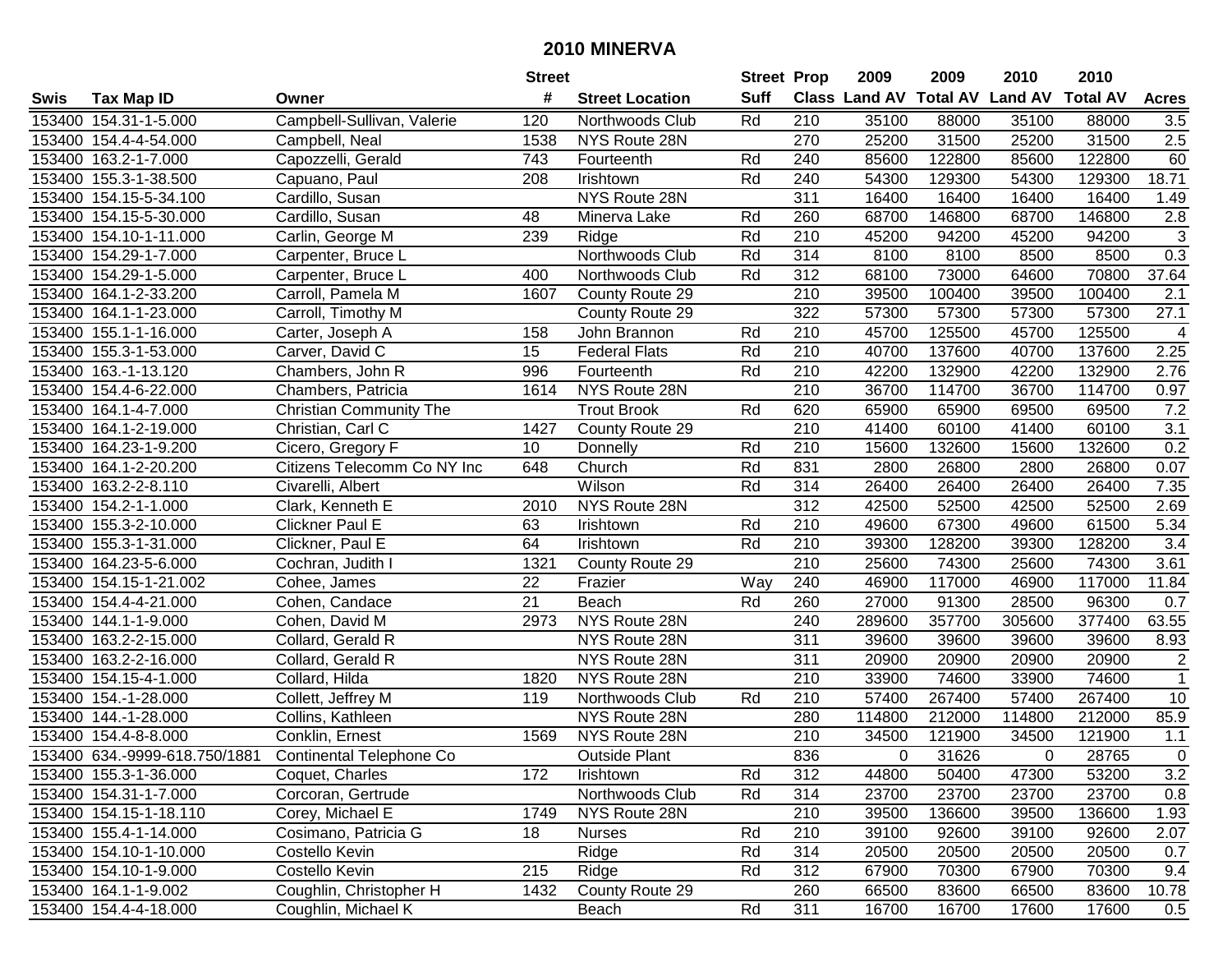|      |                        |                         | <b>Street</b>   |                        | <b>Street Prop</b> |                  | 2009          | 2009   | 2010                    | 2010            |              |
|------|------------------------|-------------------------|-----------------|------------------------|--------------------|------------------|---------------|--------|-------------------------|-----------------|--------------|
| Swis | <b>Tax Map ID</b>      | Owner                   | #               | <b>Street Location</b> | <b>Suff</b>        |                  | Class Land AV |        | <b>Total AV Land AV</b> | <b>Total AV</b> | <b>Acres</b> |
|      | 153400 154.4-3-16.000  | Cowden, William R Jr    | 63              | Plumley                | Way                | 210              | 34600         | 101900 | 34600                   | 101900          | 0.9          |
|      | 153400 133.4-1-12.000  | Cowles, Sage F          | 122             | Hewitt                 | Rd                 | 280              | 113600        | 695600 | 113600                  | 695600          | 1.79         |
|      | 153400 154.4-4-43.002  | Coyle, Corrine M        | 106             | Morse Memorial         | Hwy                | 210              | 29600         | 110600 | 29600                   | 110600          | 1.8          |
|      | 153400 154.4-2-9.000   | Coyle, Margaret         | 615             | Fourteenth             | Rd                 | 260              | 35700         | 96300  | 35700                   | 96300           | $\mathbf{1}$ |
|      | 153400 154.4-3-18.000  | Coyle, Marian           | 76              | Plumley                | Way                | 210              | 35600         | 66500  | 35600                   | 66500           | 1.2          |
|      | 153400 154.10-1-7.002  | Crammond, Richard D     | 132             | Ridge                  | Rd                 | $\overline{312}$ | 28400         | 34700  | 28400                   | 34700           | 1.28         |
|      | 153400 154.15-5-27.000 | Creaser, Robert         | 91              | Shore                  | Way                | 260              | 94100         | 175600 | 94100                   | 175600          | 0.5          |
|      | 153400 155.1-1-21.130  | Crouse, Geoffrey        | 173             | John Brannon           | Rd                 | 210              | 41400         | 99400  | 43700                   | 99400           | 4.15         |
|      | 153400 154.-1-2.000    | Crowe Arthur A          | 349             | Northwoods Club        | Rd                 | 270              | 49400         | 51000  | 49400                   | 51000           | 28.4         |
|      | 153400 154.-1-53.000   | <b>Crowley Frank</b>    |                 | Northwoods Club        | Rd                 | 920              | 42800         | 42800  | 45200                   | 45200           | 52.3         |
|      | 153400 163.2-1-28.000  | Crowley, Frank          | 1335            | NYS Route 28N          |                    | 210              | 54600         | 131700 | 54600                   | 131700          | 6.5          |
|      | 153400 154.-1-51.000   | Crowley, Frank          | 274             | Ridge                  | Rd                 | 240              | 134300        | 398100 | 134300                  | 398100          | 108.9        |
|      | 153400 163.2-2-1.000   | Crowley, Frank          |                 | NYS Route 28N          |                    | $\overline{311}$ | 26000         | 26000  | 27400                   | 27400           | 2.4          |
|      | 153400 154.-1-37.000   | Crowley, Frank          |                 | Ridge                  | Rd                 | 322              | 58600         | 58600  | 61800                   | 61800           | 112          |
|      | 153400 154.4-4-27.000  | Curran, Mary J          |                 | Healey                 | Rd                 | 911              | 416400        | 416400 | 439300                  | 439300          | 53.4         |
|      | 153400 155.1-1-25.000  | Curran, Mary J          | 608             | <b>Irishtown</b>       | Rd                 | 911              | 120600        | 156300 | 127200                  | 164900          | 118          |
|      | 153400 145.-1-23.000   | Curran, Mary J          | 56              | Shevlin                | Rd                 | 240              | 149900        | 218000 | 149900                  | 218000          | 160          |
|      | 153400 155.4-1-38.000  | Currier, David M        | 324             | <b>Trout Brook</b>     | Rd                 | 210              | 57200         | 289400 | 57200                   | 289400          | 5.25         |
|      | 153400 154.2-1-30.000  | Curtis, Barbara P       | 1858            | NYS Route 28N          |                    | 210              | 15600         | 76000  | 15600                   | 76000           | 0.5          |
|      | 153400 154.4-3-6.000   | Cutro, Caroline E       | 6               | Plumley                | Way                | 260              | 10800         | 37200  | 11300                   | 39200           | 0.2          |
|      | 153400 155.1-1-21.200  | Cuzzacrea, Stephen      | 174             | John Brannon           | Rd                 | 240              | 55000         | 132000 | 55000                   | 132000          | 12.5         |
|      | 153400 164.1-2-35.001  | Cyr, Nola C             | 270             | <b>Dell Culver</b>     | Rd                 | 270              | 52500         | 97400  | 52500                   | 97400           | 6.52         |
|      | 153400 154.4-2-22.200  | Daley, William N Sr     |                 | Cable Access           | Way                | 312              | 46000         | 49300  | 46000                   | 49300           | 10           |
|      | 153400 154.4-5-6.000   | Daly, Gerard            | 656             | Fourteenth             | Rd                 | 210              | 44500         | 143100 | 44500                   | 143100          | 2.5          |
|      | 153400 163.2-1-29.000  | Darrow, Russell E       | 41              | Ken Mason              | Way                | 210              | 25700         | 124300 | 25700                   | 124300          | 0.52         |
|      | 153400 154.2-1-37.000  | Daunheimer Family Trust |                 | NYS Route 28N          |                    | 910              | 24900         | 24900  | 26300                   | 26300           | 45           |
|      | 153400 154.-1-39.000   | Daunheimer, Paul        |                 | NYS Route 28N          |                    | 322              | 25200         | 25200  | 25200                   | 25200           | 37.3         |
|      | 153400 154.-1-49.000   | Daunheimer, Paul B      |                 | NYS Route 28N          |                    | 322              | 17400         | 17400  | 18400                   | 18400           | 9.44         |
|      | 153400 154.-1-38.000   | Davidson, Gwen E        | 182             | Ridge                  | Rd                 | 240              | 80900         | 141900 | 80900                   | 141900          | 107.9        |
|      | 153400 155.4-1-23.022  | Davidson, Sean B        |                 | Wamsley                | Rd                 | 322              | 43200         | 43200  | 43200                   | 43200           | 21           |
|      | 153400 155.4-1-22.000  | Davidson, Sean B        | 152             | Wamsley                | Rd                 | $\overline{210}$ | 18400         | 77600  | 18400                   | 77600           | 0.5          |
|      | 153400 164.1-4-44.000  | Davis, Charles W        | 47              | Sullivan               | Way                | 312              | 19100         | 57000  | 20100                   | 60100           | 0.23         |
|      | 153400 155.3-2-31.000  | Davis, Paul M           | $\overline{32}$ | <b>Federal Flats</b>   | Rd                 | 210              | 26800         | 114100 | 26800                   | 114100          | 0.8          |
|      | 153400 154.15-5-1.000  | Day Family Trust        |                 | NYS Route 28N          |                    | 311              | 27900         | 27900  | 29400                   | 29400           | 1.16         |
|      | 153400 154.15-5-2.002  | Day Family Trust        | 1634            | NYS Route 28N          |                    | 280              | 44000         | 157500 | 44000                   | 157500          | 1.43         |
|      | 153400 133.4-1-15.000  | Day, Julie S            | 122             | Hewitt                 | Rd                 | 210              | 56500         | 176800 | 56500                   | 176800          | 1.69         |
|      | 153400 133.4-1-14.000  | Day, Julie S            |                 | NYS Route 28N          |                    | 312              | 42800         | 46100  | 42800                   | 46100           | 0.43         |
|      | 153400 154.15-5-39.000 | Dayger, Peter B         | 1692            | NYS Route 28N          |                    | 210              | 46500         | 123700 | 46500                   | 123700          | 4.1          |
|      | 153400 142.12-1-14.003 | Dean, Peter H           | 1567            | Northwoods Club        | Rd                 | 260              | 58300         | 204600 | 58300                   | 204600          | 1.9          |
|      | 153400 154.2-1-28.000  | Decker, Gregory         | 1853            | NYS Route 28N          |                    | 210              | 48100         | 111100 | 48100                   | 111100          | 3.66         |
|      | 153400 164.23-4-9.000  | Decker, Scott H         | 9               | Decker                 | Way                | 270              | 23900         | 98800  | 23900                   | 98800           | 1.7          |
|      | 153400 155.3-1-33.000  | DeFlora Nicholas J      |                 | Irishtown              | Rd                 | 910              | 145600        | 145600 | 175600                  | 175600          | 111          |
|      |                        |                         |                 |                        |                    |                  |               |        |                         |                 |              |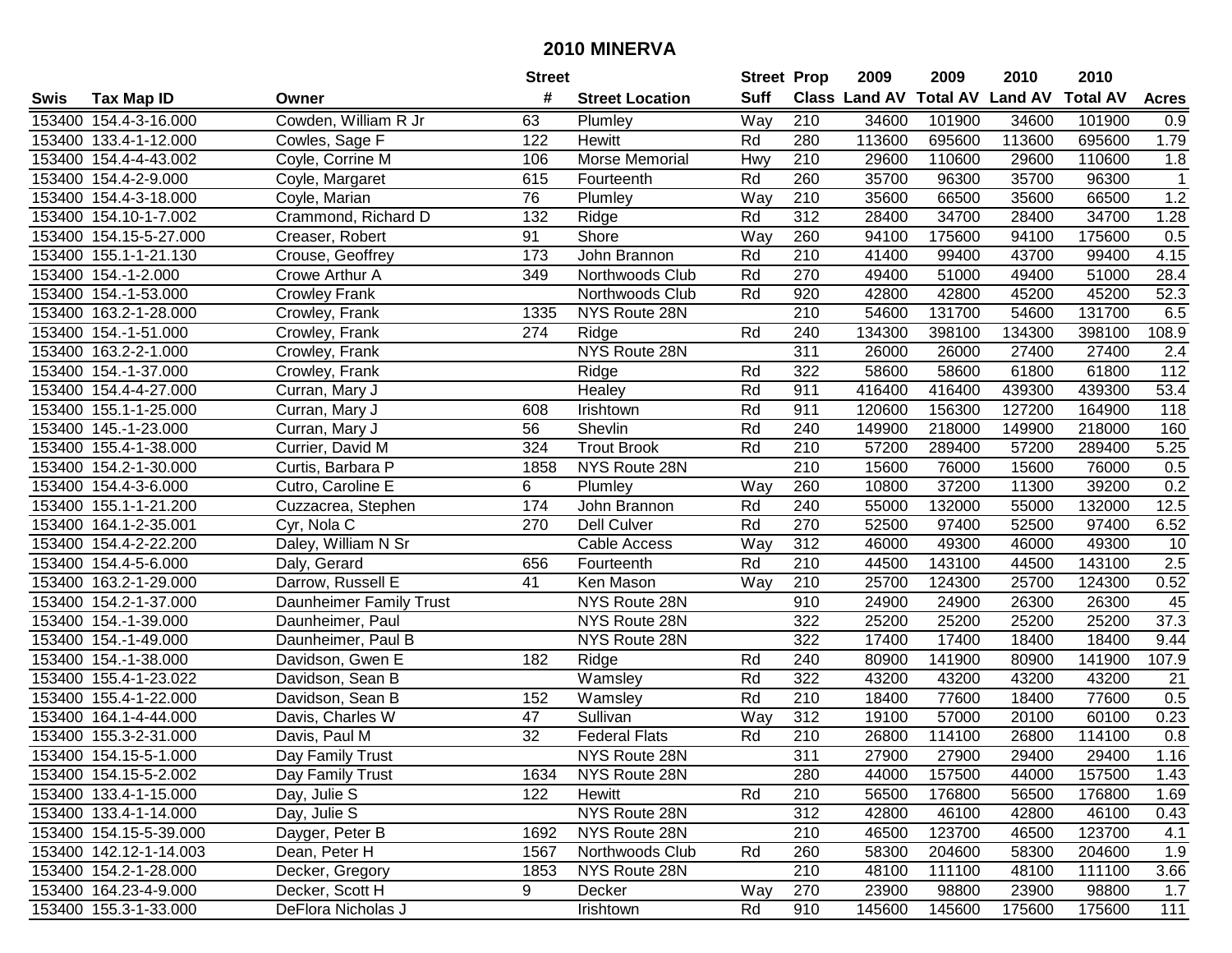|        |                        |                        | <b>Street</b>  |                        | <b>Street Prop</b> |                  | 2009                          | 2009   | 2010           | 2010            |              |
|--------|------------------------|------------------------|----------------|------------------------|--------------------|------------------|-------------------------------|--------|----------------|-----------------|--------------|
| Swis   | <b>Tax Map ID</b>      | Owner                  | #              | <b>Street Location</b> | <b>Suff</b>        |                  | <b>Class Land AV Total AV</b> |        | <b>Land AV</b> | <b>Total AV</b> | <b>Acres</b> |
|        | 153400 155.2-1-5.000   | DeGaramo, Peter J      |                | <b>Trout Brook</b>     | Rd                 | 322              | 72000                         | 72000  | 76000          | 76000           | 105.4        |
|        | 153400 155.4-1-10.000  | DeGaramo, Peter J      | 14             | Wamsley                | Rd                 | 240              | 164600                        | 276000 | 132800         | 269300          | 131.28       |
|        | 153400 155.2-1-6.000   | DeGaramo, Peter J      |                | <b>Trout Brook</b>     | Rd                 | 322              | 38300                         | 38300  | 40400          | 40400           | 50.9         |
|        | 153400 154.4-4-42.210  | DeGuilme, Kathleen     | 128            | Morse Memorial         | Hwy                | 210              | 44600                         | 126700 | 44600          | 126700          | 3.59         |
|        | 153400 155.1-1-6.002   | Delor, Raymond A Jr    | 125            | John Brannon           | Rd                 | 210              | 50600                         | 96700  | 50600          | 96700           | 6.51         |
|        | 153400 164.23-3-5.000  | Demers, John F         | 87             | Donnelly               | Rd                 | 312              | 20300                         | 42000  | 20300          | 42000           | 0.58         |
|        | 153400 154.4-6-14.000  | Deshetsky, Ralph Jr    | 56             | Morse Memorial         | Hwy                | 210              | 40500                         | 226700 | 40500          | 226700          | 2.86         |
|        | 153400 164.1-4-28.000  | Deshmukh, Shriniwas    |                | County Route 29        |                    | 311              | 8100                          | 8100   | 8100           | 8100            | 0.6          |
|        | 153400 163.2-1-10.100  | Dietrich, Karl F       | 111            | McKee                  | Rd                 | 312              | 59200                         | 63500  | 59200          | 63500           | 31.62        |
|        | 153400 154.15-1-6.000  | Dimick, Gordon E       | 1817           | NYS Route 28N          |                    | 210              | 19200                         | 107000 | 19200          | 107000          | 0.5          |
|        | 153400 154.15-1-5.000  | Dimick, Harold E       | 1823           | NYS Route 28N          |                    | 270              | 16900                         | 42600  | 16900          | 42600           | 0.4          |
|        | 153400 163.2-2-3.000   | Dinger, Aurelia        | 1332           | NYS Route 28N          |                    | 210              | 27200                         | 141600 | 27200          | 141600          | 0.7          |
|        | 153400 154.15-5-11.002 | Ditizio, Joseph A      | 1738           | NYS Route 28N          |                    | 220              | 36300                         | 121000 | 36300          | 121000          | 1.5          |
|        | 153400 142.12-1-21.000 | Dixon, Courtlandt P Jr | 1567           | Northwoods Club        | Rd                 | 260              | 35900                         | 145300 | 35900          | 145300          | 0.5          |
|        | 153400 142.12-1-22.000 | Dixon, Courtlandt P Jr |                | Ridge                  | Rd                 | 311              | 40500                         | 40500  | 42700          | 42700           | 1.1          |
|        | 153400 155.1-1-12.000  | Doehring, Michael      |                | John Brannon           | Rd                 | 314              | 25400                         | 25400  | 25400          | 25400           | 1.5          |
|        | 153400 155.1-1-15.014  | Doehring, Michael E    | 159            | John Brannon           | Rd                 | 312              | 51900                         | 67600  | 51900          | 67600           | 6.39         |
| 153400 | 155.1-1-13.000         | Doehring, Michael E    |                | John Brannon           | Rd                 | 314              | 25400                         | 25400  | 25400          | 25400           | 1.5          |
|        | 153400 164.1-1-4.000   | Dombrosky, Michael J   |                | Morse Memorial         | Hwy                | 322              | 28400                         | 28400  | 28400          | 28400           | 44.7         |
|        | 153400 142.12-1-19.000 | Donahue, Charles       | 1567           | Northwoods Club        | Rd                 | 210              | 32500                         | 136600 | 32500          | 136600          | 0.4          |
|        | 153400 142.12-1-18.000 | Donahue, Charles       |                | Northwoods Club        | Rd                 | 311              | 24000                         | 24000  | 25300          | 25300           | 0.4          |
|        | 153400 155.3-2-28.000  | Doty, Charles J        | 5              | Lafond                 | Way                | 270              | 23500                         | 26200  | 24800          | 36200           | 1.3          |
| 153400 | 155.3-2-26.000         | Doty, Charles J        | 6              | Lafond                 | Way                | 270              | 10600                         | 31700  | 10600          | 31700           | 0.21         |
| 153400 | 154.4-3-14.000         | Dougherty, Cynthia     |                | Fourteenth             | Rd                 | 314              | 32800                         | 32800  | 32800          | 32800           | 1.9          |
| 153400 | 155.4-1-29.001         | Dovigh, Jeffrey T      | 347            | <b>Trout Brook</b>     | Rd                 | 312              | 37200                         | 41500  | 37200          | 41500           | 1.1          |
|        | 153400 154.4-4-19.000  | Dowd, Paul F           | 31             | Beach                  | Rd                 | 210              | 29200                         | 85600  | 30800          | 90300           | 0.8          |
|        | 153400 154.4-3-15.000  | Dowitsch, Donald R     | 51             | Plumley                | Way                | 312              | 47400                         | 80200  | 47400          | 80200           | 3.67         |
|        | 153400 155.3-2-7.000   | Dowling, William J     | 129            | Irishtown              | Rd                 | 210              | 52000                         | 157700 | 52000          | 157700          | 5.55         |
|        | 153400 154.31-1-8.000  | Downs, Harry A II      | 5              | Beauregard             | Way                | 260              | 10200                         | 61900  | 10800          | 61900           | 0.2          |
|        | 153400 164.1-2-28.100  | Doyle, Abram           | 782            | Church                 | Rd                 | 240              | 70900                         | 141400 | 74800          | 151300          | 47.3         |
|        | 153400 164.1-3-6.310   | Draghi, David J        | 1295           | County Route 29        |                    | $\overline{210}$ | 41100                         | 212800 | 41100          | 212800          | 2.04         |
|        | 153400 155.4-1-19.000  | Drumm, Barney E        | 168            | Wamsley                | Rd                 | 312              | 15700                         | 54000  | 15700          | 54000           | 0.3          |
|        | 153400 155.3-1-63.000  | Dubay, Keith B         | 318            | Morse Memorial         | Hwy                | 270              | 68300                         | 140800 | 72000          | 142800          | 38.2         |
|        | 153400 155.3-1-66.000  | Dubay, Keith E         | 335            | Morse Memorial         | Hwy                | 312              | 12900                         | 52900  | 12900          | 52900           | 0.42         |
|        | 153400 154.4-2-15.000  | Dudley, Mitchell       | 1505           | NYS Route 28N          |                    | 210              | 19700                         | 113800 | 19700          | 113800          | 0.5          |
|        | 153400 155.3-2-18.000  | Duffy, Darlene D       | $\overline{7}$ | Irishtown              | Rd                 | 210              | 39000                         | 91500  | 39000          | 91500           | 2.1          |
|        | 153400 164.23-3-24.002 | Duffy, Darlene D       | 1396           | County Route 29        |                    | 484              | 19500                         | 103800 | 19500          | 103800          | 0.39         |
|        | 153400 164.1-1-15.000  | Duffy, Darlene D       | 1438           | County Route 29        |                    | 210              | 31400                         | 75800  | 33200          | 80000           | $\mathbf{1}$ |
|        | 153400 154.-1-48.000   | Duffy, Thomas          |                | NYS Route 28N          |                    | 312              | 42700                         | 49400  | 42700          | 49400           | 8.2          |
|        | 153400 154.-1-47.100   | Duffy, Thomas          | 43             | Mallon                 | Rd                 | 912              | 113600                        | 182900 | 113600         | 182900          | 118.87       |
|        | 153400 154.-1-47.200   | Duffy, Thomas          |                | Mallon                 | Rd                 | 311              | 20400                         | 20400  | 21500          | 21500           | 2.7          |
|        | 153400 164.1-3-13.000  | Dufrain, Clifford M    |                | West                   | Rd                 | 311              | 15100                         | 15100  | 15900          | 15900           | 1.1          |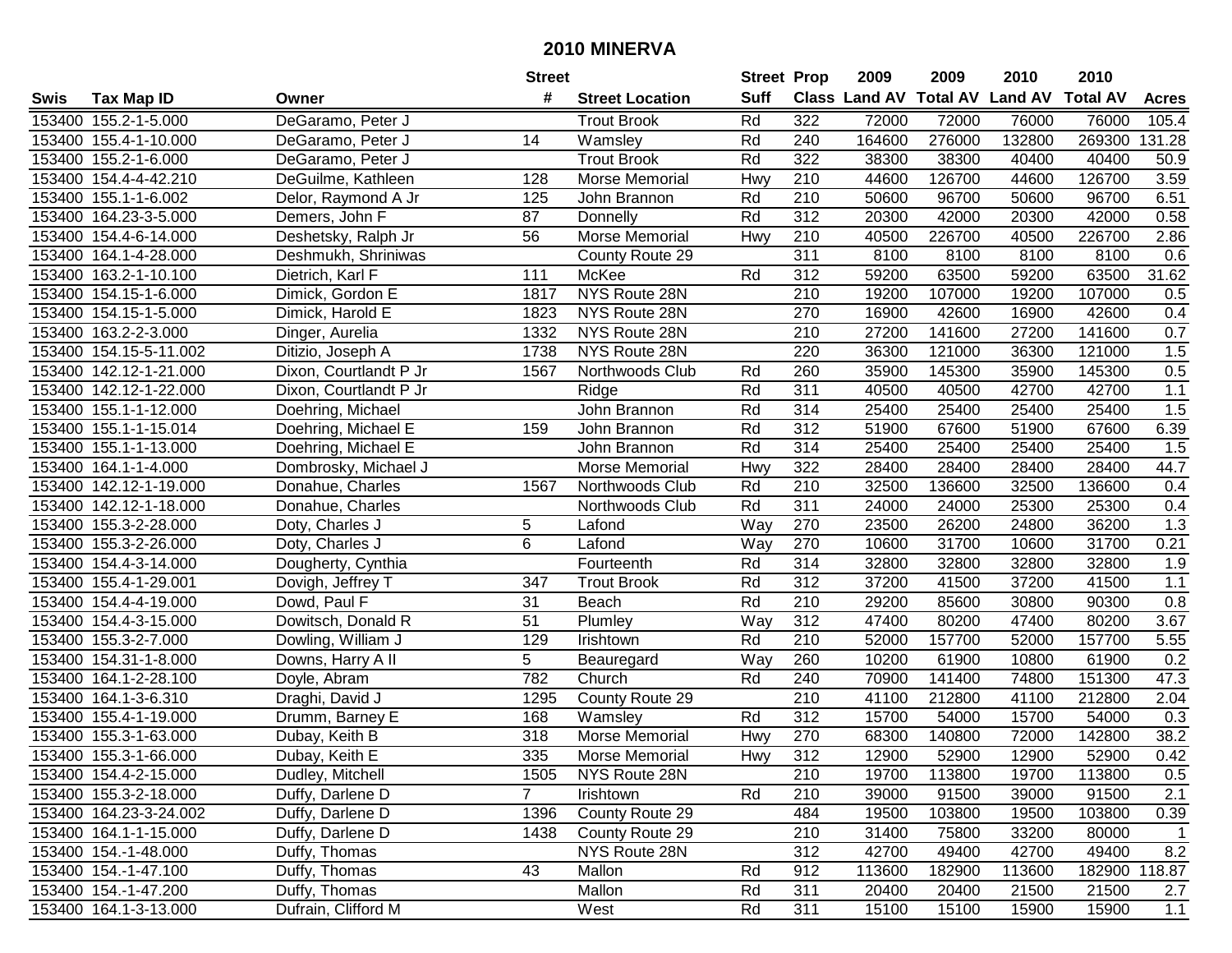|      |                        |                                | <b>Street</b> |                        | <b>Street Prop</b> |                  | 2009                          | 2009   | 2010           | 2010            |              |
|------|------------------------|--------------------------------|---------------|------------------------|--------------------|------------------|-------------------------------|--------|----------------|-----------------|--------------|
| Swis | <b>Tax Map ID</b>      | Owner                          | #             | <b>Street Location</b> | <b>Suff</b>        |                  | <b>Class Land AV Total AV</b> |        | <b>Land AV</b> | <b>Total AV</b> | <b>Acres</b> |
|      | 153400 164.23-1-4.100  | DuMoulin, Richard              | 30            | Donnelly               | Rd                 | 210              | 32100                         | 271500 | 32100          | 271500          | 2.98         |
|      | 153400 164.23-1-4.200  | DuMoulin, Richard              | 44            | Donnelly               | Rd                 | 260              | 19400                         | 60900  | 19400          | 60900           | 1.15         |
|      | 153400 154.4-4-42.170  | duMoulin, Richard              |               | Longs Hill             | Rd                 | 311              | 51000                         | 51000  | 51000          | 51000           | 2.8          |
|      | 153400 164.1-2-12.000  | Dunbar, Clyde W                | 1521          | County Route 29        |                    | 210              | 56300                         | 106600 | 56300          | 106600          | 1.9          |
|      | 153400 164.1-2-13.000  | Dunbar, Rebecca J              | 1503          | County Route 29        |                    | 270              | 32500                         | 36900  | 32500          | 36900           | 1.5          |
|      | 153400 155.3-1-52.000  | Dunkley, Anne M                | 471           | Morse Memorial         | Hwy                | 210              | 36900                         | 146500 | 36900          | 146500          | 1.1          |
|      | 153400 163.-1-31.000   | Dunkley, Nathaniel             |               | Fourteenth             | Rd                 | 322              | 20700                         | 20700  | 20700          | 20700           | 30           |
|      | 153400 163.-1-28.000   | Dunkley, Nathaniel             |               | Fourteenth             | Rd                 | 314              | 2600                          | 2600   | 2600           | 2600            | 2.6          |
|      | 153400 164.1-2-3.000   | Dunkley, Nathaniel L Jr        | 1142          | NYS Route 28N          |                    | $\overline{210}$ | 35100                         | 111600 | 35100          | 111600          | 1.7          |
|      | 153400 164.23-3-11.300 | Dwyer, Richard P               | 1322          | County Route 29        |                    | 421              | 21500                         | 119600 | 22700          | 122900          | 0.41         |
|      | 153400 164.23-4-14.000 | Dwyer, Richard P               | 640           | Church                 | Rd                 | 210              | 21300                         | 105500 | 21300          | 105500          | 0.69         |
|      | 153400 163.2-2-17.100  | Eager, Jeffery A               | 1270          | NYS Route 28N          |                    | 240              | 49400                         | 126100 | 49400          | 126100          | 19.31        |
|      | 153400 164.1-4-6.000   | Eckelman, Paul                 | 51            | <b>Trout Brook</b>     | Rd                 | 240              | 63900                         | 216900 | 63900          | 216900          | 34.9         |
|      | 153400 164.23-3-9.100  | Eckert, Gene R                 | 41            | Donnelly               | Rd                 | 210              | 10700                         | 33300  | 10700          | 33300           | 0.3          |
|      | 153400 154.4-6-18.000  | <b>Eger Timothy</b>            | 1602          | NYS Route 28N          |                    | 210              | 32800                         | 130200 | 34600          | 140200          | 1.31         |
|      | 153400 154.4-5-17.000  | Eicher, Janice A               | 772           | Fourteenth             | Rd                 | 210              | 43400                         | 139300 | 43400          | 139300          | 9.66         |
|      | 153400 163.2-2-8.120   | Emelianoff, Michael            | 26            | Wilson                 | Rd                 | 240              | 73200                         | 111900 | 73200          | 111900          | 36.6         |
|      | 153400 163.2-2-5.000   | Emeloanoff, Sonia              |               | Wilson                 | Rd                 | 311              | 23900                         | 23900  | 23900          | 23900           | 2.35         |
|      | 153400 163.2-2-9.000   | Emlianoff, Michael A           | 46            | Wilson                 | Rd                 | 210              | 27300                         | 137800 | 28800          | 145400          | 1.1          |
|      | 153400 155.3-1-38.400  | Epple, Elise A                 | 224           | Irishtown              | Rd                 | 240              | 30500                         | 92500  | 30500          | 92500           | 10.55        |
|      | 153400 155.3-2-1.000   | Epple, Elise A                 |               | Irishtown              | Rd                 | 322              | 15300                         | 15300  | 15300          | 15300           | 21           |
|      | 153400 155.3-1-38.300  | Epple, Elise A                 | 208           | Irishtown              | Rd                 | 322              | 14000                         | 14000  | 14000          | 14000           | 16.45        |
|      | 153400 154.4-6-24.000  | <b>Essex Co Facilities Inc</b> | 30            | Morse Memorial         | Hwy                | 210              | 27000                         | 158600 | 28500          | 167300          | 0.92         |
|      | 153400 122.-1-25.000   | Essex Co IDA                   |               | NYS Route 28N          |                    | 843              | 3100                          | 3100   | 3100           | 3100            | 0.7          |
|      | 153400 133.-1-3.000    | Essex Co IDA                   |               | NYS Route 28N          |                    | 843              | 700                           | 700    | 700            | 700             | 7.29         |
|      | 153400 122.-1-6.000    | Essex Co IDA                   |               | NYS Route 28N          |                    | 843              | 12400                         | 12400  | 12400          | 12400           | 46.3         |
|      | 153400 133.-1-37.000   | Essex Co IDA                   |               | NYS Route 28N          |                    | 843              | 1200                          | 1200   | 1200           | 1200            | 5.5          |
|      | 153400 133.-1-5.000    | Essex Co IDA                   |               | NYS Route 28N          |                    | 843              | 5600                          | 5600   | 5600           | 5600            | 5.49         |
|      | 153400 133.-1-8.000    | Essex Co IDA                   |               | NYS Route 28N          |                    | 843              | 1900                          | 1900   | 1900           | 1900            | 2.38         |
|      | 153400 133.-1-15.000   | Essex Co IDA                   |               | NYS Route 28N          |                    | 843              | 300                           | 300    | 300            | 300             | 8.38         |
|      | 153400 133.-1-25.000   | Essex Co IDA                   |               | NYS Route 28N          |                    | 843              | 3100                          | 3100   | 3100           | 3100            | 7.92         |
|      | 153400 122.-1-5.000    | Essex Co IDA                   |               | NYS Route 28N          |                    | 843              | 3100                          | 3100   | 3100           | 3100            | 11.6         |
|      | 153400 133.-1-28.000   | Essex Co IDA                   |               | NYS Route 28N          |                    | 843              | 1000                          | 1000   | 1000           | 1000            | 1.43         |
|      | 153400 122.-1-23.000   | Essex Co IDA                   |               | NYS Route 28N          |                    | 843              | 1500                          | 1500   | 1500           | 1500            | 5.2          |
|      | 153400 143.-1-29.000   | Essex Co IDA                   |               | Northwoods Club        | Rd                 | 843              | 2300                          | 2300   | 2300           | 2300            | 8.8          |
|      | 153400 999.34-1-25.000 | Essex Co IDA                   |               | 12052 Main Tract Toge  |                    | 843              | 669000                        | 669000 | 669000         | 669000          | 0            |
|      | 153400 999.34-1-26.000 | Essex Co IDA                   | 1095          | National Lead R R      |                    | 843              | 3800                          | 3800   | 3800           | 3800            | 0            |
|      | 153400 143.-1-36.000   | Essex Co IDA                   |               | Northwoods Club        | Rd                 | 843              | 2000                          | 2000   | 2000           | 2000            | 7.6          |
|      | 153400 153.-2-16.000   | Essex Co IDA                   |               | Northwoods Club        | Rd                 | 843              | 1900                          | 1900   | 1900           | 1900            | 7.1          |
|      | 153400 153.-2-15.000   | Essex Co IDA                   |               | Northwoods Club        | Rd                 | 843              | 1000                          | 1000   | 1000           | 1000            | 3.4          |
|      | 153400 153.-2-2.000    | Essex Co IDA                   |               | Northwoods Club        | Rd                 | 843              | 3800                          | 3800   | 3800           | 3800            | 14.8         |
|      | 153400 143.-1-44.000   | Essex Co IDA                   |               | Northwoods Club        | Rd                 | 843              | 100                           | 100    | 100            | 100             | 0.3          |
|      |                        |                                |               |                        |                    |                  |                               |        |                |                 |              |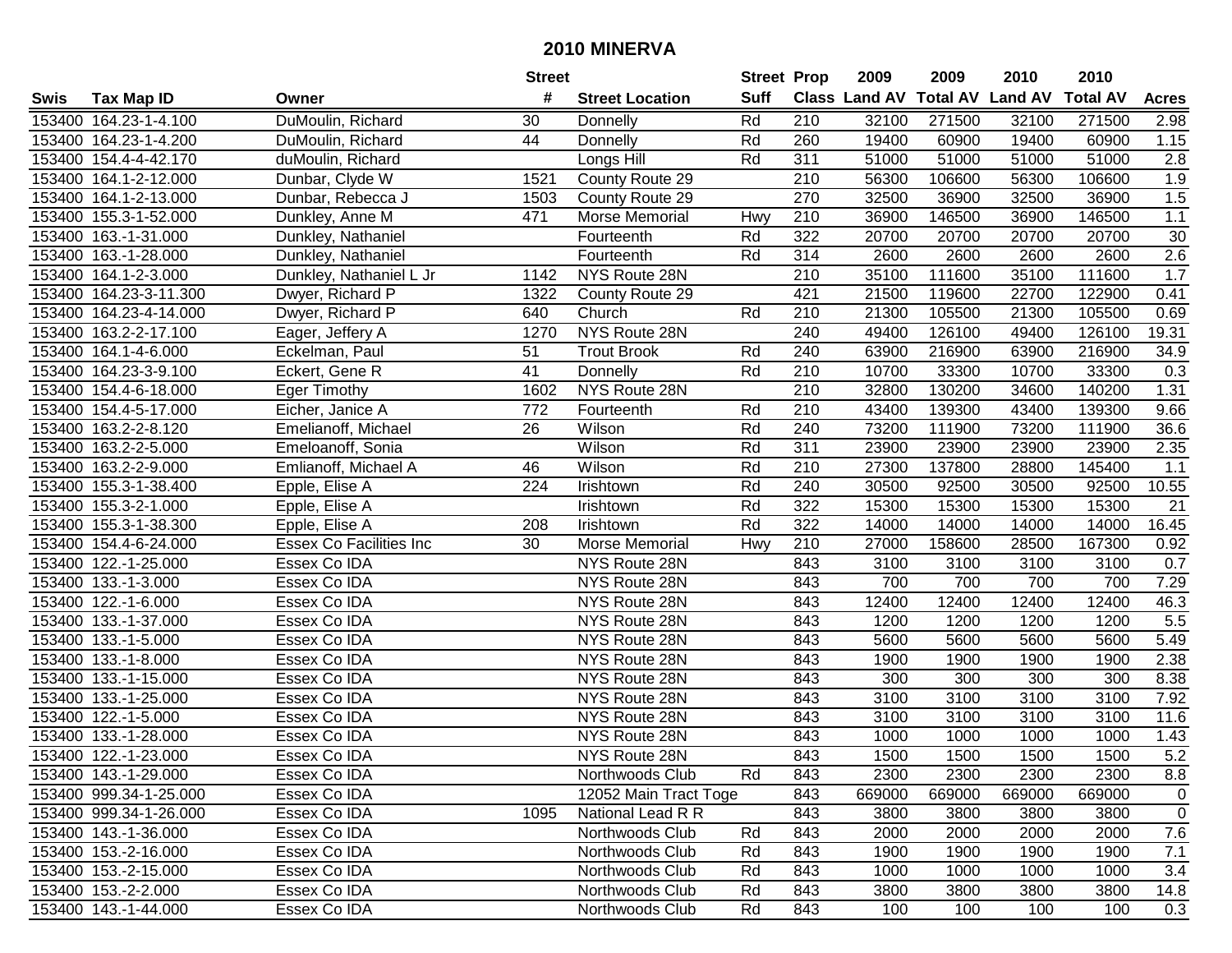|        |                           |                                | <b>Street</b>   |                        | <b>Street Prop</b> |     | 2009   | 2009   | 2010                           | 2010            |                  |
|--------|---------------------------|--------------------------------|-----------------|------------------------|--------------------|-----|--------|--------|--------------------------------|-----------------|------------------|
| Swis   | <b>Tax Map ID</b>         | Owner                          | #               | <b>Street Location</b> | <b>Suff</b>        |     |        |        | Class Land AV Total AV Land AV | <b>Total AV</b> | <b>Acres</b>     |
|        | 153400 143.-1-12.000      | Essex Co IDA                   |                 | Northwoods Club        | Rd                 | 843 | 700    | 700    | 700                            | 700             | 8                |
|        | 153400 143.-1-16.000      | Essex Co IDA                   |                 | Northwoods Club        | Rd                 | 843 | 100    | 100    | 100                            | 100             | 3.2              |
|        | 153400 143.-1-41.000      | Essex Co IDA                   |                 | Northwoods Club        | Rd                 | 843 | 5400   | 5400   | 5400                           | 5400            | 20.7             |
|        | 153400 143.-1-19.000      | Essex Co IDA                   |                 | Northwoods Club        | Rd                 | 843 | 2300   | 2300   | 2300                           | 2300            | 8.8              |
|        | 153400 143.-1-21.000      | Essex Co IDA                   |                 | Northwoods Club        | Rd                 | 843 | 1400   | 1400   | 1400                           | 1400            | 3.04             |
|        | 153400 133.-1-40.000      | Essex Co IDA                   |                 | NYS Route 28N          |                    | 843 | 2700   | 2700   | 2700                           | 2700            | 7.97             |
|        | 153400 155.3-1-1.000      | <b>Essex County</b>            |                 | Longs Hill             | Rd                 | 942 | 33900  | 33900  | 33900                          | 33900           | 47.14            |
|        | 153400 154.4-5-5.000      | <b>Essex County</b>            | 652             | Fourteenth             | Rd                 | 270 | 19800  | 31000  | 19800                          | 31000           | 0.7              |
|        | 153400 162 .- 1-2.000     | <b>Essex County</b>            |                 | Fourteenth             | Rd                 | 312 | 8100   | 17100  | 8100                           | 17100           | 0.4              |
|        | 153400 154.2-1-14.000     | Essex County                   |                 | Healey                 | Rd                 | 942 | 114800 | 114800 | 114800                         | 114800          | 188              |
|        | 153400 154.4-4-31.000     | <b>Essex County</b>            |                 | Longs Hill             | Rd                 | 942 | 36900  | 36900  | 36900                          | 36900           | 50.8             |
|        | 153400 154.4-4-29.000     | <b>Essex County</b>            |                 | Healey                 | Rd                 | 942 | 217300 | 217300 | 217300                         | 217300          | 98               |
|        | 153400 154.4-5-5.000/2010 | <b>Essex County</b>            | 652             | Fourteenth             | Rd                 | 270 |        |        | 19800                          | 31000           |                  |
|        | 153400 153.-2-12.000      | <b>Essex County IDA</b>        |                 | Northwoods Club        | Rd                 | 843 | 1900   | 1900   | 1900                           | 1900            | 4.4              |
|        | 153400 162.-1-1.000       | Ettlinger, Todd W              |                 | Fourteenth             | Rd                 | 312 | 17800  | 24600  | 17800                          | 24600           | 0.8              |
|        | 153400 154.4-3-26.000     | Exner, William                 |                 | McKee                  | Rd                 | 311 | 11100  | 11100  | 11100                          | 11100           | 0.23             |
|        | 153400 155.4-1-34.002     | Fabin, Lisa                    | 402             | <b>Trout Brook</b>     | Rd                 | 240 | 54800  | 170400 | 54800                          | 170400          | 18.98            |
|        | 153400 163.-1-18.000      | Fagan, Paul R                  | 912             | Fourteenth             | Rd                 | 260 | 47600  | 142000 | 47600                          | 142000          | 4.46             |
|        | 153400 155.3-2-30.000     | Fallon, Anne L                 | 12              | <b>Federal Flats</b>   | Rd                 | 210 | 38400  | 126700 | 40500                          | 150700          | 1.7              |
|        | 153400 163.2-1-40.200     | Farinato, Kate                 |                 | NYS Route 28N          |                    | 311 | 38500  | 38500  | 40600                          | 40600           | 3.18             |
|        | 153400 142.12-1-2.000     | <b>Fayerweather Dorothy</b>    | 1567            | Northwoods Club        | Rd                 | 260 | 28800  | 118200 | 28800                          | 118200          | 0.3              |
|        | 153400 154.15-5-16.112    | Feck, Gerald C                 | 24              | Shore                  | Way                | 210 | 86700  | 216300 | 86700                          | 216300          | 0.56             |
| 153400 | 155.3-1-55.000            | <b>Federal Flats Cemetery</b>  |                 | <b>Federal Flats</b>   | Rd                 | 695 | 5000   | 5000   | 5000                           | 5000            | 1.3              |
| 153400 | 154.4-2-7.200             | Feeney, James                  | 14              | Cable Access           | Way                | 312 | 19300  | 27600  | 19300                          | 27600           | 0.52             |
|        | 153400 164.1-2-5.110      | Feeney, Robert J               | 1637            | County Route 29        |                    | 314 | 32700  | 32700  | 32700                          | 32700           | 6.7              |
|        | 153400 164.1-2-9.002      | Feenstra, Stuart               | 1583            | County Route 29        |                    | 210 | 35600  | 97700  | 37600                          | 103100          | $\overline{2.7}$ |
|        | 153400 164.1-3-5.000      | Feiden, John J                 | 1245            | County Route 29        |                    | 240 | 78900  | 210100 | 78900                          | 210100          | 34.7             |
|        | 153400 154.-1-27.000      | Feiden, John J II              | 2143            | NYS Route 28N          |                    | 240 | 123500 | 180800 | 123500                         | 180800          | 83.7             |
|        | 153400 154.15-1-4.000     | Feiden, Katherine              | 1835            | NYS Route 28N          |                    | 210 | 36300  | 97900  | 36300                          | 97900           | 1.1              |
|        | 153400 164.1-3-9.200      | Feiden, Tamerlane J            |                 | County Route 29        |                    | 322 | 27600  | 27600  | 27600                          | 27600           | 14.4             |
|        | 153400 154.4-5-9.000      | Feldsine, John C               |                 | Fourteenth             | Rd                 | 311 | 4400   | 4400   | 4400                           | 4400            | 4.6              |
|        | 153400 154.4-3-28.000     | Feldsine, John E               | 697             | Fourteenth             | Rd                 | 260 | 39900  | 65000  | 39900                          | 65000           | 2.06             |
|        | 153400 164.1-4-11.100     | Ferron, Maurice F              | 1226            | County Route 29        |                    | 240 | 64500  | 88500  | 64500                          | 88500           | 52.4             |
|        | 153400 164.1-2-32.000     | Filipelli, Jenine M            |                 | Hardscrabble           | Rd                 | 311 | 900    | 900    | 900                            | 900             | 1.2              |
|        | 153400 155.3-1-6.300      | Fiore, Gail                    |                 | Irishtown              | Rd                 | 322 | 41100  | 41100  | 41100                          | 41100           | 12.45            |
|        | 153400 154.4-4-20.000     | Fiorello, Mary K               |                 | Beach                  | Rd                 | 311 | 45200  | 45200  | 47700                          | 47700           | 0.9              |
|        | 153400 154.15-5-4.001     | First Baptist Church Minerva   | 10 <sup>1</sup> | Morse Memorial         | Hwy                | 620 | 26500  | 210300 | 26500                          | 210300          | 0.44             |
|        | 153400 154.4-1-8.000      | First Baptist Church of Minerv |                 | NYS Route 28N          |                    | 695 | 4700   | 4700   | 4700                           | 4700            | 1.2              |
|        | 153400 163.2-2-2.000      | Fish, Aaron M                  | 17              | Wilson                 | Rd                 | 210 | 35500  | 68600  | 35500                          | 68600           | 4.75             |
|        | 153400 163.2-1-13.000     | Fish, Jonathan L               | 154             | McKee                  | Rd                 | 270 | 69900  | 83800  | 69900                          | 83800           | 14.36            |
|        | 153400 163.2-2-4.000      | Fish, Jonathan L               | 1322            | NYS Route 28N          |                    | 210 | 38500  | 78400  | 38500                          | 78400           | 2                |
|        | 153400 155.4-1-26.001     | Fisher, Robert E               | 31              | Gouchie                | Rd                 | 210 | 66600  | 88300  | 66600                          | 88300           | 6.01             |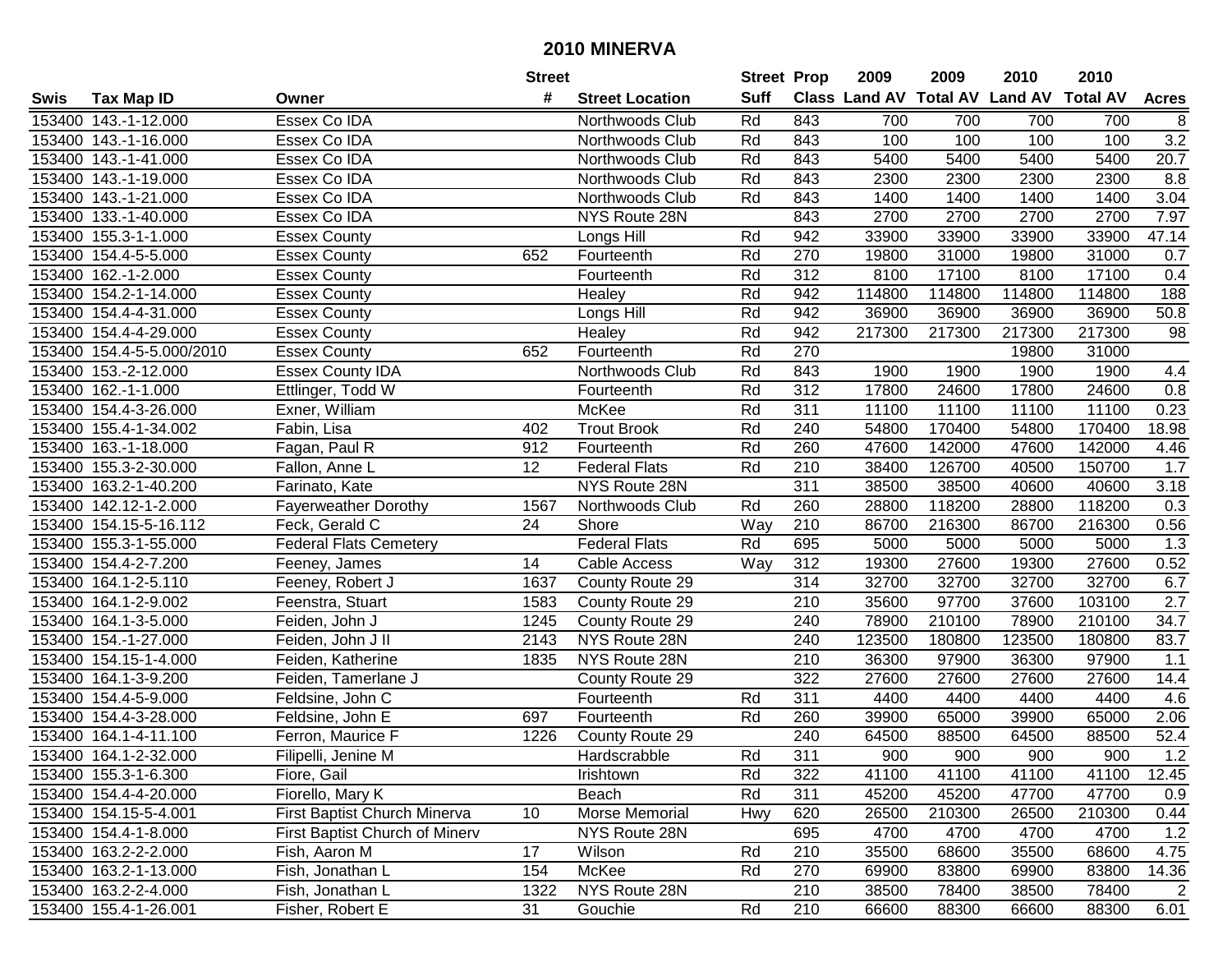| #<br><b>Suff</b><br><b>Class Land AV Total AV</b><br><b>Land AV</b><br><b>Total AV</b><br><b>Tax Map ID</b><br><b>Street Location</b><br><b>Acres</b><br>Swis<br>Owner<br>153400 155.3-2-21.000<br>Flynn, Eleanora C<br>523<br>Morse Memorial<br>Hwy<br>210<br>27200<br>86900<br>27200<br>86900<br>0.7<br>153400 155.3-2-17.000<br>13<br>210<br>14800<br>45900<br>14800<br>45900<br>0.37<br>Flynn, Nina<br>Irishtown<br>Rd<br>153400 154.15-5-36.000<br>Flynn, Patrick<br>NYS Route 28N<br>210<br>19400<br>66400<br>19400<br>66400<br>0.49<br>1706<br>210<br>52000<br>172800<br>1.68<br>153400 155.1-1-10.002<br>Foley, Robert J<br>135<br>John Brannon<br>Rd<br>52000<br>172800<br>153400 155.1-1-43.000<br>John Brannon<br>Rd<br>314<br>8000<br>8000<br>8000<br>8000<br>2.67<br>Foley, Robert J<br>$\overline{210}$<br>41700<br>$\overline{2.6}$<br>153400 154.4-4-46.000<br>162<br>Morse Memorial<br>Hwy<br>129900<br>41700<br>129900<br>Foote, Robert A<br>71<br>Rd<br>312<br>35000<br>35000<br>44900<br>20<br>153400 155.1-1-2.200<br>Forcier, James P<br>44900<br>John Brannon<br>311<br>Rd<br>20000<br>20000<br>21100<br>21100<br>0.4<br>153400 142.12-1-8.000<br>Fosburgh, Elizabeth E<br>Northwoods Club<br>260<br>167000<br>153400 142.12-1-9.000<br>Fosburgh, Elizabeth E<br>1567<br>Rd<br>33300<br>33300<br>167000<br>0.4<br>Northwoods Club<br>260<br>153400 142.12-1-10.000<br>Fosburgh, Pieter W<br>Rd<br>36400<br>163400<br>36400<br>163400<br>0.5<br>1567<br>Northwoods Club<br>270<br>43700<br>153400 154.4-4-56.100<br>16<br>Town Shed<br>Rd<br>21300<br>41400<br>22500<br>0.57<br>Fountain, Robert J<br>153400 133.4-1-13.000<br>122<br>Hewitt<br>Rd<br>210<br>98100<br>178500<br>98100<br>178500<br>Fox, Jill<br>1.89<br>Rd<br>314<br>Freehill, Arthur M<br>18600<br>18600<br>18600<br>3.2<br>153400 155.4-1-20.000<br>Wamsley<br>18600<br>Rd<br>312<br>75200<br>77600<br>153400 163.2-1-18.001<br>McKee<br>75200<br>77600<br>50<br>Freestone, Alan R<br>162<br>50<br>Rd<br>910<br>Fourteenth<br>54400<br>54400<br>54400<br>54400<br>153400 163.2-1-22.001<br>Frenger, Henry<br>5.5<br>Rd<br>McKee<br>270<br>49600<br>55600<br>55600<br>153400 163.2-1-11.200<br>Frenger, Henry L Sr<br>140<br>49600<br>1.3<br>26<br>Way<br>270<br>153400 154.4-2-7.120<br>Cable Access<br>39400<br>96700<br>39400<br>96700<br>Fresca, Gregory J Sr<br>11<br>153400 154.4-2-22.110<br>Cable Access<br>Way<br>322<br>29700<br>29700<br>29700<br>29700<br>28.15<br>Fresca, Gregory J Sr<br>153400 154.4-4-49.180<br>Wilson<br>311<br>37600<br>37600<br>37600<br>37600<br>5.23<br>Gallagher, Bridget<br>Rd<br>153400 154.15-1-29.000<br>NYS Route 28N<br>484<br>45000<br>114200<br>47500<br>120500<br>0.7<br>Gallagher, Laneta B<br>1709<br>311<br>23900<br>23900<br>0.9<br>153400 154.4-3-24.000<br>McKee<br>Rd<br>23900<br>23900<br>Galt, Frederick<br>Rd<br>10<br>153400 164.1-3-3.200<br>Church<br>314<br>36400<br>36400<br>36400<br>36400<br>Galusha, Daniel R<br>Rd<br>322<br>20.56<br>Church<br>39600<br>39600<br>39600<br>39600<br>153400<br>164.1-3-3.100<br>Galusha, Dennis<br>671<br>Church<br>Rd<br>210<br>40200<br>70300<br>40200<br>70300<br>2.6<br>153400<br>164.1-3-2.000<br>Galusha, Dennis<br>Church<br>132.9<br>732<br>Rd<br>270<br>121500<br>135400<br>121500<br>135400<br>153400 164.1-2-27.000<br>Galusha, Dennis R<br>Church<br>Rd<br>311<br>39500<br>39500<br>39500<br>39500<br>6.79<br>153400 164.1-3-3.300<br>Galusha, Dennis R<br>Church<br>Rd<br>38500<br>153400 164.1-3-1.000<br>653<br>210<br>80000<br>38500<br>80000<br>2.6<br>Galusha, Gerald<br>29500<br>153400 164.23-4-8.000<br>1377<br>County Route 29<br>210<br>13400<br>29500<br>13400<br>0.3<br>Galusha, Gerald J<br>$\overline{2}$<br>210<br>NYS Route 28N<br>40300<br>126200<br>40300<br>126200<br>153400 154.15-3-1.000<br>Galusha, Theresa A<br>1842<br>133100<br>153400 163.2-1-14.100<br>166<br>McKee<br>Rd<br>240<br>59900<br>133100<br>59900<br>14.6<br>Gardinier, John E<br>210<br>Gardner, Simon<br>NYS Route 28N<br>37900<br>87200<br>37900<br>87200<br>153400 154.15-1-19.000<br>1743<br>2.22<br>153400 164.1-4-4.200<br>Rd<br>322<br>32100<br>32100<br>32100<br>32100<br>44.4<br>Gardner, William G<br>Donnelly<br>$\overline{76}$<br>Rd<br>$\overline{210}$<br>36600<br>153400 164.1-4-5.000<br>Gardner, William G II<br>83600<br>36600<br>83600<br>1.46<br>Donnelly<br>311<br>0.2<br>153400 164.1-4-42.000<br>Gavin, William H<br>County Route 29<br>4400<br>4400<br>4600<br>4600<br>153400 142.-2-15.000<br>Gay, William C Jr<br>1567<br>Northwoods Club<br>Rd<br>210<br>54900<br>252300<br>54900<br>252300<br>$\mathbf{1}$<br>0.75<br>153400 155.1-1-4.000<br>Geiselhart, Joseph<br>Rd<br>210<br>26600<br>66500<br>66500<br>109<br>John Brannon<br>26600<br>Rd<br>153400 155.3-1-29.000<br>Gelber, Eric A<br>30<br>Irishtown<br>210<br>44300<br>149200<br>44300<br>149200<br>2.28<br>153400 145.-1-14.200<br>Cheney Pond<br>Rd<br>312<br>49500<br>61500<br>Gervais, Norman K<br>260<br>50600<br>52500<br>67.75<br>Rd<br>153400 154.4-8-17.000<br>Giovine, Richard<br>Fourteenth<br>311<br>15000<br>15000<br>15000<br>0.3<br>15000<br>Northwoods Club<br>312<br>153400 143.-1-26.000<br>Golden, Daniel<br>Rd<br>54900<br>62200<br>54900<br>62200<br>60<br>NYS Route 28N<br>153400 154.15-5-12.000<br>Gonyo, Mabel V<br>210<br>33000<br>63100<br>33000<br>63100<br>1.4<br>1736<br>NYS Route 28N<br>153400 163.2-1-32.000<br>Gonyo, Marvin R<br>1277<br>270<br>47200<br>47200<br>57800<br>30<br>57800 |  | <b>Street</b> | <b>Street Prop</b> | 2009 | 2009 | 2010 | 2010 |  |
|--------------------------------------------------------------------------------------------------------------------------------------------------------------------------------------------------------------------------------------------------------------------------------------------------------------------------------------------------------------------------------------------------------------------------------------------------------------------------------------------------------------------------------------------------------------------------------------------------------------------------------------------------------------------------------------------------------------------------------------------------------------------------------------------------------------------------------------------------------------------------------------------------------------------------------------------------------------------------------------------------------------------------------------------------------------------------------------------------------------------------------------------------------------------------------------------------------------------------------------------------------------------------------------------------------------------------------------------------------------------------------------------------------------------------------------------------------------------------------------------------------------------------------------------------------------------------------------------------------------------------------------------------------------------------------------------------------------------------------------------------------------------------------------------------------------------------------------------------------------------------------------------------------------------------------------------------------------------------------------------------------------------------------------------------------------------------------------------------------------------------------------------------------------------------------------------------------------------------------------------------------------------------------------------------------------------------------------------------------------------------------------------------------------------------------------------------------------------------------------------------------------------------------------------------------------------------------------------------------------------------------------------------------------------------------------------------------------------------------------------------------------------------------------------------------------------------------------------------------------------------------------------------------------------------------------------------------------------------------------------------------------------------------------------------------------------------------------------------------------------------------------------------------------------------------------------------------------------------------------------------------------------------------------------------------------------------------------------------------------------------------------------------------------------------------------------------------------------------------------------------------------------------------------------------------------------------------------------------------------------------------------------------------------------------------------------------------------------------------------------------------------------------------------------------------------------------------------------------------------------------------------------------------------------------------------------------------------------------------------------------------------------------------------------------------------------------------------------------------------------------------------------------------------------------------------------------------------------------------------------------------------------------------------------------------------------------------------------------------------------------------------------------------------------------------------------------------------------------------------------------------------------------------------------------------------------------------------------------------------------------------------------------------------------------------------------------------------------------------------------------------------------------------------------------------------------------------------------------------------------------------------------------------------------------------------------------------------------------------------------------------------------------------------------------------------------------------------------------------------------------------------------------------------------------------------------------------------------------------------------------------------------------------------------------------------------------------------------------------------------------------------------------------------------------------------------------------------------------------------------------------------|--|---------------|--------------------|------|------|------|------|--|
|                                                                                                                                                                                                                                                                                                                                                                                                                                                                                                                                                                                                                                                                                                                                                                                                                                                                                                                                                                                                                                                                                                                                                                                                                                                                                                                                                                                                                                                                                                                                                                                                                                                                                                                                                                                                                                                                                                                                                                                                                                                                                                                                                                                                                                                                                                                                                                                                                                                                                                                                                                                                                                                                                                                                                                                                                                                                                                                                                                                                                                                                                                                                                                                                                                                                                                                                                                                                                                                                                                                                                                                                                                                                                                                                                                                                                                                                                                                                                                                                                                                                                                                                                                                                                                                                                                                                                                                                                                                                                                                                                                                                                                                                                                                                                                                                                                                                                                                                                                                                                                                                                                                                                                                                                                                                                                                                                                                                                                                                                                              |  |               |                    |      |      |      |      |  |
|                                                                                                                                                                                                                                                                                                                                                                                                                                                                                                                                                                                                                                                                                                                                                                                                                                                                                                                                                                                                                                                                                                                                                                                                                                                                                                                                                                                                                                                                                                                                                                                                                                                                                                                                                                                                                                                                                                                                                                                                                                                                                                                                                                                                                                                                                                                                                                                                                                                                                                                                                                                                                                                                                                                                                                                                                                                                                                                                                                                                                                                                                                                                                                                                                                                                                                                                                                                                                                                                                                                                                                                                                                                                                                                                                                                                                                                                                                                                                                                                                                                                                                                                                                                                                                                                                                                                                                                                                                                                                                                                                                                                                                                                                                                                                                                                                                                                                                                                                                                                                                                                                                                                                                                                                                                                                                                                                                                                                                                                                                              |  |               |                    |      |      |      |      |  |
|                                                                                                                                                                                                                                                                                                                                                                                                                                                                                                                                                                                                                                                                                                                                                                                                                                                                                                                                                                                                                                                                                                                                                                                                                                                                                                                                                                                                                                                                                                                                                                                                                                                                                                                                                                                                                                                                                                                                                                                                                                                                                                                                                                                                                                                                                                                                                                                                                                                                                                                                                                                                                                                                                                                                                                                                                                                                                                                                                                                                                                                                                                                                                                                                                                                                                                                                                                                                                                                                                                                                                                                                                                                                                                                                                                                                                                                                                                                                                                                                                                                                                                                                                                                                                                                                                                                                                                                                                                                                                                                                                                                                                                                                                                                                                                                                                                                                                                                                                                                                                                                                                                                                                                                                                                                                                                                                                                                                                                                                                                              |  |               |                    |      |      |      |      |  |
|                                                                                                                                                                                                                                                                                                                                                                                                                                                                                                                                                                                                                                                                                                                                                                                                                                                                                                                                                                                                                                                                                                                                                                                                                                                                                                                                                                                                                                                                                                                                                                                                                                                                                                                                                                                                                                                                                                                                                                                                                                                                                                                                                                                                                                                                                                                                                                                                                                                                                                                                                                                                                                                                                                                                                                                                                                                                                                                                                                                                                                                                                                                                                                                                                                                                                                                                                                                                                                                                                                                                                                                                                                                                                                                                                                                                                                                                                                                                                                                                                                                                                                                                                                                                                                                                                                                                                                                                                                                                                                                                                                                                                                                                                                                                                                                                                                                                                                                                                                                                                                                                                                                                                                                                                                                                                                                                                                                                                                                                                                              |  |               |                    |      |      |      |      |  |
|                                                                                                                                                                                                                                                                                                                                                                                                                                                                                                                                                                                                                                                                                                                                                                                                                                                                                                                                                                                                                                                                                                                                                                                                                                                                                                                                                                                                                                                                                                                                                                                                                                                                                                                                                                                                                                                                                                                                                                                                                                                                                                                                                                                                                                                                                                                                                                                                                                                                                                                                                                                                                                                                                                                                                                                                                                                                                                                                                                                                                                                                                                                                                                                                                                                                                                                                                                                                                                                                                                                                                                                                                                                                                                                                                                                                                                                                                                                                                                                                                                                                                                                                                                                                                                                                                                                                                                                                                                                                                                                                                                                                                                                                                                                                                                                                                                                                                                                                                                                                                                                                                                                                                                                                                                                                                                                                                                                                                                                                                                              |  |               |                    |      |      |      |      |  |
|                                                                                                                                                                                                                                                                                                                                                                                                                                                                                                                                                                                                                                                                                                                                                                                                                                                                                                                                                                                                                                                                                                                                                                                                                                                                                                                                                                                                                                                                                                                                                                                                                                                                                                                                                                                                                                                                                                                                                                                                                                                                                                                                                                                                                                                                                                                                                                                                                                                                                                                                                                                                                                                                                                                                                                                                                                                                                                                                                                                                                                                                                                                                                                                                                                                                                                                                                                                                                                                                                                                                                                                                                                                                                                                                                                                                                                                                                                                                                                                                                                                                                                                                                                                                                                                                                                                                                                                                                                                                                                                                                                                                                                                                                                                                                                                                                                                                                                                                                                                                                                                                                                                                                                                                                                                                                                                                                                                                                                                                                                              |  |               |                    |      |      |      |      |  |
|                                                                                                                                                                                                                                                                                                                                                                                                                                                                                                                                                                                                                                                                                                                                                                                                                                                                                                                                                                                                                                                                                                                                                                                                                                                                                                                                                                                                                                                                                                                                                                                                                                                                                                                                                                                                                                                                                                                                                                                                                                                                                                                                                                                                                                                                                                                                                                                                                                                                                                                                                                                                                                                                                                                                                                                                                                                                                                                                                                                                                                                                                                                                                                                                                                                                                                                                                                                                                                                                                                                                                                                                                                                                                                                                                                                                                                                                                                                                                                                                                                                                                                                                                                                                                                                                                                                                                                                                                                                                                                                                                                                                                                                                                                                                                                                                                                                                                                                                                                                                                                                                                                                                                                                                                                                                                                                                                                                                                                                                                                              |  |               |                    |      |      |      |      |  |
|                                                                                                                                                                                                                                                                                                                                                                                                                                                                                                                                                                                                                                                                                                                                                                                                                                                                                                                                                                                                                                                                                                                                                                                                                                                                                                                                                                                                                                                                                                                                                                                                                                                                                                                                                                                                                                                                                                                                                                                                                                                                                                                                                                                                                                                                                                                                                                                                                                                                                                                                                                                                                                                                                                                                                                                                                                                                                                                                                                                                                                                                                                                                                                                                                                                                                                                                                                                                                                                                                                                                                                                                                                                                                                                                                                                                                                                                                                                                                                                                                                                                                                                                                                                                                                                                                                                                                                                                                                                                                                                                                                                                                                                                                                                                                                                                                                                                                                                                                                                                                                                                                                                                                                                                                                                                                                                                                                                                                                                                                                              |  |               |                    |      |      |      |      |  |
|                                                                                                                                                                                                                                                                                                                                                                                                                                                                                                                                                                                                                                                                                                                                                                                                                                                                                                                                                                                                                                                                                                                                                                                                                                                                                                                                                                                                                                                                                                                                                                                                                                                                                                                                                                                                                                                                                                                                                                                                                                                                                                                                                                                                                                                                                                                                                                                                                                                                                                                                                                                                                                                                                                                                                                                                                                                                                                                                                                                                                                                                                                                                                                                                                                                                                                                                                                                                                                                                                                                                                                                                                                                                                                                                                                                                                                                                                                                                                                                                                                                                                                                                                                                                                                                                                                                                                                                                                                                                                                                                                                                                                                                                                                                                                                                                                                                                                                                                                                                                                                                                                                                                                                                                                                                                                                                                                                                                                                                                                                              |  |               |                    |      |      |      |      |  |
|                                                                                                                                                                                                                                                                                                                                                                                                                                                                                                                                                                                                                                                                                                                                                                                                                                                                                                                                                                                                                                                                                                                                                                                                                                                                                                                                                                                                                                                                                                                                                                                                                                                                                                                                                                                                                                                                                                                                                                                                                                                                                                                                                                                                                                                                                                                                                                                                                                                                                                                                                                                                                                                                                                                                                                                                                                                                                                                                                                                                                                                                                                                                                                                                                                                                                                                                                                                                                                                                                                                                                                                                                                                                                                                                                                                                                                                                                                                                                                                                                                                                                                                                                                                                                                                                                                                                                                                                                                                                                                                                                                                                                                                                                                                                                                                                                                                                                                                                                                                                                                                                                                                                                                                                                                                                                                                                                                                                                                                                                                              |  |               |                    |      |      |      |      |  |
|                                                                                                                                                                                                                                                                                                                                                                                                                                                                                                                                                                                                                                                                                                                                                                                                                                                                                                                                                                                                                                                                                                                                                                                                                                                                                                                                                                                                                                                                                                                                                                                                                                                                                                                                                                                                                                                                                                                                                                                                                                                                                                                                                                                                                                                                                                                                                                                                                                                                                                                                                                                                                                                                                                                                                                                                                                                                                                                                                                                                                                                                                                                                                                                                                                                                                                                                                                                                                                                                                                                                                                                                                                                                                                                                                                                                                                                                                                                                                                                                                                                                                                                                                                                                                                                                                                                                                                                                                                                                                                                                                                                                                                                                                                                                                                                                                                                                                                                                                                                                                                                                                                                                                                                                                                                                                                                                                                                                                                                                                                              |  |               |                    |      |      |      |      |  |
|                                                                                                                                                                                                                                                                                                                                                                                                                                                                                                                                                                                                                                                                                                                                                                                                                                                                                                                                                                                                                                                                                                                                                                                                                                                                                                                                                                                                                                                                                                                                                                                                                                                                                                                                                                                                                                                                                                                                                                                                                                                                                                                                                                                                                                                                                                                                                                                                                                                                                                                                                                                                                                                                                                                                                                                                                                                                                                                                                                                                                                                                                                                                                                                                                                                                                                                                                                                                                                                                                                                                                                                                                                                                                                                                                                                                                                                                                                                                                                                                                                                                                                                                                                                                                                                                                                                                                                                                                                                                                                                                                                                                                                                                                                                                                                                                                                                                                                                                                                                                                                                                                                                                                                                                                                                                                                                                                                                                                                                                                                              |  |               |                    |      |      |      |      |  |
|                                                                                                                                                                                                                                                                                                                                                                                                                                                                                                                                                                                                                                                                                                                                                                                                                                                                                                                                                                                                                                                                                                                                                                                                                                                                                                                                                                                                                                                                                                                                                                                                                                                                                                                                                                                                                                                                                                                                                                                                                                                                                                                                                                                                                                                                                                                                                                                                                                                                                                                                                                                                                                                                                                                                                                                                                                                                                                                                                                                                                                                                                                                                                                                                                                                                                                                                                                                                                                                                                                                                                                                                                                                                                                                                                                                                                                                                                                                                                                                                                                                                                                                                                                                                                                                                                                                                                                                                                                                                                                                                                                                                                                                                                                                                                                                                                                                                                                                                                                                                                                                                                                                                                                                                                                                                                                                                                                                                                                                                                                              |  |               |                    |      |      |      |      |  |
|                                                                                                                                                                                                                                                                                                                                                                                                                                                                                                                                                                                                                                                                                                                                                                                                                                                                                                                                                                                                                                                                                                                                                                                                                                                                                                                                                                                                                                                                                                                                                                                                                                                                                                                                                                                                                                                                                                                                                                                                                                                                                                                                                                                                                                                                                                                                                                                                                                                                                                                                                                                                                                                                                                                                                                                                                                                                                                                                                                                                                                                                                                                                                                                                                                                                                                                                                                                                                                                                                                                                                                                                                                                                                                                                                                                                                                                                                                                                                                                                                                                                                                                                                                                                                                                                                                                                                                                                                                                                                                                                                                                                                                                                                                                                                                                                                                                                                                                                                                                                                                                                                                                                                                                                                                                                                                                                                                                                                                                                                                              |  |               |                    |      |      |      |      |  |
|                                                                                                                                                                                                                                                                                                                                                                                                                                                                                                                                                                                                                                                                                                                                                                                                                                                                                                                                                                                                                                                                                                                                                                                                                                                                                                                                                                                                                                                                                                                                                                                                                                                                                                                                                                                                                                                                                                                                                                                                                                                                                                                                                                                                                                                                                                                                                                                                                                                                                                                                                                                                                                                                                                                                                                                                                                                                                                                                                                                                                                                                                                                                                                                                                                                                                                                                                                                                                                                                                                                                                                                                                                                                                                                                                                                                                                                                                                                                                                                                                                                                                                                                                                                                                                                                                                                                                                                                                                                                                                                                                                                                                                                                                                                                                                                                                                                                                                                                                                                                                                                                                                                                                                                                                                                                                                                                                                                                                                                                                                              |  |               |                    |      |      |      |      |  |
|                                                                                                                                                                                                                                                                                                                                                                                                                                                                                                                                                                                                                                                                                                                                                                                                                                                                                                                                                                                                                                                                                                                                                                                                                                                                                                                                                                                                                                                                                                                                                                                                                                                                                                                                                                                                                                                                                                                                                                                                                                                                                                                                                                                                                                                                                                                                                                                                                                                                                                                                                                                                                                                                                                                                                                                                                                                                                                                                                                                                                                                                                                                                                                                                                                                                                                                                                                                                                                                                                                                                                                                                                                                                                                                                                                                                                                                                                                                                                                                                                                                                                                                                                                                                                                                                                                                                                                                                                                                                                                                                                                                                                                                                                                                                                                                                                                                                                                                                                                                                                                                                                                                                                                                                                                                                                                                                                                                                                                                                                                              |  |               |                    |      |      |      |      |  |
|                                                                                                                                                                                                                                                                                                                                                                                                                                                                                                                                                                                                                                                                                                                                                                                                                                                                                                                                                                                                                                                                                                                                                                                                                                                                                                                                                                                                                                                                                                                                                                                                                                                                                                                                                                                                                                                                                                                                                                                                                                                                                                                                                                                                                                                                                                                                                                                                                                                                                                                                                                                                                                                                                                                                                                                                                                                                                                                                                                                                                                                                                                                                                                                                                                                                                                                                                                                                                                                                                                                                                                                                                                                                                                                                                                                                                                                                                                                                                                                                                                                                                                                                                                                                                                                                                                                                                                                                                                                                                                                                                                                                                                                                                                                                                                                                                                                                                                                                                                                                                                                                                                                                                                                                                                                                                                                                                                                                                                                                                                              |  |               |                    |      |      |      |      |  |
|                                                                                                                                                                                                                                                                                                                                                                                                                                                                                                                                                                                                                                                                                                                                                                                                                                                                                                                                                                                                                                                                                                                                                                                                                                                                                                                                                                                                                                                                                                                                                                                                                                                                                                                                                                                                                                                                                                                                                                                                                                                                                                                                                                                                                                                                                                                                                                                                                                                                                                                                                                                                                                                                                                                                                                                                                                                                                                                                                                                                                                                                                                                                                                                                                                                                                                                                                                                                                                                                                                                                                                                                                                                                                                                                                                                                                                                                                                                                                                                                                                                                                                                                                                                                                                                                                                                                                                                                                                                                                                                                                                                                                                                                                                                                                                                                                                                                                                                                                                                                                                                                                                                                                                                                                                                                                                                                                                                                                                                                                                              |  |               |                    |      |      |      |      |  |
|                                                                                                                                                                                                                                                                                                                                                                                                                                                                                                                                                                                                                                                                                                                                                                                                                                                                                                                                                                                                                                                                                                                                                                                                                                                                                                                                                                                                                                                                                                                                                                                                                                                                                                                                                                                                                                                                                                                                                                                                                                                                                                                                                                                                                                                                                                                                                                                                                                                                                                                                                                                                                                                                                                                                                                                                                                                                                                                                                                                                                                                                                                                                                                                                                                                                                                                                                                                                                                                                                                                                                                                                                                                                                                                                                                                                                                                                                                                                                                                                                                                                                                                                                                                                                                                                                                                                                                                                                                                                                                                                                                                                                                                                                                                                                                                                                                                                                                                                                                                                                                                                                                                                                                                                                                                                                                                                                                                                                                                                                                              |  |               |                    |      |      |      |      |  |
|                                                                                                                                                                                                                                                                                                                                                                                                                                                                                                                                                                                                                                                                                                                                                                                                                                                                                                                                                                                                                                                                                                                                                                                                                                                                                                                                                                                                                                                                                                                                                                                                                                                                                                                                                                                                                                                                                                                                                                                                                                                                                                                                                                                                                                                                                                                                                                                                                                                                                                                                                                                                                                                                                                                                                                                                                                                                                                                                                                                                                                                                                                                                                                                                                                                                                                                                                                                                                                                                                                                                                                                                                                                                                                                                                                                                                                                                                                                                                                                                                                                                                                                                                                                                                                                                                                                                                                                                                                                                                                                                                                                                                                                                                                                                                                                                                                                                                                                                                                                                                                                                                                                                                                                                                                                                                                                                                                                                                                                                                                              |  |               |                    |      |      |      |      |  |
|                                                                                                                                                                                                                                                                                                                                                                                                                                                                                                                                                                                                                                                                                                                                                                                                                                                                                                                                                                                                                                                                                                                                                                                                                                                                                                                                                                                                                                                                                                                                                                                                                                                                                                                                                                                                                                                                                                                                                                                                                                                                                                                                                                                                                                                                                                                                                                                                                                                                                                                                                                                                                                                                                                                                                                                                                                                                                                                                                                                                                                                                                                                                                                                                                                                                                                                                                                                                                                                                                                                                                                                                                                                                                                                                                                                                                                                                                                                                                                                                                                                                                                                                                                                                                                                                                                                                                                                                                                                                                                                                                                                                                                                                                                                                                                                                                                                                                                                                                                                                                                                                                                                                                                                                                                                                                                                                                                                                                                                                                                              |  |               |                    |      |      |      |      |  |
|                                                                                                                                                                                                                                                                                                                                                                                                                                                                                                                                                                                                                                                                                                                                                                                                                                                                                                                                                                                                                                                                                                                                                                                                                                                                                                                                                                                                                                                                                                                                                                                                                                                                                                                                                                                                                                                                                                                                                                                                                                                                                                                                                                                                                                                                                                                                                                                                                                                                                                                                                                                                                                                                                                                                                                                                                                                                                                                                                                                                                                                                                                                                                                                                                                                                                                                                                                                                                                                                                                                                                                                                                                                                                                                                                                                                                                                                                                                                                                                                                                                                                                                                                                                                                                                                                                                                                                                                                                                                                                                                                                                                                                                                                                                                                                                                                                                                                                                                                                                                                                                                                                                                                                                                                                                                                                                                                                                                                                                                                                              |  |               |                    |      |      |      |      |  |
|                                                                                                                                                                                                                                                                                                                                                                                                                                                                                                                                                                                                                                                                                                                                                                                                                                                                                                                                                                                                                                                                                                                                                                                                                                                                                                                                                                                                                                                                                                                                                                                                                                                                                                                                                                                                                                                                                                                                                                                                                                                                                                                                                                                                                                                                                                                                                                                                                                                                                                                                                                                                                                                                                                                                                                                                                                                                                                                                                                                                                                                                                                                                                                                                                                                                                                                                                                                                                                                                                                                                                                                                                                                                                                                                                                                                                                                                                                                                                                                                                                                                                                                                                                                                                                                                                                                                                                                                                                                                                                                                                                                                                                                                                                                                                                                                                                                                                                                                                                                                                                                                                                                                                                                                                                                                                                                                                                                                                                                                                                              |  |               |                    |      |      |      |      |  |
|                                                                                                                                                                                                                                                                                                                                                                                                                                                                                                                                                                                                                                                                                                                                                                                                                                                                                                                                                                                                                                                                                                                                                                                                                                                                                                                                                                                                                                                                                                                                                                                                                                                                                                                                                                                                                                                                                                                                                                                                                                                                                                                                                                                                                                                                                                                                                                                                                                                                                                                                                                                                                                                                                                                                                                                                                                                                                                                                                                                                                                                                                                                                                                                                                                                                                                                                                                                                                                                                                                                                                                                                                                                                                                                                                                                                                                                                                                                                                                                                                                                                                                                                                                                                                                                                                                                                                                                                                                                                                                                                                                                                                                                                                                                                                                                                                                                                                                                                                                                                                                                                                                                                                                                                                                                                                                                                                                                                                                                                                                              |  |               |                    |      |      |      |      |  |
|                                                                                                                                                                                                                                                                                                                                                                                                                                                                                                                                                                                                                                                                                                                                                                                                                                                                                                                                                                                                                                                                                                                                                                                                                                                                                                                                                                                                                                                                                                                                                                                                                                                                                                                                                                                                                                                                                                                                                                                                                                                                                                                                                                                                                                                                                                                                                                                                                                                                                                                                                                                                                                                                                                                                                                                                                                                                                                                                                                                                                                                                                                                                                                                                                                                                                                                                                                                                                                                                                                                                                                                                                                                                                                                                                                                                                                                                                                                                                                                                                                                                                                                                                                                                                                                                                                                                                                                                                                                                                                                                                                                                                                                                                                                                                                                                                                                                                                                                                                                                                                                                                                                                                                                                                                                                                                                                                                                                                                                                                                              |  |               |                    |      |      |      |      |  |
|                                                                                                                                                                                                                                                                                                                                                                                                                                                                                                                                                                                                                                                                                                                                                                                                                                                                                                                                                                                                                                                                                                                                                                                                                                                                                                                                                                                                                                                                                                                                                                                                                                                                                                                                                                                                                                                                                                                                                                                                                                                                                                                                                                                                                                                                                                                                                                                                                                                                                                                                                                                                                                                                                                                                                                                                                                                                                                                                                                                                                                                                                                                                                                                                                                                                                                                                                                                                                                                                                                                                                                                                                                                                                                                                                                                                                                                                                                                                                                                                                                                                                                                                                                                                                                                                                                                                                                                                                                                                                                                                                                                                                                                                                                                                                                                                                                                                                                                                                                                                                                                                                                                                                                                                                                                                                                                                                                                                                                                                                                              |  |               |                    |      |      |      |      |  |
|                                                                                                                                                                                                                                                                                                                                                                                                                                                                                                                                                                                                                                                                                                                                                                                                                                                                                                                                                                                                                                                                                                                                                                                                                                                                                                                                                                                                                                                                                                                                                                                                                                                                                                                                                                                                                                                                                                                                                                                                                                                                                                                                                                                                                                                                                                                                                                                                                                                                                                                                                                                                                                                                                                                                                                                                                                                                                                                                                                                                                                                                                                                                                                                                                                                                                                                                                                                                                                                                                                                                                                                                                                                                                                                                                                                                                                                                                                                                                                                                                                                                                                                                                                                                                                                                                                                                                                                                                                                                                                                                                                                                                                                                                                                                                                                                                                                                                                                                                                                                                                                                                                                                                                                                                                                                                                                                                                                                                                                                                                              |  |               |                    |      |      |      |      |  |
|                                                                                                                                                                                                                                                                                                                                                                                                                                                                                                                                                                                                                                                                                                                                                                                                                                                                                                                                                                                                                                                                                                                                                                                                                                                                                                                                                                                                                                                                                                                                                                                                                                                                                                                                                                                                                                                                                                                                                                                                                                                                                                                                                                                                                                                                                                                                                                                                                                                                                                                                                                                                                                                                                                                                                                                                                                                                                                                                                                                                                                                                                                                                                                                                                                                                                                                                                                                                                                                                                                                                                                                                                                                                                                                                                                                                                                                                                                                                                                                                                                                                                                                                                                                                                                                                                                                                                                                                                                                                                                                                                                                                                                                                                                                                                                                                                                                                                                                                                                                                                                                                                                                                                                                                                                                                                                                                                                                                                                                                                                              |  |               |                    |      |      |      |      |  |
|                                                                                                                                                                                                                                                                                                                                                                                                                                                                                                                                                                                                                                                                                                                                                                                                                                                                                                                                                                                                                                                                                                                                                                                                                                                                                                                                                                                                                                                                                                                                                                                                                                                                                                                                                                                                                                                                                                                                                                                                                                                                                                                                                                                                                                                                                                                                                                                                                                                                                                                                                                                                                                                                                                                                                                                                                                                                                                                                                                                                                                                                                                                                                                                                                                                                                                                                                                                                                                                                                                                                                                                                                                                                                                                                                                                                                                                                                                                                                                                                                                                                                                                                                                                                                                                                                                                                                                                                                                                                                                                                                                                                                                                                                                                                                                                                                                                                                                                                                                                                                                                                                                                                                                                                                                                                                                                                                                                                                                                                                                              |  |               |                    |      |      |      |      |  |
|                                                                                                                                                                                                                                                                                                                                                                                                                                                                                                                                                                                                                                                                                                                                                                                                                                                                                                                                                                                                                                                                                                                                                                                                                                                                                                                                                                                                                                                                                                                                                                                                                                                                                                                                                                                                                                                                                                                                                                                                                                                                                                                                                                                                                                                                                                                                                                                                                                                                                                                                                                                                                                                                                                                                                                                                                                                                                                                                                                                                                                                                                                                                                                                                                                                                                                                                                                                                                                                                                                                                                                                                                                                                                                                                                                                                                                                                                                                                                                                                                                                                                                                                                                                                                                                                                                                                                                                                                                                                                                                                                                                                                                                                                                                                                                                                                                                                                                                                                                                                                                                                                                                                                                                                                                                                                                                                                                                                                                                                                                              |  |               |                    |      |      |      |      |  |
|                                                                                                                                                                                                                                                                                                                                                                                                                                                                                                                                                                                                                                                                                                                                                                                                                                                                                                                                                                                                                                                                                                                                                                                                                                                                                                                                                                                                                                                                                                                                                                                                                                                                                                                                                                                                                                                                                                                                                                                                                                                                                                                                                                                                                                                                                                                                                                                                                                                                                                                                                                                                                                                                                                                                                                                                                                                                                                                                                                                                                                                                                                                                                                                                                                                                                                                                                                                                                                                                                                                                                                                                                                                                                                                                                                                                                                                                                                                                                                                                                                                                                                                                                                                                                                                                                                                                                                                                                                                                                                                                                                                                                                                                                                                                                                                                                                                                                                                                                                                                                                                                                                                                                                                                                                                                                                                                                                                                                                                                                                              |  |               |                    |      |      |      |      |  |
|                                                                                                                                                                                                                                                                                                                                                                                                                                                                                                                                                                                                                                                                                                                                                                                                                                                                                                                                                                                                                                                                                                                                                                                                                                                                                                                                                                                                                                                                                                                                                                                                                                                                                                                                                                                                                                                                                                                                                                                                                                                                                                                                                                                                                                                                                                                                                                                                                                                                                                                                                                                                                                                                                                                                                                                                                                                                                                                                                                                                                                                                                                                                                                                                                                                                                                                                                                                                                                                                                                                                                                                                                                                                                                                                                                                                                                                                                                                                                                                                                                                                                                                                                                                                                                                                                                                                                                                                                                                                                                                                                                                                                                                                                                                                                                                                                                                                                                                                                                                                                                                                                                                                                                                                                                                                                                                                                                                                                                                                                                              |  |               |                    |      |      |      |      |  |
|                                                                                                                                                                                                                                                                                                                                                                                                                                                                                                                                                                                                                                                                                                                                                                                                                                                                                                                                                                                                                                                                                                                                                                                                                                                                                                                                                                                                                                                                                                                                                                                                                                                                                                                                                                                                                                                                                                                                                                                                                                                                                                                                                                                                                                                                                                                                                                                                                                                                                                                                                                                                                                                                                                                                                                                                                                                                                                                                                                                                                                                                                                                                                                                                                                                                                                                                                                                                                                                                                                                                                                                                                                                                                                                                                                                                                                                                                                                                                                                                                                                                                                                                                                                                                                                                                                                                                                                                                                                                                                                                                                                                                                                                                                                                                                                                                                                                                                                                                                                                                                                                                                                                                                                                                                                                                                                                                                                                                                                                                                              |  |               |                    |      |      |      |      |  |
|                                                                                                                                                                                                                                                                                                                                                                                                                                                                                                                                                                                                                                                                                                                                                                                                                                                                                                                                                                                                                                                                                                                                                                                                                                                                                                                                                                                                                                                                                                                                                                                                                                                                                                                                                                                                                                                                                                                                                                                                                                                                                                                                                                                                                                                                                                                                                                                                                                                                                                                                                                                                                                                                                                                                                                                                                                                                                                                                                                                                                                                                                                                                                                                                                                                                                                                                                                                                                                                                                                                                                                                                                                                                                                                                                                                                                                                                                                                                                                                                                                                                                                                                                                                                                                                                                                                                                                                                                                                                                                                                                                                                                                                                                                                                                                                                                                                                                                                                                                                                                                                                                                                                                                                                                                                                                                                                                                                                                                                                                                              |  |               |                    |      |      |      |      |  |
|                                                                                                                                                                                                                                                                                                                                                                                                                                                                                                                                                                                                                                                                                                                                                                                                                                                                                                                                                                                                                                                                                                                                                                                                                                                                                                                                                                                                                                                                                                                                                                                                                                                                                                                                                                                                                                                                                                                                                                                                                                                                                                                                                                                                                                                                                                                                                                                                                                                                                                                                                                                                                                                                                                                                                                                                                                                                                                                                                                                                                                                                                                                                                                                                                                                                                                                                                                                                                                                                                                                                                                                                                                                                                                                                                                                                                                                                                                                                                                                                                                                                                                                                                                                                                                                                                                                                                                                                                                                                                                                                                                                                                                                                                                                                                                                                                                                                                                                                                                                                                                                                                                                                                                                                                                                                                                                                                                                                                                                                                                              |  |               |                    |      |      |      |      |  |
|                                                                                                                                                                                                                                                                                                                                                                                                                                                                                                                                                                                                                                                                                                                                                                                                                                                                                                                                                                                                                                                                                                                                                                                                                                                                                                                                                                                                                                                                                                                                                                                                                                                                                                                                                                                                                                                                                                                                                                                                                                                                                                                                                                                                                                                                                                                                                                                                                                                                                                                                                                                                                                                                                                                                                                                                                                                                                                                                                                                                                                                                                                                                                                                                                                                                                                                                                                                                                                                                                                                                                                                                                                                                                                                                                                                                                                                                                                                                                                                                                                                                                                                                                                                                                                                                                                                                                                                                                                                                                                                                                                                                                                                                                                                                                                                                                                                                                                                                                                                                                                                                                                                                                                                                                                                                                                                                                                                                                                                                                                              |  |               |                    |      |      |      |      |  |
|                                                                                                                                                                                                                                                                                                                                                                                                                                                                                                                                                                                                                                                                                                                                                                                                                                                                                                                                                                                                                                                                                                                                                                                                                                                                                                                                                                                                                                                                                                                                                                                                                                                                                                                                                                                                                                                                                                                                                                                                                                                                                                                                                                                                                                                                                                                                                                                                                                                                                                                                                                                                                                                                                                                                                                                                                                                                                                                                                                                                                                                                                                                                                                                                                                                                                                                                                                                                                                                                                                                                                                                                                                                                                                                                                                                                                                                                                                                                                                                                                                                                                                                                                                                                                                                                                                                                                                                                                                                                                                                                                                                                                                                                                                                                                                                                                                                                                                                                                                                                                                                                                                                                                                                                                                                                                                                                                                                                                                                                                                              |  |               |                    |      |      |      |      |  |
|                                                                                                                                                                                                                                                                                                                                                                                                                                                                                                                                                                                                                                                                                                                                                                                                                                                                                                                                                                                                                                                                                                                                                                                                                                                                                                                                                                                                                                                                                                                                                                                                                                                                                                                                                                                                                                                                                                                                                                                                                                                                                                                                                                                                                                                                                                                                                                                                                                                                                                                                                                                                                                                                                                                                                                                                                                                                                                                                                                                                                                                                                                                                                                                                                                                                                                                                                                                                                                                                                                                                                                                                                                                                                                                                                                                                                                                                                                                                                                                                                                                                                                                                                                                                                                                                                                                                                                                                                                                                                                                                                                                                                                                                                                                                                                                                                                                                                                                                                                                                                                                                                                                                                                                                                                                                                                                                                                                                                                                                                                              |  |               |                    |      |      |      |      |  |
|                                                                                                                                                                                                                                                                                                                                                                                                                                                                                                                                                                                                                                                                                                                                                                                                                                                                                                                                                                                                                                                                                                                                                                                                                                                                                                                                                                                                                                                                                                                                                                                                                                                                                                                                                                                                                                                                                                                                                                                                                                                                                                                                                                                                                                                                                                                                                                                                                                                                                                                                                                                                                                                                                                                                                                                                                                                                                                                                                                                                                                                                                                                                                                                                                                                                                                                                                                                                                                                                                                                                                                                                                                                                                                                                                                                                                                                                                                                                                                                                                                                                                                                                                                                                                                                                                                                                                                                                                                                                                                                                                                                                                                                                                                                                                                                                                                                                                                                                                                                                                                                                                                                                                                                                                                                                                                                                                                                                                                                                                                              |  |               |                    |      |      |      |      |  |
|                                                                                                                                                                                                                                                                                                                                                                                                                                                                                                                                                                                                                                                                                                                                                                                                                                                                                                                                                                                                                                                                                                                                                                                                                                                                                                                                                                                                                                                                                                                                                                                                                                                                                                                                                                                                                                                                                                                                                                                                                                                                                                                                                                                                                                                                                                                                                                                                                                                                                                                                                                                                                                                                                                                                                                                                                                                                                                                                                                                                                                                                                                                                                                                                                                                                                                                                                                                                                                                                                                                                                                                                                                                                                                                                                                                                                                                                                                                                                                                                                                                                                                                                                                                                                                                                                                                                                                                                                                                                                                                                                                                                                                                                                                                                                                                                                                                                                                                                                                                                                                                                                                                                                                                                                                                                                                                                                                                                                                                                                                              |  |               |                    |      |      |      |      |  |
|                                                                                                                                                                                                                                                                                                                                                                                                                                                                                                                                                                                                                                                                                                                                                                                                                                                                                                                                                                                                                                                                                                                                                                                                                                                                                                                                                                                                                                                                                                                                                                                                                                                                                                                                                                                                                                                                                                                                                                                                                                                                                                                                                                                                                                                                                                                                                                                                                                                                                                                                                                                                                                                                                                                                                                                                                                                                                                                                                                                                                                                                                                                                                                                                                                                                                                                                                                                                                                                                                                                                                                                                                                                                                                                                                                                                                                                                                                                                                                                                                                                                                                                                                                                                                                                                                                                                                                                                                                                                                                                                                                                                                                                                                                                                                                                                                                                                                                                                                                                                                                                                                                                                                                                                                                                                                                                                                                                                                                                                                                              |  |               |                    |      |      |      |      |  |
|                                                                                                                                                                                                                                                                                                                                                                                                                                                                                                                                                                                                                                                                                                                                                                                                                                                                                                                                                                                                                                                                                                                                                                                                                                                                                                                                                                                                                                                                                                                                                                                                                                                                                                                                                                                                                                                                                                                                                                                                                                                                                                                                                                                                                                                                                                                                                                                                                                                                                                                                                                                                                                                                                                                                                                                                                                                                                                                                                                                                                                                                                                                                                                                                                                                                                                                                                                                                                                                                                                                                                                                                                                                                                                                                                                                                                                                                                                                                                                                                                                                                                                                                                                                                                                                                                                                                                                                                                                                                                                                                                                                                                                                                                                                                                                                                                                                                                                                                                                                                                                                                                                                                                                                                                                                                                                                                                                                                                                                                                                              |  |               |                    |      |      |      |      |  |
|                                                                                                                                                                                                                                                                                                                                                                                                                                                                                                                                                                                                                                                                                                                                                                                                                                                                                                                                                                                                                                                                                                                                                                                                                                                                                                                                                                                                                                                                                                                                                                                                                                                                                                                                                                                                                                                                                                                                                                                                                                                                                                                                                                                                                                                                                                                                                                                                                                                                                                                                                                                                                                                                                                                                                                                                                                                                                                                                                                                                                                                                                                                                                                                                                                                                                                                                                                                                                                                                                                                                                                                                                                                                                                                                                                                                                                                                                                                                                                                                                                                                                                                                                                                                                                                                                                                                                                                                                                                                                                                                                                                                                                                                                                                                                                                                                                                                                                                                                                                                                                                                                                                                                                                                                                                                                                                                                                                                                                                                                                              |  |               |                    |      |      |      |      |  |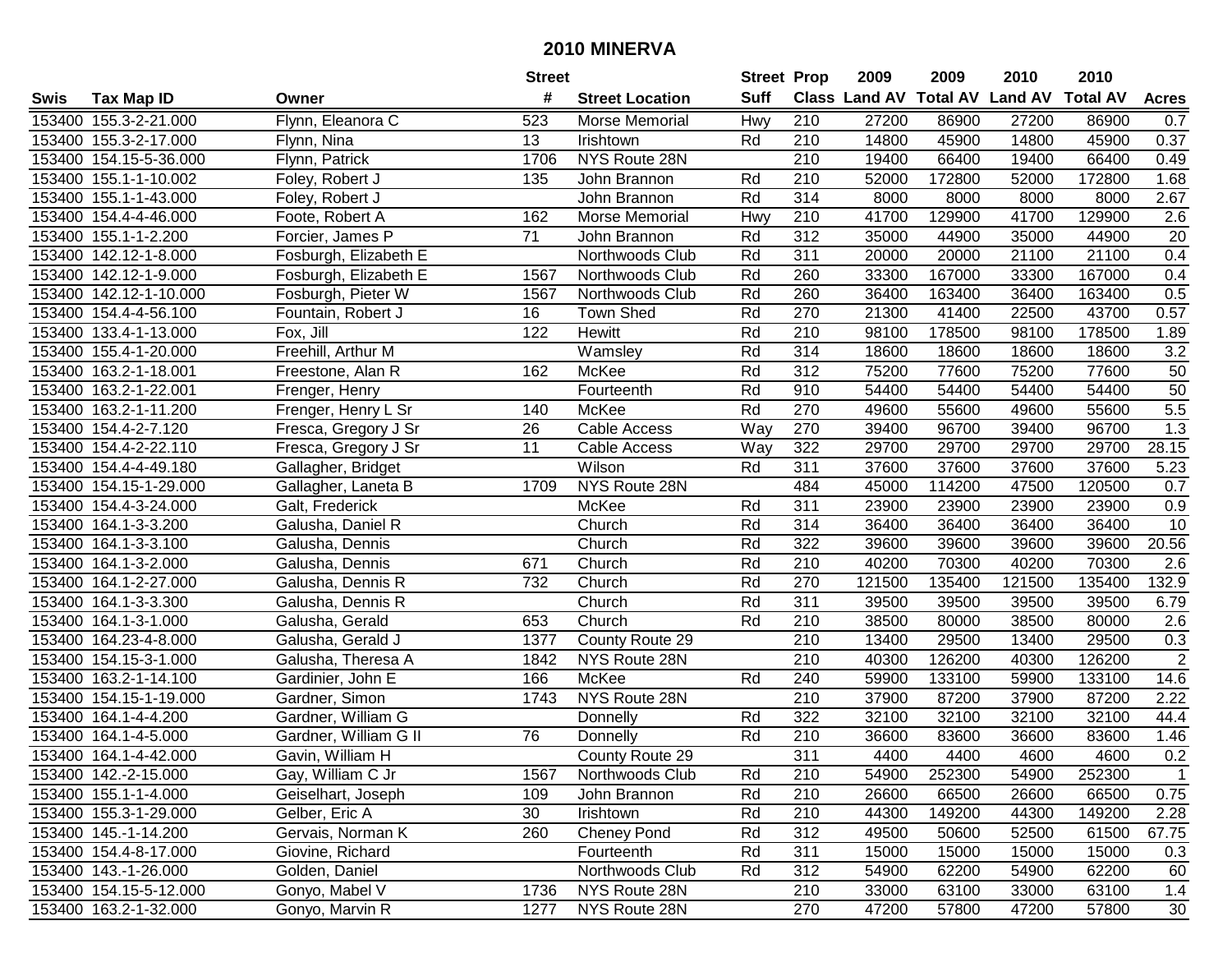|        |                        |                        | <b>Street</b>    |                        | <b>Street Prop</b> |                  | 2009   | 2009   | 2010                           | 2010            |                |
|--------|------------------------|------------------------|------------------|------------------------|--------------------|------------------|--------|--------|--------------------------------|-----------------|----------------|
| Swis   | <b>Tax Map ID</b>      | Owner                  | #                | <b>Street Location</b> | <b>Suff</b>        |                  |        |        | Class Land AV Total AV Land AV | <b>Total AV</b> | <b>Acres</b>   |
|        | 153400 164.1-4-37.000  | Goodspeed, Howard W    | 1284             | County Route 29        |                    | 210              | 30600  | 57000  | 30600                          | 57000           | 0.86           |
|        | 153400 154.4-4-9.000   | Gorges, Gregory        | 69               | Beach                  | Rd                 | 260              | 17900  | 80600  | 18900                          | 85000           | 0.2            |
|        | 153400 164.1-1-21.000  | Gorman Thomas S        | 1552             | County Route 29        |                    | 270              | 20000  | 64100  | 21100                          | 67600           | 0.6            |
|        | 153400 163.-1-1.000    | Graham, Neil           |                  | Fourteenth             | Rd                 | 314              | 15300  | 15300  | 16100                          | 16100           | $\overline{3}$ |
|        | 153400 155.3-1-4.200   | <b>Gramlich George</b> | 291              | Longs Hill             | Rd                 | 240              | 65200  | 239900 | 65200                          | 239900          | 24.13          |
|        | 153400 154.31-1-9.000  | Gravino, Joseph A      | 11               | Beauregard             | Way                | 210              | 27700  | 120700 | 29200                          | 127300          | 0.8            |
|        | 153400 142.12-1-15.001 | Gray, Sherman          |                  | Ridge                  | Rd                 | 314              | 24000  | 24000  | 24000                          | 24000           | 0.5            |
|        | 153400 142.12-1-23.000 | Gray, Sherman          |                  | Ridge                  | Rd                 | 311              | 26600  | 26600  | 28100                          | 28100           | 0.5            |
|        | 153400 142.12-1-24.000 | Gray, Sherman          | 1567             | Northwoods Club        | Rd                 | $\overline{210}$ | 32700  | 135100 | 32700                          | 135100          | 0.4            |
|        | 153400 154.4-4-17.000  | Graziano, John W       | 39               | Beach                  | Rd                 | 260              | 20800  | 109900 | 21900                          | 115900          | 0.5            |
|        | 153400 164.1-3-6.100   | Grecsek, John J        |                  | County Route 29        |                    | 311              | 26200  | 26200  | 26200                          | 26200           | 1.75           |
|        | 153400 164.1-3-6.200   | Grecsek, John J        | 1285             | County Route 29        |                    | 210              | 39300  | 268000 | 39300                          | 268000          | 1.75           |
|        | 153400 164.1-3-6.320   | Grecsek, John J        |                  | County Route 29        |                    | 311              | 26200  | 26200  | 26200                          | 26200           | 1.75           |
|        | 153400 154.15-5-43.002 | Green, Douglas R       | 1662             | NYS Route 28N          |                    | 210              | 44500  | 138700 | 44500                          | 138700          | 3.39           |
|        | 153400 154.15-1-9.000  | Green, Douglas R       | 1799             | NYS Route 28N          |                    | 210              | 31300  | 57800  | 31300                          | 57800           | 0.9            |
|        | 153400 164.1-2-5.122   | Green, Jack E          | 541              | Hardscrabble           | Rd                 | 210              | 11400  | 48400  | 11400                          | 48400           | 0.2            |
|        | 153400 154.15-1-12.000 | Green, Timothy K       | 1797             | NYS Route 28N          |                    | 270              | 27500  | 41400  | 27500                          | 41400           | 0.8            |
|        | 153400 155.3-2-8.000   | Greet, Donald B        | 103              | Irishtown              | Rd                 | 240              | 61600  | 122500 | 61600                          | 122500          | 31.2           |
|        | 153400 164.1-2-17.000  | Gregory, David M       | 1471             | County Route 29        |                    | 210              | 18100  | 76400  | 18100                          | 76400           | 0.4            |
|        | 153400 164.1-4-15.200  | Gregson, Carol         | 1116             | County Route 29        |                    | 210              | 64200  | 113700 | 64200                          | 113700          | 9.4            |
|        | 153400 154.4-2-20.021  | Griffen Eric E         | 1423             | NYS Route 28N          |                    | 210              | 32900  | 96900  | 32900                          | 96900           | 0.92           |
| 153400 | 154.4-2-22.300         | Griffen, Eric E        |                  | <b>Cable Access</b>    | Way                | 322              | 32000  | 32000  | 32000                          | 32000           | 30.4           |
| 153400 | 155.3-1-20.000         | Griffin, Eric J        | 191              | <b>Trout Brook</b>     | Rd                 | 240              | 83900  | 310300 | 83900                          | 310300          | 52.71          |
| 153400 | 163.-1-22.110          | Gundrum, Edward H      | 931              | Fourteenth             | Rd                 | 240              | 78000  | 259700 | 78000                          | 259700          | 58.7           |
| 153400 | 154.10-1-3.000         | Hackett, Daniel        | $\overline{212}$ | Ridge                  | Rd                 | 312              | 52500  | 54000  | 52500                          | 54000           | 12.9           |
|        | 153400 154.10-1-12.000 | Hagemann, John W       | 249              | Ridge                  | Rd                 | 312              | 46700  | 81100  | 46700                          | 81100           | 3.5            |
|        | 153400 154.2-1-35.200  | Hagen, Edmond          |                  | NYS Route 28N          |                    | 322              | 34200  | 34200  | 34200                          | 34200           | 31.7           |
|        | 153400 155.1-1-11.000  | Halbing, Roy           | 145              | John Brannon           | Rd                 | 210              | 42800  | 159700 | 45200                          | 168500          | 2.73           |
|        | 153400 155.3-1-58.000  | Hall, Mary S           | 25               | <b>Slippery Bank</b>   | Rd                 | 260              | 113100 | 119700 | 119300                         | 126300          | 80.6           |
|        | 153400 164.1-3-17.000  | Halloran, Andrew       | 1087             | County Route 29        |                    | 240              | 74300  | 162300 | 78400                          | 171200          | 12.2           |
|        | 153400 145.-1-26.000   | Halloran, Andrew       |                  | <b>Cheney Pond</b>     | Rd                 | 911              | 49300  | 49300  | 49300                          | 49300           | 50             |
|        | 153400 154.-1-18.002   | Halloran, Andrew       |                  | Northwoods Club        | Rd                 | 322              | 45300  | 45300  | 45300                          | 45300           | 56.4           |
|        | 153400 155.1-1-31.002  | Halloran, Andrew       | 23               | <b>Cheney Pond</b>     | Rd                 | $\overline{210}$ | 54300  | 92200  | 54300                          | 92200           | 10             |
|        | 153400 154.4-4-47.000  | Halloran, Andrew       | 168              | Morse Memorial         | Hwy                | $\overline{210}$ | 45700  | 129400 | 45700                          | 129400          | 3.83           |
|        | 153400 154.2-1-15.000  | Halloran, Andrew       |                  | Healey                 | Rd                 | 910              | 7700   | 7700   | 8100                           | 8100            | 12.2           |
|        | 153400 155.1-1-2.110   | Halloran, Andrew       | 87               | John Brannon           | Rd                 | 312              | 104600 | 109000 | 104600                         | 109000 107.34   |                |
|        | 153400 155.3-1-5.000   | Halloran, George       |                  | Longs Hill             | Rd                 | 314              | 36600  | 36600  | 36600                          | 36600           | 3              |
|        | 153400 155.1-1-14.046  | Halloran, George       | 11               | John Brannon           | Rd                 | 240              | 127900 | 191000 | 127900                         | 191000 115.94   |                |
|        | 153400 164.23-4-2.000  | Halloran, George       |                  | County Route 29        |                    | 311              | 7600   | 7600   | 7600                           | 7600            | 0.6            |
|        | 153400 145.-1-19.000   | Halloran, Katherine S  |                  | <b>Cheney Pond</b>     | Rd                 | 911              | 17700  | 17700  | 18700                          | 18700           | 24             |
|        | 153400 145.-1-17.000   | Halloran, Katherine S  |                  | <b>Cheney Pond</b>     | Rd                 | 911              | 13300  | 13300  | 14000                          | 14000           | 18             |
|        | 153400 155.1-1-22.002  | Halloran, Katherine S  | 549              | Irishtown              | Rd                 | 911              | 29200  | 29200  | 30800                          | 30800           | 27.5           |
|        |                        |                        |                  |                        |                    |                  |        |        |                                |                 |                |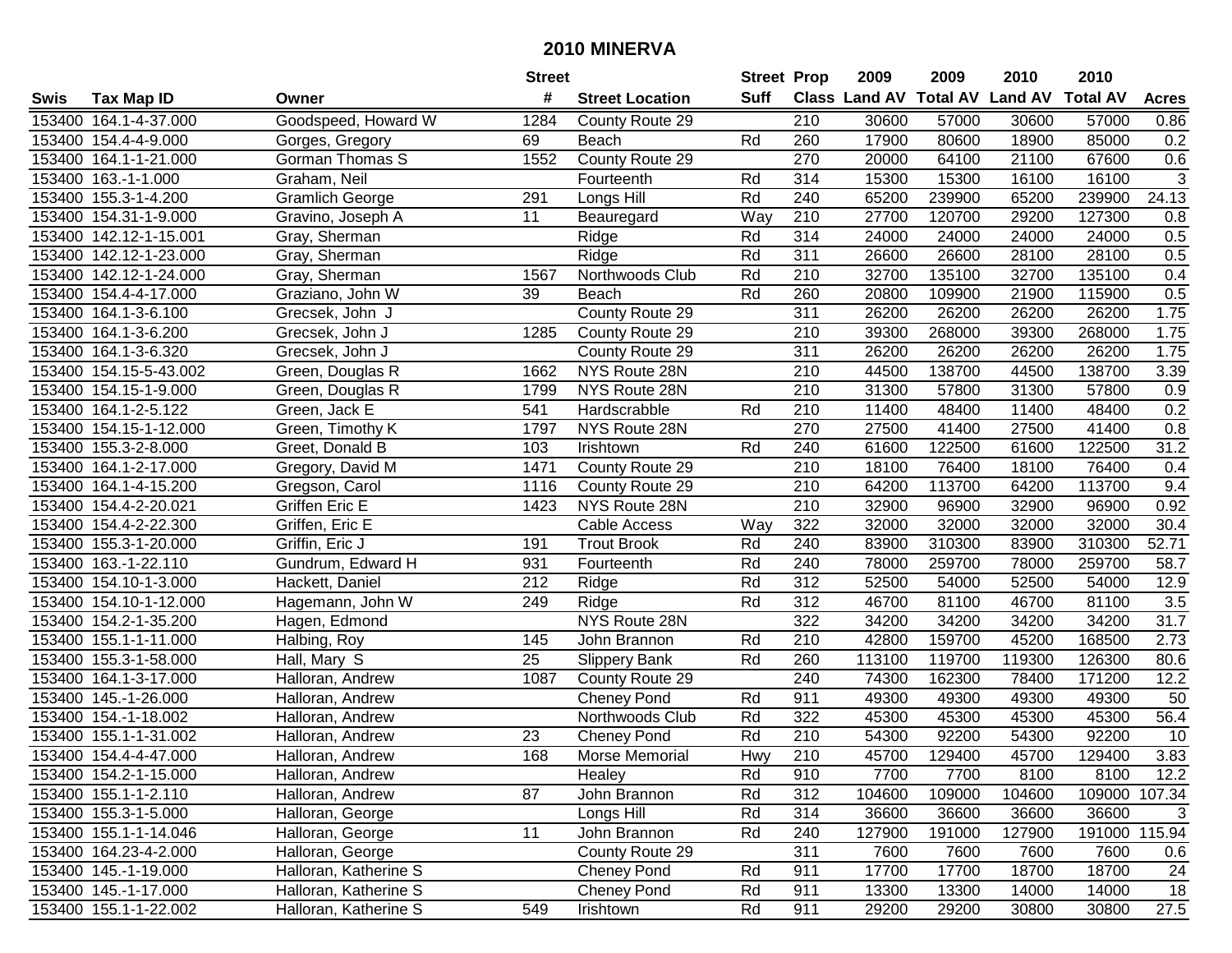|      |                        |                         | <b>Street</b>   |                        | <b>Street Prop</b> |                  | 2009   | 2009   | 2010                           | 2010            |              |
|------|------------------------|-------------------------|-----------------|------------------------|--------------------|------------------|--------|--------|--------------------------------|-----------------|--------------|
| Swis | <b>Tax Map ID</b>      | Owner                   | #               | <b>Street Location</b> | Suff               |                  |        |        | Class Land AV Total AV Land AV | <b>Total AV</b> | <b>Acres</b> |
|      | 153400 154.4-4-53.000  | Halloran, Katherine S   |                 | NYS Route 28N          |                    | 911              | 47300  | 47300  | 47300                          | 47300           | 37.7         |
|      | 153400 164.23-3-19.000 | Hammond, Bruce L        | 1372            | County Route 29        |                    | 270              | 15200  | 27600  | 15200                          | 27600           | 0.62         |
|      | 153400 164.23-3-11.120 | Hammond, Bruce L        | 17              | Donnelly               | Rd                 | 210              | 23700  | 122800 | 23700                          | 122800          | 1.39         |
|      | 153400 155.1-1-1.000   | Hanley, James           | 71              | John Brannon           | Rd                 | 312              | 23400  | 31200  | 23400                          | 31200           | 20           |
|      | 153400 154.4-5-4.000   | Hanley, James M         | 69              | <b>Stewart</b>         | Rd                 | 210              | 17600  | 52100  | 17600                          | 52100           | 0.5          |
|      | 153400 163.2-1-1.000   | Hare, Gary H            | 882             | Fourteenth             | Rd                 | $\overline{312}$ | 56800  | 215200 | 56800                          | 66800           | 8.7          |
|      | 153400 163.2-1-49.000  | Hare, Gary H            |                 | Fourteenth             | Rd                 | 314              | 18500  | 18500  | 19500                          | 19500           | 3.22         |
|      | 153400 163.-1-16.000   | Harris, Joel C          | $\overline{54}$ | <b>Burdick</b>         | Rd                 | $\overline{210}$ | 32700  | 79200  | 32700                          | 79200           | 2.5          |
|      | 153400 145.-1-15.300   | Harris, Thomas          | 232             | <b>Cheney Pond</b>     | Rd                 | 270              | 44600  | 47800  | 47000                          | 50400           | 25.43        |
|      | 153400 145.-1-14.300   | Harris, Thomas          |                 | <b>Cheney Pond</b>     | Rd                 | 311              | 11800  | 11800  | 12400                          | 12400           | 11.12        |
|      | 153400 163.-1-14.200   | Hassett, Francis T      |                 | Fourteenth             | Rd                 | 322              | 35600  | 35600  | 37600                          | 37600           | 12.38        |
|      | 153400 163.-1-14.004   | Hassett, Francis T      | 61              | Hassett                | Way                | 240              | 161200 | 310200 | 161200                         | 310200          | 123.56       |
|      | 153400 154.29-1-2.100  | Hay, Bryan R            | 380             | Northwoods Club        | Rd                 | 260              | 15900  | 58000  | 28200                          | 58100           | 0.49         |
|      | 153400 154.31-1-6.000  | Hazeltine, L Walter D   | 100             | Northwoods Club        | Rd                 | 210              | 31800  | 80000  | 31800                          | 80000           | 1.01         |
|      | 153400 154.2-1-13.000  | Healey, James           | 251             | Healey                 | Rd                 | 240              | 45700  | 117400 | 45700                          | 117400          | 16.6         |
|      | 153400 154.2-1-18.000  | Healey, James           |                 | NYS Route 28N          |                    | 910              | 31600  | 31600  | 33300                          | 33300           | 53.2         |
|      | 153400 154.2-1-16.000  | Healey, James           |                 | Healey                 | Rd                 | 322              | 88900  | 88900  | 93800                          | 93800           | 100          |
|      | 153400 154.2-1-10.000  | Healey, James           |                 | NYS Route 28N          |                    | 322              | 19300  | 19300  | 20400                          | 20400           | 30           |
|      | 153400 154.2-1-12.000  | Healey, James           |                 | Healey                 | Rd                 | 322              | 58600  | 58600  | 61800                          | 61800           | 77.9         |
|      | 153400 154.2-1-24.000  | Healey, James J         |                 | Healey                 | Rd                 | 311              | 10000  | 10000  | 10600                          | 10600           | 0.5          |
|      | 153400 155.3-1-22.000  | Healy, Edward E         | 164             | <b>Trout Brook</b>     | Rd                 | 240              | 46000  | 110200 | 48600                          | 112500          | 10.1         |
|      | 153400 164.23-4-15.000 | Heffernan, Margot A     |                 | Church                 | Rd                 | 311              | 17200  | 17200  | 17200                          | 17200           | 1.72         |
|      | 153400 164.23-4-6.000  | Heffernan, Margot A     | 1389            | County Route 29        |                    | 210              | 11600  | 58300  | 11600                          | 58300           | 0.2          |
|      | 153400 154.15-5-20.002 | Hegeman, Frederick      | 50              | Shore                  | Way                | 260              | 117100 | 171300 | 117100                         | 171300          | 1.2          |
|      | 153400 154.4-4-13.000  | Hein, Clifford W        | 51              | Beach                  | Rd                 | 312              | 22800  | 38500  | 24000                          | 40600           | 0.3          |
|      | 153400 154.4-5-11.000  | Hensel, Mary K          |                 | Fourteenth             | Rd                 | 311              | 4400   | 4400   | 4400                           | 4400            | 4.3          |
|      | 153400 164.1-4-34.002  | Herbst, Frank           | 1268            | County Route 29        |                    | 312              | 56000  | 57600  | 56000                          | 57600           | 14.72        |
|      | 153400 164.1-4-10.200  | Herbst, Frank R         |                 | NYS Route 28N          |                    | 311              | 49300  | 49300  | 49300                          | 49300           | 12           |
|      | 153400 164.1-4-35.000  | Herbst, Frank R         |                 | County Route 29        |                    | 311              | 24000  | 24000  | 24000                          | 24000           | 0.82         |
|      | 153400 133.4-1-6.003   | Hewitt Lake Club        | 122             | Hewitt                 | Rd                 | 910              | 605100 | 605100 | 605100                         | 605100          | 220.4        |
|      | 153400 133.4-1-16.000  | <b>Hewitt Lake Club</b> |                 | NYS Route 28N          |                    | $\overline{311}$ | 55200  | 55200  | 58200                          | 58200           | 1.33         |
|      | 153400 154.-1-20.300   | <b>High Peaks LLC</b>   | 828             | Fourteenth             | Rd                 | 314              | 33200  | 33200  | 33200                          | 33200           | 3.22         |
|      | 153400 154.-1-20.200   | High Peaks LLC          | 808             | Fourteenth             | Rd                 | $\overline{314}$ | 33200  | 33200  | 33200                          | 33200           | 3.42         |
|      | 153400 155.3-1-30.000  | Hill, Richard M         | 56              | Irishtown              | Rd                 | 240              | 52800  | 127900 | 52800                          | 127900          | 11           |
|      | 153400 164.1-2-4.000   | Hitchcock, Desmond      | 1657            | County Route 29        |                    | 270              | 17000  | 30400  | 17000                          | 30400           | 0.4          |
|      | 153400 163.2-1-37.000  | Hitchcock, Robert R Jr  | 10              | Moxham Pond            | Way                | 210              | 23500  | 152900 | 23500                          | 152900          | 0.6          |
|      | 153400 164.1-4-39.000  | Hodgson, George         |                 | County Route 29        |                    | 311              | 18600  | 18600  | 19600                          | 19600           | 0.7          |
|      | 153400 154.15-1-17.000 | Hofler, Keith           | 1769            | NYS Route 28N          |                    | 210              | 36300  | 93400  | 36300                          | 93400           | 1.28         |
|      | 153400 164.23-4-7.000  | Hogan Sean P            | 1385            | County Route 29        |                    | 422              | 16200  | 113600 | 16200                          | 113600          | 0.2          |
|      | 153400 164.1-3-27.111  | Hogan, Sean P           | 759             | Church                 | Rd                 | 240              | 74900  | 200600 | 74900                          | 200600          | 42.4         |
|      | 153400 154.4-5-1.000   | Holmes, Roy E           |                 | Fourteenth             | Rd                 | 311              | 39200  | 39200  | 39200                          | 39200           | 7.2          |
|      | 153400 155.3-1-18.400  | Hornbeck, Peter L       | 101             | <b>Trout Brook</b>     | Rd                 | 311              | 39800  | 39800  | 42000                          | 42000           | 4.8          |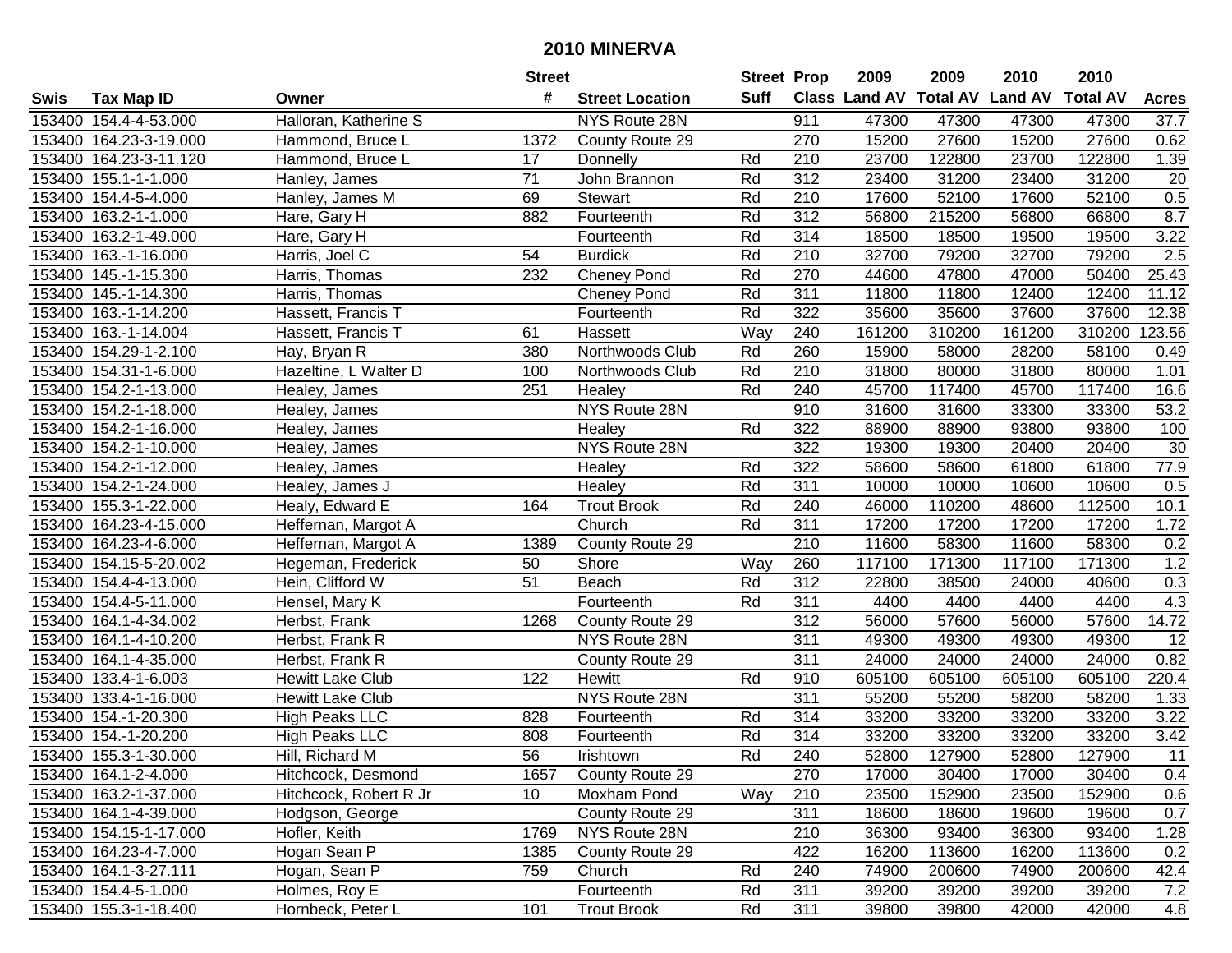|        |                        |                      | <b>Street</b>   |                        | <b>Street Prop</b> |                  | 2009                          | 2009   | 2010           | 2010            |                 |
|--------|------------------------|----------------------|-----------------|------------------------|--------------------|------------------|-------------------------------|--------|----------------|-----------------|-----------------|
| Swis   | <b>Tax Map ID</b>      | Owner                | #               | <b>Street Location</b> | <b>Suff</b>        |                  | <b>Class Land AV Total AV</b> |        | <b>Land AV</b> | <b>Total AV</b> | <b>Acres</b>    |
|        | 153400 155.3-1-18.300  | Hornbeck, Peter L    | 103             | <b>Trout Brook</b>     | Rd                 | 311              | 14000                         | 14000  | 14800          | 14800           | 0.43            |
|        | 153400 155.3-1-18.200  | Hornbeck, Peter L    | 141             | <b>Trout Brook</b>     | Rd                 | 240              | 71000                         | 287600 | 74900          | 296300          | 49.01           |
|        | 153400 155.3-1-18.100  | Hornbeck, Peter L    |                 | <b>Trout Brook</b>     | Rd                 | 322              | 51800                         | 51800  | 54600          | 54600           | 81.5            |
|        | 153400 155.3-2-3.000   | Hotetz, Barbara J    | 171             | Irishtown              | Rd                 | 270              | 58100                         | 81300  | 58100          | 81300           | 25              |
|        | 153400 154.-1-44.000   | Houghton, Kurtiss    | 2054            | NYS Route 28N          |                    | $\overline{312}$ | 40400                         | 115300 | 40400          | 115300          | 8.3             |
|        | 153400 164.1-4-18.200  | Howe, Daniel D       | 1102            | County Route 29        |                    | 270              | 15700                         | 31700  | 15700          | 31700           | 0.4             |
|        | 153400 164.1-3-27.112  | Howe, Joshua W       | 811             | Church                 | Rd                 | 270              | 43400                         | 69900  | 43400          | 69900           | 4.17            |
|        | 153400 164.1-4-17.000  | Howe, Ronnie W Sr    | 1100            | County Route 29        |                    | 270              | 22600                         | 32700  | 22600          | 32700           | 0.6             |
|        | 153400 164.1-4-16.100  | Howe, Steven S       |                 | County Route 29        |                    | 322              | 43200                         | 43200  | 43200          | 43200           | 23.22           |
|        | 153400 164.1-4-18.100  | Howe, Steven S       | 1108            | County Route 29        |                    | 270              | 11400                         | 24900  | 11400          | 24900           | 0.2             |
|        | 153400 154.31-1-2.003  | Hults, Clark L       | 167             | Northwoods Club        | Rd                 | 210              | 61500                         | 121900 | 61500          | 121900          | 9.37            |
|        | 153400 155.3-2-23.000  | Hunt, Raymond        |                 | Morse Memorial         | Hwy                | 311              | 24400                         | 24400  | 24400          | 24400           | 1.3             |
|        | 153400 163.2-2-10.000  | Iversen, Keith A     |                 | Wilson                 | Rd                 | 311              | 17900                         | 17900  | 17900          | 17900           | 1.87            |
|        | 153400 163.2-2-8.200   | Iversen, Keith A     | 58              | Wilson                 | Rd                 | 270              | 21200                         | 31800  | 21200          | 31800           | 1.67            |
|        | 153400 163.2-1-26.000  | Iverson, Keith A     | 1349            | NYS Route 28N          |                    | 210              | 42400                         | 132300 | 42400          | 132300          | 2.86            |
|        | 153400 164.1-3-15.000  | Jacunski, Lynn A     | 1129            | County Route 29        |                    | 210              | 42600                         | 118100 | 42600          | 118100          | 3               |
|        | 153400 164.23-3-9.200  | Jaeckel, Walter      | 43              | Donnelly               | Rd                 | 312              | 15300                         | 24000  | 15300          | 24000           | $\overline{1}$  |
| 153400 | 164.1-4-20.000         | Jason, Robert M      | 5               | Stillwater             | Way                | 311              | 12300                         | 12300  | 12300          | 12300           | 0.54            |
|        | 153400 154.15-5-15.002 | Jeffery, Kent        | $\overline{51}$ | Minerva Lake           | Rd                 | 311              | 45300                         | 93700  | 49200          | 49200           | 3.94            |
|        | 153400 155.3-2-13.000  | Jenkins, Walter J    | 21              | Irishtown              | Rd                 | 210              | 53400                         | 255500 | 53400          | 255500          | 9.18            |
|        | 153400 164.1-2-5.200   | Jenks, Vernon C      | 539             | Hardscrabble           | Rd                 | 270              | 17400                         | 37900  | 17400          | 37900           | 0.5             |
| 153400 | 163.2-1-25.000         | Jerome, Samuel       | 6               | Ken Mason              | Way                | 270              | 41900                         | 83200  | 44200          | 84400           | 1.8             |
| 153400 | 154.4-3-19.000         | Jerome, Samuel C     | 64              | Plumley                | Way                | 210              | 38600                         | 112100 | 38600          | 112100          | 1.1             |
| 153400 | 164.23-3-2.000         | Jewell, Penelope S   | 599             | Morse Memorial         | Hwy                | 210              | 25100                         | 29000  | 25100          | 29000           | 0.96            |
|        | 153400 163.2-2-12.001  | Johnson, Philip F    | 1240            | NYS Route 28N          |                    | 240              | 37100                         | 109300 | 37100          | 109300          | 17.23           |
|        | 153400 154.-1-26.001   | Johnson, Thomas B    |                 | Fourteenth             | Rd                 | 322              | 54000                         | 54000  | 57000          | 57000           | 91.5            |
|        | 153400 154.4-1-1.000   | Johnson, Thomas B    |                 | Fourteenth             | Rd                 | 322              | 54900                         | 54900  | 57900          | 57900           | 92.5            |
|        | 153400 154.4-1-2.000   | Johnson, Thomas B    |                 | Fourteenth             | Rd                 | 314              | 12700                         | 12700  | 13400          | 13400           | 6.9             |
|        | 153400 154.4-1-3.000   | Johnson, Thomas B    | 77              | Stewart                | Rd                 | 240              | 60900                         | 111000 | 60900          | 111000          | $\overline{25}$ |
|        | 153400 155.4-1-4.000   | Johnson, Vincent R   | 349             | <b>Trout Brook</b>     | Rd                 | $\overline{312}$ | 106500                        | 116000 | 106500         | 116000          | 100             |
|        | 153400 154.29-1-6.000  | Jones, Christopher W | 423             | Northwoods Club        | Rd                 | $\overline{210}$ | 16300                         | 84700  | 16300          | 84700           | 0.35            |
|        | 153400 164.1-1-6.000   | Jones, Levie         |                 | Morse Memorial         | Hwy                | 311              | 13900                         | 13900  | 13900          | 13900           | 0.67            |
|        | 153400 154.4-4-49.200  | Jordan, Charles      | 110             | Wilson                 | Rd                 | $\overline{210}$ | 15500                         | 90400  | 15500          | 90400           | 0.3             |
|        | 153400 163.2-1-12.200  | Jordan, Lawrence M   | 150             | McKee                  | Rd                 | 270              | 40600                         | 55000  | 40600          | 55000           | 4.8             |
|        | 153400 155.3-2-4.000   | Julian, Michael F    | 156             | <b>Federal Flats</b>   | Rd                 | 240              | 59500                         | 112300 | 59500          | 112300          | 10.18           |
|        | 153400 154.29-1-1.000  | Kardash, Frank S Jr  | 404             | Northwoods Club        | Rd                 | 260              | 11000                         | 54900  | 11000          | 54900           | 0.2             |
|        | 153400 154.4-4-45.000  | Kaskewsky, Walter A  | 148             | Morse Memorial         | Hwy                | 210              | 47600                         | 99300  | 47600          | 99300           | 4.5             |
|        | 153400 164.1-4-21.000  | Katz, Andrew         | 30              | Stillwater             | Way                | 210              | 36700                         | 119300 | 36700          | 119300          | 2.2             |
|        | 153400 164.1-4-45.002  | Katz, Andrew         |                 | County Route 29        |                    | 311              | 31200                         | 31200  | 32900          | 32900           | 2.24            |
|        | 153400 164.1-4-14.110  | Katz, Andrew         |                 | County Route 29        |                    | 311              | 1800                          | 1800   | 1900           | 1900            | 0.5             |
|        | 153400 122.-1-20.000   | Kays Hill Club Inc   | 3820            | NYS Route 28N          |                    | 260              | 15900                         | 35500  | 15900          | 35500           | 0.5             |
|        | 153400 164.23-3-1.000  | Kays, Charles E      | 98              | Donnelly               | Rd                 | 210              | 20900                         | 73100  | 20900          | 73100           | 1.4             |
|        |                        |                      |                 |                        |                    |                  |                               |        |                |                 |                 |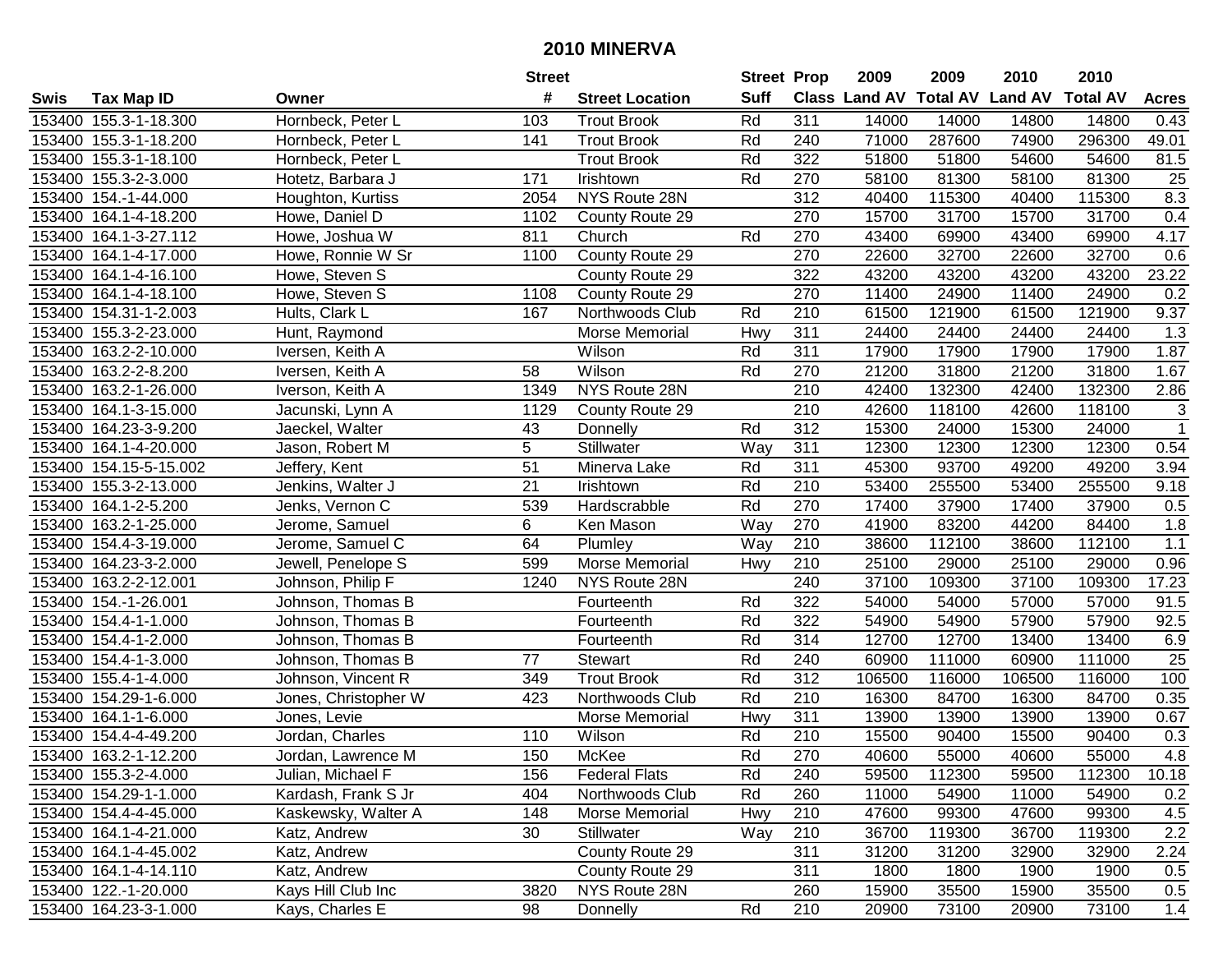|        |                        |                           | <b>Street</b> |                        | <b>Street Prop</b> |                  | 2009                 | 2009   | 2010                    | 2010            |                           |
|--------|------------------------|---------------------------|---------------|------------------------|--------------------|------------------|----------------------|--------|-------------------------|-----------------|---------------------------|
| Swis   | <b>Tax Map ID</b>      | Owner                     | #             | <b>Street Location</b> | <b>Suff</b>        |                  | <b>Class Land AV</b> |        | <b>Total AV Land AV</b> | <b>Total AV</b> | <b>Acres</b>              |
|        | 153400 164.1-2-33.100  | Kays, Mary E              | 499           | Hardscrabble           | Rd                 | 910              | 89500                | 155100 | 94400                   | 163600          | 71.7                      |
|        | 153400 164.1-2-34.000  | Kays, Mary E              |               | Dell Culver            | Rd                 | 910              | 36900                | 36900  | 38900                   | 38900           | 28.8                      |
|        | 153400 164.2-1-22.002  | Kazmierczak, Mark S       | 32            | Sullivan               | Way                | 260              | 39000                | 112100 | 39000                   | 112100          | 0.68                      |
|        | 153400 154.4-4-42.140  | Keegan, C Daniel          |               | Longs Hill             | Rd                 | 311              | 50500                | 50500  | 50500                   | 50500           | 2.8                       |
|        | 153400 154.4-4-42.150  | Keegan, C Daniel          | 49            | Woodlot                | Rd                 | 210              | 57500                | 271100 | 57500                   | 271100          | 2.8                       |
|        | 153400 154.15-5-14.000 | Kellogg, Clarence         | 43            | Minerva Lake           | Rd                 | $\overline{312}$ | 21100                | 36600  | 21100                   | 36600           | 0.7                       |
|        | 153400 154.4-6-13.000  | Kelly Kevin               | 1594          | NYS Route 28N          |                    | 210              | 34200                | 85800  | 36100                   | 80000           | $\mathbf 1$               |
|        | 153400 164.23-3-26.000 | Kelly, Caroline           |               | Morse Memorial         | Hwy                | 311              | 7200                 | 7200   | 7200                    | 7200            | 0.17                      |
|        | 153400 164.23-3-27.000 | Kelly, Caroline           | 607           | Morse Memorial         | Hwy                | $\overline{210}$ | 16200                | 93600  | 17000                   | 98700           | 0.19                      |
|        | 153400 154.4-4-49.130  | Kelly, Joseph W           | 56            | Lynn                   | Rd                 | 210              | 45400                | 230600 | 45400                   | 230600          | 5.19                      |
|        | 153400 154.4-7-5.000   | Kelly, Matthew            |               | Morse Memorial         | Hwy                | 210              | 32100                | 172100 | 33900                   | 181600          | 1.5                       |
|        | 153400 154.4-4-49.002  | Kelly, Matthew J          | 107           | Wilson                 | Rd                 | 240              | 69800                | 210100 | 69800                   | 210100          | 10.46                     |
|        | 153400 154.4-4-49.190  | Kelly, Matthew J          |               | Morse Memorial         | Hwy                | 311              | 37200                | 37200  | 37200                   | 37200           | 5.07                      |
|        | 153400 164.23-3-23.000 | Kelly, Michael            | 1390          | County Route 29        |                    | 210              | 18400                | 91600  | 18400                   | 91600           | 0.63                      |
|        | 153400 154.4-4-49.110  | Kelly, Michael R          | 280           | Morse Memorial         | Hwy                | 240              | 72800                | 152000 | 72800                   | 152000          | 14.96                     |
|        | 153400 154.4-7-4.000   | Kelly, Michael R          | 117           | Morse Memorial         | Hwy                | 311              | 24100                | 24100  | 25400                   | 25400           | $\overline{2}$            |
|        | 153400 154.4-7-3.000   | Kelly, Theresa            | 129           | Morse Memorial         | Hwy                | 210              | 38000                | 166800 | 40100                   | 176000          | $\overline{2}$            |
|        | 153400 154.4-4-49.170  | Kelly, Thomas             |               | Wilson                 | Rd                 | 311              | 29500                | 29500  | 29500                   | 29500           | 5.23                      |
|        | 153400 155.3-1-38.200  | Kenealy, Thomas R Jr      | 216           | Irishtown              | Rd                 | 322              | 33300                | 33300  | 35100                   | 35100           | 11.52                     |
|        | 153400 154.-1-46.000   | Kenny, Carol A            | 2024          | NYS Route 28N          |                    | 312              | 32000                | 38300  | 32000                   | 38300           | 0.87                      |
|        | 153400 155.3-1-61.000  | Kent, Deborah L           | 411           | Morse Memorial         | Hwy                | 312              | 43700                | 45300  | 43700                   | 45300           | $\ensuremath{\mathsf{3}}$ |
| 153400 | 155.1-1-17.000         | Kessler, LuAnn M          |               | John Brannon           | Rd                 | 314              | 34200                | 34200  | 34200                   | 34200           | $\overline{\omega}$       |
| 153400 | 154.15-5-19.000        | Kiely, June H             | 46            | Shore                  | Way                | 210              | 77900                | 164800 | 77900                   | 164800          | 0.7                       |
| 153400 | 164.1-4-23.000         | Killon, Hayley D          | 1144          | County Route 29        |                    | 270              | 34800                | 62700  | 34800                   | 62700           | $\mathbf 1$               |
|        | 153400 164.1-1-19.300  | Killon, Robert W          | 1530          | County Route 29        |                    | 270              | 43100                | 48700  | 43100                   | 48700           | $\overline{5.78}$         |
|        | 153400 155.3-2-14.000  | King, Laura               | 43            | Irishtown              | Rd                 | 210              | 31000                | 89000  | 31000                   | 89000           | $\overline{1}$            |
|        | 153400 154.4-6-4.000   | Klippel, Eric T           | 23            | Morse Memorial         | Hwy                | 210              | 54900                | 309800 | 54900                   | 309800          | 5.5                       |
|        | 153400 154.-1-20.100   | Klippel, Eric T           | 784           | Fourteenth             | Rd                 | 312              | 67200                | 101500 | 67200                   | 101500          | 46.62                     |
|        | 153400 155.3-2-15.000  | Koch, Ernest J            | 37            | Irishtown              | Rd                 | 210              | 34400                | 76000  | 34400                   | 76000           | 1.1                       |
|        | 153400 154.4-3-13.000  | Kohrman, Joseph D         | 44            | Plumley                | Way                | 260              | 36600                | 129500 | 36600                   | 129500          | 1.2                       |
|        | 153400 154.4-3-20.000  | Kohrman, Joseph D         |               | Fourteenth             | Rd                 | 311              | 18600                | 18600  | 18600                   | 18600           | $\overline{9}$            |
|        | 153400 154.4-3-12.000  | Kohrman, Robert J Jr      | 32            | Plumley                | Way                | 210              | 31500                | 77700  | 31500                   | 77700           | 1.2                       |
|        | 153400 154.4-1-5.000   | Kotula, Robert T Jr       |               | NYS Route 28N          |                    | 321              | 51100                | 51100  | 51100                   | 51100           | 68.2                      |
|        | 153400 154.4-1-7.000   | Kotula, Robert T Jr       |               | NYS Route 28N          |                    | 322              | 22800                | 22800  | 22800                   | 22800           | 30.93                     |
|        | 153400 154.4-1-6.000   | Kotula, Robert T Jr       | 1649          | NYS Route 28N          |                    | 210              | 40800                | 144600 | 40800                   | 144600          | 2.9                       |
|        | 153400 142.12-1-17.000 | Krause, William P         | 1567          | Northwoods Club        | Rd                 | 260              | 36500                | 163900 | 36500                   | 163900          | 0.5                       |
|        | 153400 154.4-4-5.000   | Labar Family Ltd Lblty Co | 67            | Beach                  | Rd                 | 417              | 305000               | 977700 | 321800                  | 1047700         | 86.1                      |
|        | 153400 154.4-6-23.000  | Labar, Bruce A            |               | NYS Route 28N          |                    | 311              | 23100                | 23100  | 23100                   | 23100           | 1.39                      |
|        | 153400 154.4-1-4.000   | LaBar, Christopher A      |               | Fourteenth             | Rd                 | 910              | 73600                | 73600  | 77600                   | 77600           | 74.61                     |
|        | 153400 154.4-6-3.000   | Labar, Frank A            | 15            | Morse Memorial         | Hwy                | 210              | 45800                | 254900 | 45800                   | 254900          | $\overline{2}$            |
|        | 153400 154.15-5-23.130 | LaBar, John H             | 92            | Shore                  | Way                | 210              | 116600               | 213600 | 123000                  | 253700          | 1.53                      |
|        | 153400 155.3-2-19.000  | LaBar, John H             |               | Morse Memorial         | Hwy                | 311              | 26800                | 26800  | 34300                   | 34300           | 4.36                      |
|        |                        |                           |               |                        |                    |                  |                      |        |                         |                 |                           |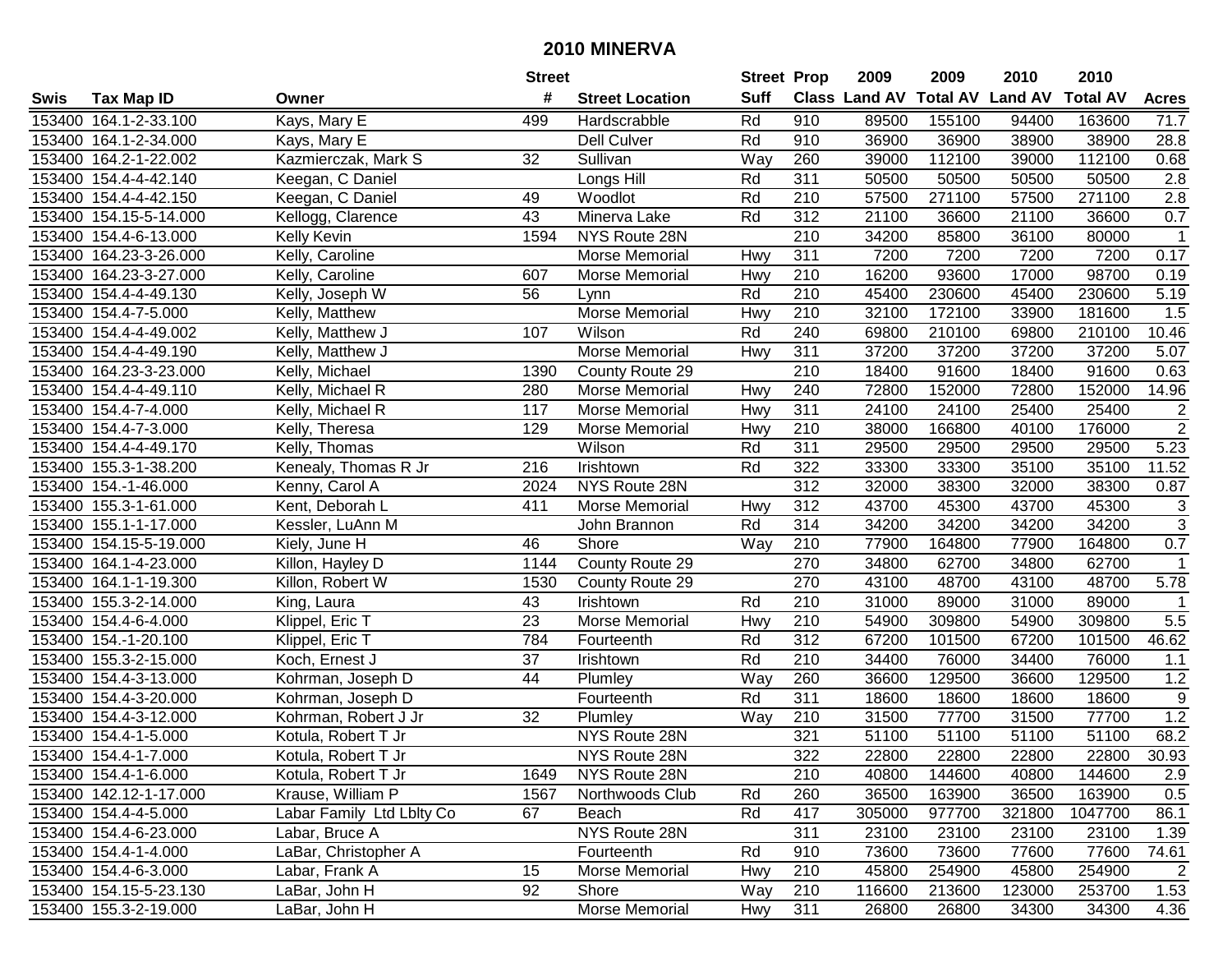|        |                        |                            | <b>Street</b> |                        | <b>Street Prop</b> |                  | 2009   | 2009    | 2010                           | 2010            |                |
|--------|------------------------|----------------------------|---------------|------------------------|--------------------|------------------|--------|---------|--------------------------------|-----------------|----------------|
| Swis   | <b>Tax Map ID</b>      | Owner                      | #             | <b>Street Location</b> | <b>Suff</b>        |                  |        |         | Class Land AV Total AV Land AV | <b>Total AV</b> | <b>Acres</b>   |
|        | 153400 154.15-5-32.200 | LaBrecque, Mark            |               | Minerva Lake           | Rd                 | 270              | 28900  | 28900   | 30500                          | 60500           | 1.47           |
|        | 153400 154.15-5-32.110 | LaBrecque, Mark            | 9             | Minerva Lake           | Rd                 | 311              | 16100  | 16100   | 16100                          | 16100           | 0.39           |
|        | 153400 155.3-2-32.000  | LaFond, Alec               |               | Irishtown              | Rd                 | 311              | 38900  | 38900   | 38900                          | 38900           | 5.02           |
|        | 153400 164.1-4-9.200   | LaFond, Alec               | 32            | <b>Trout Brook</b>     | Rd                 | 270              | 36600  | 55800   | 36600                          | 55800           | 1.58           |
|        | 153400 155.3-2-9.000   | LaFond, Benoit             |               | Irishtown              | Rd                 | 311              | 38800  | 38800   | 38800                          | 38800           | 5.25           |
|        | 153400 155.3-2-34.000  | LaFond, Benoit             |               | Irishtown              | Rd                 | 311              | 36500  | 36500   | 36500                          | 36500           | 5.32           |
|        | 153400 164.23-3-7.000  | LaFond, Eric V             | 65            | Donnelly               | Rd                 | 210              | 26100  | 184400  | 26100                          | 184400          | 1.2            |
| 153400 | 163.2-1-14.200         | Laisdell, Lynn E           | 168           | McKee                  | Rd                 | 260              | 44100  | 93400   | 44100                          | 93400           | 10.68          |
|        | 153400 154.4-6-12.000  | Lampson, Paul D            | 1590          | NYS Route 28N          |                    | $\overline{210}$ | 34600  | 102400  | 34600                          | 102400          | 1.1            |
|        | 153400 133.4-1-11.000  | Landon, Henry H            | 122           | Hewitt                 | Rd                 | 280              | 148200 | 389700  | 148200                         | 389700          | 3.08           |
|        | 153400 154.4-2-8.000   | Langan, Joyce M            | 619           | Fourteenth             | Rd                 | 210              | 40300  | 120100  | 40300                          | 120100          | -1             |
|        | 153400 164.1-4-14.120  | Langworthy, Virginia       |               | County Route 29        |                    | 314              | 24200  | 24200   | 25500                          | 25500           | 6.2            |
|        | 153400 155.3-1-35.000  | LaNoir, Jacqueline         |               | Irishtown              | Rd                 | 322              | 59700  | 59700   | 63000                          | 63000           | 31.7           |
|        | 153400 154.4-3-5.000   | Lanphear, Gary C           | 637           | Fourteenth             | Rd                 | 210              | 10700  | 83300   | 11300                          | 87900           | 0.22           |
|        | 153400 154.4-5-3.000   | Lanphear, Larry            | 11            | <b>Stewart</b>         | Rd                 | 210              | 27300  | 107000  | 27300                          | 107000          | 0.8            |
|        | 153400 154.15-5-35.000 | LaPelle, David J           | 1710          | NYS Route 28N          |                    | 210              | 37800  | 87400   | 37800                          | 87400           | $\mathbf 1$    |
|        | 153400 154.-1-11.000   | Larkin, William T          |               | Northwoods Club        | Rd                 | 314              | 5500   | 5500    | 5500                           | 5500            | $\overline{2}$ |
|        | 153400 154.-1-4.000    | Larkin, William T          | 267           | Northwoods Club        | Rd                 | 260              | 41100  | 68200   | 41100                          | 68200           | $\overline{2}$ |
|        | 153400 154.2-1-4.000   | Latella, Christina         | 2022          | NYS Route 28N          |                    | 312              | 58200  | 72800   | 58200                          | 72800           | 51.75          |
|        | 153400 154.-1-10.000   | LaValley, Forrest S        | 229           | Northwoods Club        | Rd                 | 312              | 29900  | 33600   | 29900                          | 33600           | $\mathbf{1}$   |
|        | 153400 154.4-4-38.100  | Lease, Richard F           | 225           | Morse Memorial         | Hwy                | 240              | 58300  | 131600  | 58300                          | 131600          | 10.23          |
|        | 153400 154.4-4-38.200  | Lease, Richard F           |               | Morse Memorial         | Hwy                | 311              | 57000  | 57000   | 57000                          | 57000           | 8.46           |
| 153400 | 164.1-4-32.000         | Leddick, John M            | 1250          | County Route 29        |                    | 210              | 38200  | 117100  | 38200                          | 117100          | 1.7            |
| 153400 | 142.12-3-1.000         | Lee, George W Jr           | 1567          | Northwoods Club        | Rd                 | 210              | 36900  | 183700  | 36900                          | 183700          | 0.5            |
|        | 153400 154.4-3-3.000   | Lee, William J             | 8             | Plumley                | Way                | 270              | 13900  | 27200   | 13900                          | 27200           | 0.27           |
|        | 153400 154.4-5-8.000   | LeMay, John                | 676           | Fourteenth             | Rd                 | 210              | 36100  | 111900  | 36100                          | 111900          | 2.3            |
|        | 153400 163.2-1-23.002  | Lepsik, Paul               | 1385          | NYS Route 28N          |                    | 240              | 49800  | 140200  | 49800                          | 140200          | 19.6           |
|        | 153400 164.1-1-12.100  | Liberty, Arthur            | 574           | Morse Memorial         | Hwy                | 210              | 64600  | 162000  | 64600                          | 162000          | 4.27           |
|        | 153400 155.4-1-2.000   | Lincoln, Thomas            | 267           | <b>Trout Brook</b>     | Rd                 | 240              | 76000  | 171400  | 76000                          | 171400          | 50.5           |
|        | 153400 154.15-5-28.000 | Lindsay, Thomas D          | 59            | Minerva Lake           | Rd                 | 270              | 75600  | 83200   | 75600                          | 83200           | 1.1            |
|        | 153400 154.15-5-16.200 | Lindsay, Thomas D          | 30            | Shore                  | Way                | $\overline{210}$ | 87300  | 221000  | 87300                          | 221000          | $\mathbf{1}$   |
|        | 153400 154.-1-21.000   | Linen Jonathan S           | 2301          | NYS Route 28N          |                    | 250              | 889800 | 3474200 | 938800                         | 3474200         | 403.04         |
|        | 153400 154.4-4-15.002  | <b>Liston Family Trust</b> | 43            | <b>Beach</b>           | Rd                 | 260              | 29400  | 57300   | 31100                          | 60500           | 0.46           |
|        | 153400 144.-1-26.000   | Litts, Warren C            |               | NYS Route 28N          |                    | 910              | 57000  | 57000   | 60100                          | 60100           | 95.5           |
|        | 153400 144.-1-27.000   | Litts, Warren C            | 2394          | NYS Route 28N          |                    | 260              | 270400 | 366700  | 270400                         | 366700          | 78.1           |
|        | 153400 164.1-1-13.200  | Loiselle, Natalie R        | 1418          | County Route 29        |                    | 210              | 47200  | 123700  | 47200                          | 123700          | 1.51           |
|        | 153400 155.3-1-39.000  | Lokey, Laura               | 210           | <b>Federal Flats</b>   | Rd                 | 312              | 54000  | 68400   | 57000                          | 72200           | 15.7           |
|        | 153400 155.3-2-12.000  | Long, Albert S             | 59            | Irishtown              | Rd                 | 210              | 39400  | 117500  | 39400                          | 117500          | 2              |
|        | 153400 155.3-1-40.200  | Longrun Associates LLC     | 169           | <b>Federal Flats</b>   | Rd                 | 210              | 29500  | 29500   | 37100                          | 78100           | 8              |
|        | 153400 154.-1-61.000   | Lovett, Gary M             | 285           | Ridge                  | Rd                 | 312              | 78800  | 87600   | 78800                          | 87600           | 53.99          |
|        | 153400 145.-1-15.100   | Lundy, Dennis              |               | <b>Cheney Pond</b>     | Rd                 | 322              | 22300  | 22300   | 22300                          | 22300           | 21.22          |
|        | 153400 145.-1-14.100   | Lundy, Dennis              |               | <b>Cheney Pond</b>     | Rd                 | 314              | 39200  | 39200   | 41400                          | 41400           | 8.24           |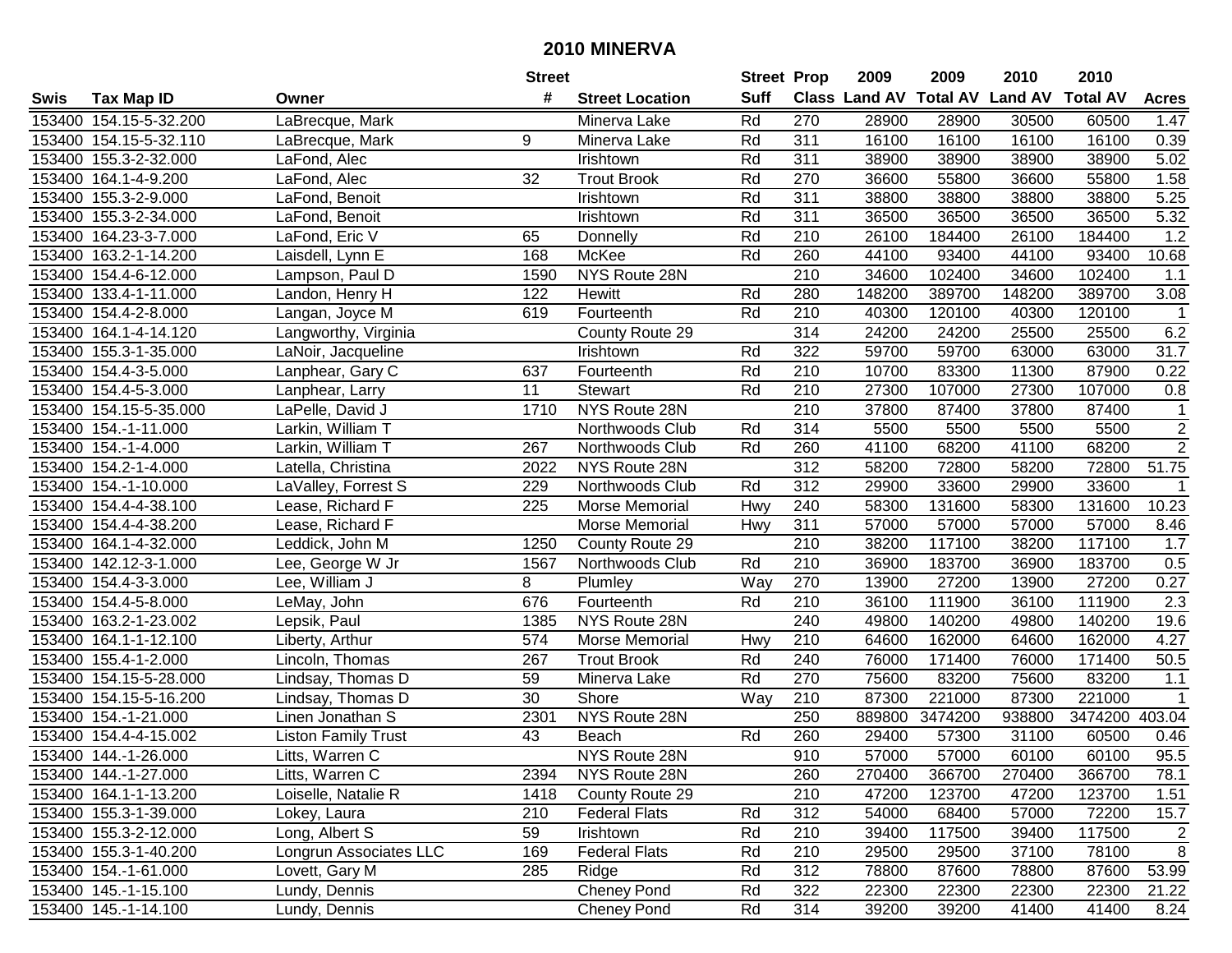|      |                       |                           | <b>Street</b>   |                        | <b>Street Prop</b> |                  | 2009          | 2009            | 2010           | 2010            |                |
|------|-----------------------|---------------------------|-----------------|------------------------|--------------------|------------------|---------------|-----------------|----------------|-----------------|----------------|
| Swis | <b>Tax Map ID</b>     | Owner                     | #               | <b>Street Location</b> | <b>Suff</b>        |                  | Class Land AV | <b>Total AV</b> | <b>Land AV</b> | <b>Total AV</b> | <b>Acres</b>   |
|      | 153400 122.-1-14.000  | Lynch, Daniel A           | 1431            | <b>Blue Ridge</b>      | Rd                 | 912              | 119500        | 119500          | 119500         | 119500          | 106.9          |
|      | 153400 122.-1-15.000  | Lynch, Daniel A           | 1408            | <b>Blue Ridge</b>      | Rd                 | 912              | 194500        | 306700          | 194500         | 306700          | 95.5           |
|      | 153400 163.2-1-47.000 | Lynn, Daniel              |                 | McKee                  | Rd                 | 322              | 72200         | 72200           | 76200          | 76200           | 100.5          |
|      | 153400 154.4-4-50.000 | Lynn, Daniel              | 37              | Lynn                   | Rd                 | 240              | 95400         | 156100          | 100700         | 164700          | 81.2           |
|      | 153400 155.3-1-69.112 | Lynn, Ernest              |                 | Smith                  | Rd                 | 322              |               |                 | 44500          | 44500           | 38.2           |
|      | 153400 155.3-1-67.002 | Lynn, Ernest M            | 323             | Morse Memorial         | Hwy                | 270              | 38400         | 76900           | 38400          | 76900           | $\overline{2}$ |
|      | 153400 154.15-1-7.001 | Lynn, James               | 1703            | NYS Route 28N          |                    | 210              | 35300         | 88500           | 35300          | 88500           | $\overline{1}$ |
|      | 153400 154.4-4-52.000 | Lynn, Terrance A          | 1486            | NYS Route 28N          |                    | $\overline{210}$ | 15300         | 52600           | 16100          | 55500           | 0.4            |
|      | 153400 154.4-4-7.000  | MacBrien, Lewis A Sr      | $\overline{75}$ | Beach                  | Rd                 | 260              | 22600         | 61700           | 23800          | 65100           | 0.19           |
|      | 153400 144.1-1-16.172 | <b>Macbro Ventures</b>    | 2883            | NYS Route 28N          |                    | $\overline{312}$ | 101300        | 116900          | 101300         | 116900          | 1.03           |
|      | 153400 164.23-4-4.000 | Magdovitz, Lawrence M     | 622             | Church                 | Rd                 | 484              | 8100          | 67200           | 8500           | 70900           | 0.08           |
|      | 153400 154.-1-24.000  | Magee, Daniel P           |                 | NYS Route 28N          |                    | 322              | 30500         | 30500           | 32200          | 32200           | 49.9           |
|      | 153400 154.-1-23.100  | Magee, Daniel P           | 2216            | NYS Route 28N          |                    | 240              | 74900         | 221700          | 74900          | 221700          | 49             |
|      | 153400 134.-2-13.000  | Magee, Thomas W           |                 | <b>Cheney Pond</b>     | Rd                 | 314              | 10000         | 10000           | 10000          | 10000           | 0.5            |
|      | 153400 155.3-1-27.000 | MaGuire, John F           |                 | Irishtown              | Rd                 | 322              | 14600         | 14600           | 14600          | 14600           | 31.04          |
|      | 153400 155.3-1-32.000 | MaGuire, John F           | 84              | <b>Irishtown</b>       | Rd                 | 210              | 66900         | 204000          | 66900          | 204000          | 9.7            |
|      | 153400 164.1-2-1.100  | MaGuire, William B        |                 | NYS Route 28N          |                    | 322              | 37200         | 37200           | 37200          | 37200           | 37.5           |
|      | 153400 164.23-2-5.002 | MaGuire, William B        | 1410            | County Route 29        |                    | 210              | 23200         | 122000          | 23200          | 122000          | $\mathbf{1}$   |
|      | 153400 154.4-3-4.000  | Main, Ethel               | 641             | Fourteenth             | Rd                 | 260              | 10200         | 42600           | 10200          | 42600           | 0.2            |
|      | 153400 154.4-3-9.000  | Main, Ethel               |                 | Fourteenth             | Rd                 | 311              | 23700         | 23700           | 25000          | 25000           | 2.4            |
|      | 153400 154.4-4-36.000 | Maita, Dominick           | 255             | Morse Memorial         | Hwy                | 210              | 38500         | 218300          | 38500          | 218300          | 2.2            |
|      | 153400 154.4-4-35.000 | Maita, Dominick           |                 | Morse Memorial         | Hwy                | 311              | 51700         | 51700           | 51700          | 51700           | 10             |
|      | 153400 163.-1-12.000  | Maita, Dominick           |                 | Fourteenth             | Rd                 | 322              | 53800         | 53800           | 56800          | 56800           | 65.4           |
|      | 153400 164.1-4-9.100  | Malady, Kyle J            | 34              | <b>Trout Brook</b>     | Rd                 | 210              | 83100         | 488900          | 83100          | 488900          | 8.26           |
|      | 153400 163.2-1-36.000 | Malahias, Nicholas A      | 1061            | NYS Route 28N          |                    | $\overline{210}$ | 20400         | 93000           | 20400          | 93000           | 0.5            |
|      | 153400 154.4-6-15.000 | Mangine, E Westcott       | 64              | Morse Memorial         | Hwy                | 210              | 31000         | 134900          | 31000          | 134900          | 0.86           |
|      | 153400 154.4-4-8.000  | Mangold Irrevocable Trust | 71              | Beach                  | Rd                 | $\overline{312}$ | 23400         | 56900           | 24700          | 60000           | 0.31           |
|      | 153400 163.2-1-38.000 | Marinara, Richard A       | 15              | Moxham Pond            | Way                | 210              | 17600         | 119200          | 17600          | 119200          | 0.4            |
|      | 153400 154.4-3-23.000 | Marshall, David J         | $\overline{11}$ | McKee                  | Rd                 | 210              | 29900         | 184100          | 29900          | 184100          | 4.9            |
|      | 153400 164.2-1-7.000  | Martin, Ernest            |                 | Gouchie                | Rd                 | $\overline{314}$ | 63200         | 63200           | 66700          | 66700           | 3.67           |
|      | 153400 164.2-1-8.000  | Martin, Ernest            |                 | Gouchie                | Rd                 | 322              | 139700        | 139700          | 147400         | 147400          | 150            |
|      | 153400 155.4-1-36.000 | Martin, Ernst             | 53              | Gouchie                | Rd                 | 322              | 79500         | 79500           | 83900          | 83900           | 41.77          |
|      | 153400 154.4-8-7.000  | Martuscello, Edward P     | 1577            | NYS Route 28N          |                    | 210              | 23700         | 101000          | 23700          | 101000          | 0.6            |
|      | 153400 164.23-1-2.000 | Mason, Randolph W         | 56              | Donnelly               | Rd                 | $\overline{210}$ | 24700         | 115600          | 24700          | 115600          | 0.5            |
|      | 153400 155.4-1-24.001 | Matawa, Jeffrey R         | 53              | Gouchie                | Rd                 | 210              | 56500         | 132600          | 56500          | 132600          | 4.04           |
|      | 153400 154.4-3-31.000 | Mather, Agnes             | 659             | Fourteenth             | Rd                 | 210              | 39400         | 82600           | 39400          | 82600           | 1.5            |
|      | 153400 164.1-2-5.121  | Mather, Michael C         | 1637            | County Route 29        |                    | 210              | 11300         | 49900           | 11300          | 49900           | 0.2            |
|      | 153400 163.2-2-6.000  | Matos, Susan M            | 12 <sup>°</sup> | Wilson                 | Rd                 | 312              | 9200          | 12400           | 9200           | 12400           | 0.5            |
|      | 153400 163.2-2-7.000  | Matos, Susan M            | 14              | Wilson                 | Rd                 | 210              | 13800         | 33800           | 13800          | 33800           | 0.5            |
|      | 153400 163.-1-17.200  | McCabe, David L           | $\overline{7}$  | <b>Burdick</b>         | Rd                 | 210              | 50500         | 298600          | 50500          | 298600          | 3.22           |
|      | 153400 164.23-4-3.000 | McCall, Douglas           | 1401            | County Route 29        |                    | 411              | 21200         | 132500          | 22400          | 139800          | 0.4            |
|      | 153400 154.-1-20.400  | McCall, Douglas           | 830             | Fourteenth             | Rd                 | 322              | 46500         | 46500           | 49100          | 49100           | 24.26          |
|      |                       |                           |                 |                        |                    |                  |               |                 |                |                 |                |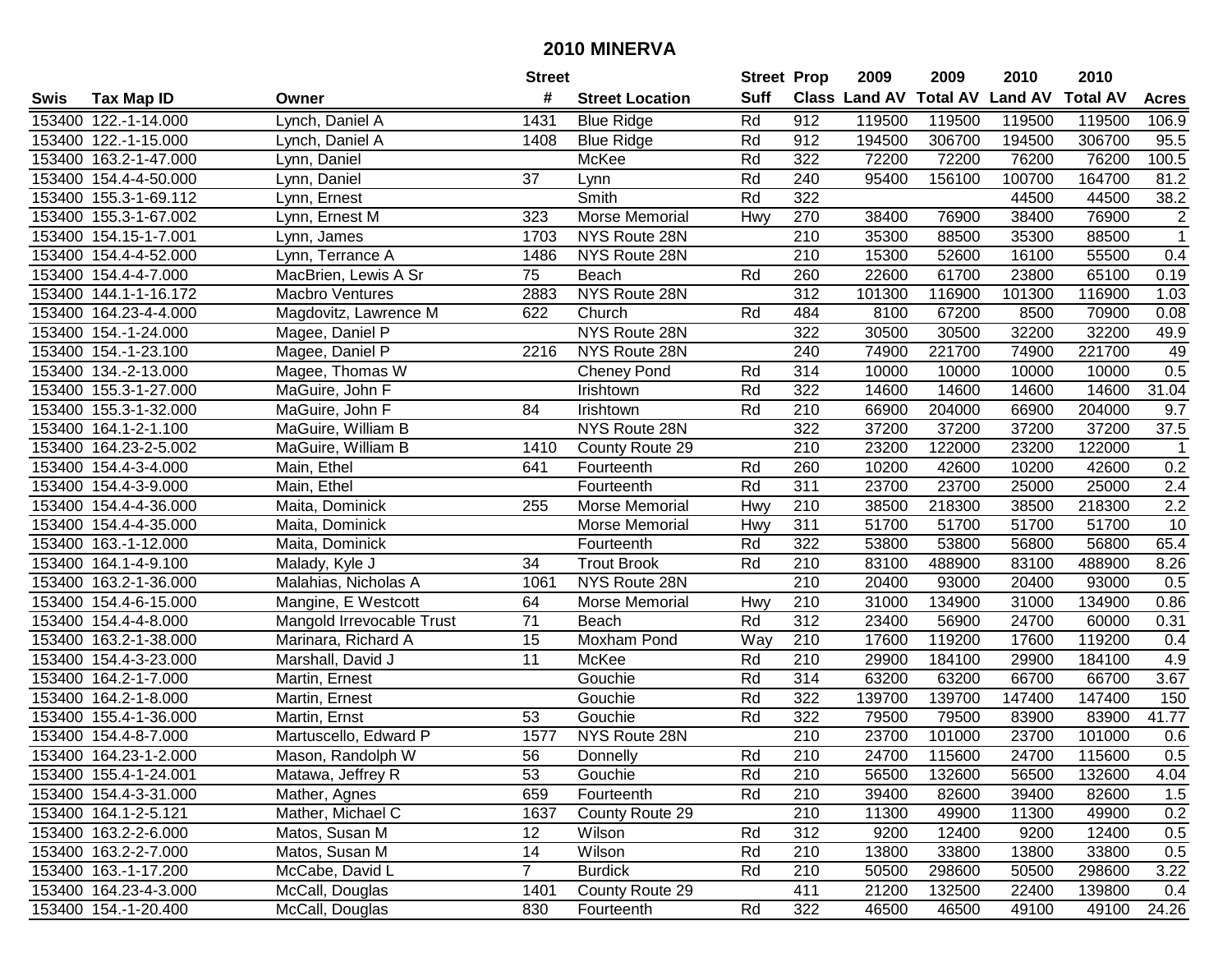|        |                        |                       | <b>Street</b> |                        | <b>Street Prop</b> |                  | 2009                          | 2009   | 2010           | 2010            |                  |
|--------|------------------------|-----------------------|---------------|------------------------|--------------------|------------------|-------------------------------|--------|----------------|-----------------|------------------|
| Swis   | <b>Tax Map ID</b>      | Owner                 | #             | <b>Street Location</b> | <b>Suff</b>        |                  | <b>Class Land AV Total AV</b> |        | <b>Land AV</b> | <b>Total AV</b> | <b>Acres</b>     |
|        | 153400 164.1-2-15.000  | McCall, Douglas S     | 1485          | County Route 29        |                    | 210              | 41000                         | 175300 | 41000          | 175300          | 1.2              |
|        | 153400 164.1-2-16.000  | McCall, Douglas S     |               | County Route 29        |                    | 311              | 12100                         | 12100  | 12100          | 12100           | 0.9              |
|        | 153400 164.1-1-19.100  | McCall, Douglas S     | 1502          | County Route 29        |                    | 220              | 41400                         | 125700 | 41400          | 125700          | 5.91             |
|        | 153400 164.1-3-11.200  | McCarthy, Eugene      | 1193          | County Route 29        |                    | 210              | 45100                         | 128800 | 45100          | 128800          | $\overline{2.8}$ |
|        | 153400 155.3-2-6.000   | McClure, Thomas E     | 108           | <b>Federal Flats</b>   | Rd                 | 210              | 47200                         | 158700 | 49800          | 167400          | 4.03             |
|        | 153400 155.3-1-3.000   | McCormack Joseph P Jr | 25            | Owens                  | Rd                 | 210              | 54000                         | 130300 | 54000          | 130300          | 5.28             |
|        | 153400 154.4-6-11.000  | McCormick, Kathryn A  | 72            | Morse Memorial         | Hwy                | 210              | 41100                         | 118800 | 41100          | 118800          | $\mathbf{3}$     |
|        | 153400 154.4-4-34.000  | McDonald, Diane       |               | Morse Memorial         | Hwy                | 120              | 75800                         | 75800  | 75800          | 75800           | 96.7             |
|        | 153400 155.3-1-70.200  | McDonald, Diane       | 32            | Smith                  | Rd                 | $\overline{210}$ | 64100                         | 163700 | 64100          | 163700          | 9.53             |
|        | 153400 155.3-1-70.100  | McDonald, Diane       |               | Smith                  | Rd                 | 120              | 45900                         | 45900  | 45900          | 45900           | 50.18            |
|        | 153400 154.29-1-9.100  | McDonald, Kristy      | 430           | Northwoods Club        | Rd                 | 210              |                               |        | 36100          | 69100           | 0.72             |
|        | 153400 163.-1-4.000    | McElwee, Kenneth      |               | Fourteenth             | Rd                 | 322              | 106200                        | 106200 | 112000         | 112000          | 152.1            |
|        | 153400 155.3-1-26.000  | McGinn, Bruce W       |               | Irishtown              | Rd                 | 910              | 59300                         | 74200  | 59300          | 74200           | 60               |
|        | 153400 164.23-1-7.000  | McGinn, Bruce W       | 27            | <b>Trout Brook</b>     | Rd                 | 210              | 25300                         | 179200 | 25300          | 179200          | 1.6              |
|        | 153400 155.3-1-16.000  | McGinn, Bruce W       |               | Irishtown              | Rd                 | 910              | 70700                         | 70700  | 74600          | 74600           | 150              |
|        | 153400 164.2-1-17.000  | McGraw, Daniel        |               | County Route 29        |                    | 314              | 28200                         | 28200  | 28200          | 28200           | 0.7              |
|        | 153400 155.3-1-8.000   | McHugh, William       | 345           | Irishtown              | Rd                 | 240              | 80100                         | 111700 | 80100          | 111700          | 53.25            |
|        | 153400 154.4-6-20.000  | McLain, Chester L     | 1610          | NYS Route 28N          |                    | 210              | 35300                         | 169900 | 35300          | 169900          | 1.34             |
|        | 153400 164.23-3-16.000 | McNally, Andrew       | 1365          | County Route 29        |                    | 312              | 1700                          | 6600   | 1700           | 6600            | 0.3              |
|        | 153400 164.1-3-16.000  | McNally, Andrew R     | 1113          | County Route 29        |                    | 210              | 39200                         | 278700 | 39200          | 278700          | 4.52             |
|        | 153400 164.1-3-14.100  | McNally, Benjamin     | 1141          | County Route 29        |                    | 210              | 56000                         | 144200 | 56000          | 144200          | 6.8              |
|        | 153400 163.2-2-11.002  | McNally, Daniel       | 76            | Wilson                 | Rd                 | 260              | 38400                         | 75700  | 38400          | 75700           | 2.89             |
|        | 153400 164.1-1-1.000   | McNally, Daniel P     |               | NYS Route 28N          |                    | 322              | 22300                         | 22300  | 22300          | 22300           | 40               |
| 153400 | 163.2-2-14.000         | McNally, Daniel P     |               | Wilson                 | Rd                 | 311              | 900                           | 900    | 900            | 900             | 1.2              |
| 153400 | 164.1-1-3.000          | McNally, David T      | 20            | <b>Edward Ryan</b>     | Rd                 | 240              | 81600                         | 145200 | 81600          | 145200          | 107.58           |
|        | 153400 164.1-4-3.000   | McNally, David T      |               | Morse Memorial         | Hwy                | 311              | 14800                         | 14800  | 14800          | 14800           | 1.84             |
|        | 153400 154.4-4-10.000  | McNally, Francis      | 65            | Beach                  | Rd                 | 260              | 16000                         | 46500  | 16900          | 46500           | 0.29             |
|        | 153400 164.23-3-15.000 | McNally, James L      | 1362          | County Route 29        |                    | 210              | 42100                         | 112000 | 42100          | 112000          | 4.5              |
|        | 153400 164.23-3-18.000 | McNally, James L      | 1368          | County Route 29        |                    | 210              | 15400                         | 82100  | 15400          | 82100           | 0.37             |
|        | 153400 155.3-1-64.001  | McNally, James L      | 6             | Owens                  | Rd                 | 210              | 51800                         | 152100 | 51800          | 152100          | 4.9              |
|        | 153400 164.1-4-1.000   | McNally, Patrick C    | 559           | Morse Memorial         | Hwy                | $\overline{210}$ | 43800                         | 121300 | 43800          | 121300          | 3.34             |
|        | 153400 164.23-5-1.000  | McNally, Stephen      | 1345          | County Route 29        |                    | 210              | 24200                         | 125600 | 24200          | 125600          | 1.05             |
|        | 153400 164.1-1-16.000  | McNally, Stephen R    | 1434          | County Route 29        |                    | $\overline{210}$ | 9900                          | 65500  | 9900           | 65500           | 0.18             |
|        | 153400 164.23-1-9.100  | McNally, Thomas       | 11            | <b>Trout Brook</b>     | Rd                 | 210              | 18400                         | 96400  | 18400          | 96400           | 0.6              |
|        | 153400 164.1-3-18.002  | McNally, Thomas C     | 189           | West                   | Rd                 | 240              | 49700                         | 170800 | 49700          | 170800          | 13               |
|        | 153400 154.4-6-10.000  | McNally, Thomas D     | 1566          | NYS Route 28N          |                    | 240              | 55400                         | 197200 | 55400          | 197200          | 16.63            |
|        | 153400 164.23-1-5.002  | McNally, William      | 26            | Donnelly               | Rd                 | 210              | 35600                         | 106600 | 35600          | 106600          | 6.3              |
|        | 153400 163.2-1-17.000  | McSweeney, James M    |               | NYS Route 28N          |                    | 314              | 31000                         | 31000  | 31000          | 31000           | 3.7              |
|        | 153400 163.2-1-24.000  | McSweeney, James M    | 1373          | NYS Route 28N          |                    | 210              | 45400                         | 119800 | 45400          | 119800          | 3.8              |
|        | 153400 164.1-3-12.111  | Mechanik, Richard     | 16            | Mountain Vistas        |                    | 210              | 82000                         | 257200 | 86500          | 291300          | 7.5              |
|        | 153400 154.4-5-7.000   | Meehan Geraldine J    | 668           | Fourteenth             | Rd                 | 210              | 35600                         | 97000  | 35600          | 97000           | 2.3              |
|        | 153400 154.4-6-7.000   | Meehan, Frank         |               | Town Shed              | Rd                 | 314              | 23500                         | 23500  | 24800          | 24800           | 2.49             |
|        |                        |                       |               |                        |                    |                  |                               |        |                |                 |                  |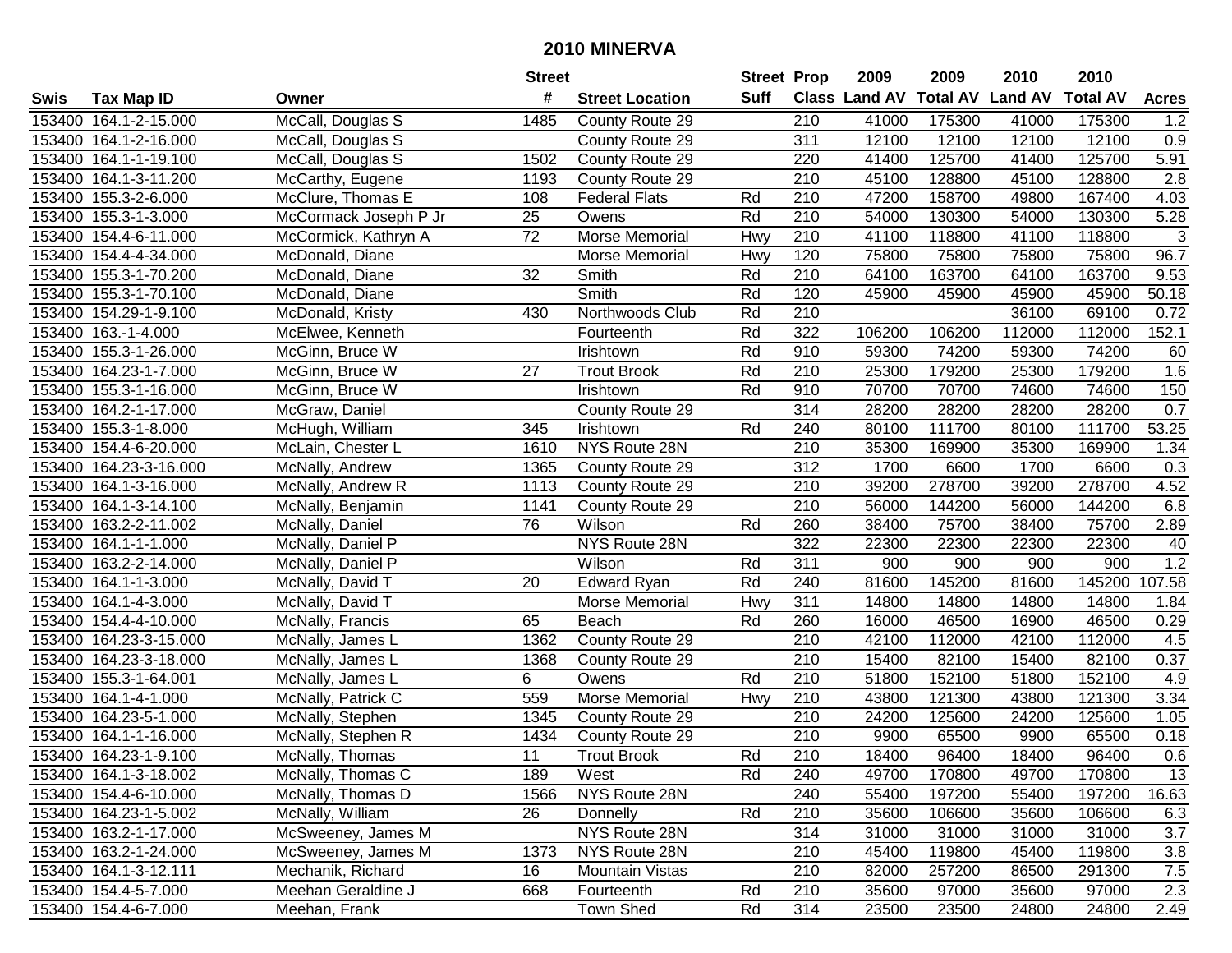|        |                        |                                   | <b>Street</b> |                        | <b>Street Prop</b> |                  | 2009    | 2009    | 2010                           | 2010            |              |
|--------|------------------------|-----------------------------------|---------------|------------------------|--------------------|------------------|---------|---------|--------------------------------|-----------------|--------------|
| Swis   | <b>Tax Map ID</b>      | Owner                             | #             | <b>Street Location</b> | <b>Suff</b>        |                  |         |         | Class Land AV Total AV Land AV | <b>Total AV</b> | <b>Acres</b> |
|        | 153400 163.2-1-11.100  | Meehan, John Jr                   | 135           | McKee                  | Rd                 | 210              | 40200   | 79400   | 40200                          | 79400           | 8.87         |
|        | 153400 163.2-1-9.010   | Meier, Gary L                     | 79            | McKee                  | Rd                 | 240              | 61400   | 128100  | 61400                          | 128100          | 16.13        |
|        | 153400 154.4-3-17.000  | Melcon, Steven A                  | 67            | Plumley                | Way                | 210              | 39700   | 122000  | 39700                          | 122000          | 2.16         |
|        | 153400 144.1-1-18.100  | Melru Realty Inc                  | 2823          | NYS Route 28N          |                    | 581              | 383200  | 1441400 | 383200                         | 1441400         | 16.74        |
|        | 153400 144.1-1-7.000   | Melru Realty Inc                  |               | NYS Route 28N          |                    | 311              | 167900  | 167900  | 167900                         | 167900          | 25.1         |
|        | 153400 164.23-1-6.001  | Melville, Matthew                 | 1292          | County Route 29        |                    | 210              | 25200   | 104300  | 25200                          | 104300          | 1.46         |
|        | 153400 154.4-2-14.000  | Merrithew, Robert                 | 1533          | NYS Route 28N          |                    | 270              | 34800   | 49900   | 34800                          | 49900           | $1.1$        |
|        | 153400 134.-2-4.000    | Metcalf, Helen                    |               | <b>Cheney Pond</b>     | Rd                 | 314              | 18600   | 18600   | 19600                          | 19600           | 0.7          |
|        | 153400 154.4-3-8.000   | Michelsen, Alan                   | 625           | Fourteenth             | Rd                 | 270              | 37800   | 62800   | 37800                          | 62800           | 1.01         |
|        | 153400 154.4-4-30.000  | Milford, Peter L                  | 14            | Healey                 | Rd                 | 312              | 48700   | 59800   | 51400                          | 63100           | 24.2         |
|        | 153400 154.15-5-9.000  | Millington Karol                  | 1746          | NYS Route 28N          |                    | 210              | 39100   | 88500   | 39100                          | 88500           | 2.1          |
|        | 153400 155.3-2-11.000  | Minch, Joel E                     | 61            | Irishtown              | Rd                 | 311              | 42300   | 42300   | 42300                          | 42300           | 7.29         |
|        | 153400 164.1-1-18.000  | Minerva Central School            | 1466          | County Route 29        |                    | 612              | 192100  | 3706500 | 202700                         | 3910400         | 12.71        |
|        | 153400 155.1-1-26.001  | Minerva Historical Society        | 497           | ONeil                  | Rd                 | 615              | 17800   | 26100   | 17800                          | 26100           | 0.33         |
|        | 153400 164.23-3-21.000 | <b>Minerva Historical Society</b> | 1384          | County Route 29        |                    | 615              | 6900    | 49500   | 6900                           | 49500           | 0.22         |
|        | 153400 154.4-4-26.000  | Minerva Town Property             |               | Healey                 | Rd                 | 963              | 61600   | 61600   | 61600                          | 61600           | 62           |
|        | 153400 164.23-3-22.000 | Minerva Vol Fire Co Inc           | 1386          | County Route 29        |                    | 662              | 2500    | 57600   | 2500                           | 57600           | 0.08         |
|        | 153400 154.4-2-17.000  | Minerva Vol Fire Dept             | 1495          | NYS Route 28N          |                    | 662              | 71300   | 303500  | 71300                          | 303500          | 2.06         |
|        | 153400 155.3-2-35.000  | Mirabile, Geradine                | 56            | <b>Federal Flats</b>   | Rd                 | 312              | 68000   | 73200   | 68000                          | 73200           | 9.5          |
|        | 153400 134.-2-5.000    | Mitchell, Douglas L               |               | <b>Cheney Pond</b>     | Rd                 | 312              | 13600   | 25100   | 13600                          | 25100           | 0.3          |
|        | 153400 155.3-1-13.000  | Mitchell, Joseph D                |               | Irishtown              | Rd                 | 322              | 112000  | 112000  | 118200                         | 118200          | 100.7        |
| 153400 | 134.-2-3.000           | Mitchell, Michael T               |               | <b>Cheney Pond</b>     | Rd                 | 312              | 37600   | 43600   | 37600                          | 43600           | 14           |
| 153400 | 154.4-6-19.000         | Mitchell, Ralph                   |               | NYS Route 28N          |                    | 311              | 14800   | 14800   | 15600                          | 15600           | 0.5          |
|        | 153400 145.-1-13.000   | Mitchell, Timothy K               |               | <b>Cheney Pond</b>     | Rd                 | 322              | 6800    | 6800    | 7200                           | 7200            | 11.1         |
|        | 153400 145.-1-12.100   | Mitchell, Timothy K               | 306           | <b>Cheney Pond</b>     | Rd                 | 240              |         |         | 79800                          | 202100          | 132.92       |
|        | 153400 164.23-3-12.000 | Mix Barry E                       | 1314          | County Route 29        |                    | 210              | 26300   | 143200  | 27800                          | 151100          | 1.52         |
|        | 153400 164.1-3-27.120  | Mohowski, Daniel                  | 791           | Church                 | Rd                 | 210              | 45100   | 105700  | 45100                          | 105700          | 2.8          |
|        | 153400 164.1-3-12.114  | Molinaro, Michael A               |               | Mountain Vistas        |                    | 322              | 94600   | 94600   | 99800                          | 99800           | 10.89        |
|        | 153400 164.1-3-12.113  | Molinaro, Michael A               |               | <b>Mountain Vistas</b> |                    | 322              | 94600   | 94600   | 99800                          | 99800           | 10.89        |
|        | 153400 154.29-1-8.000  | Monach Rod & Gun Club             | 411           | Northwoods Club        | Rd                 | 260              | 14900   | 26200   | 14900                          | 26200           | 0.3          |
|        | 153400 164.23-3-8.000  | Monroe, Diane L                   | 1354          | County Route 29        |                    | $\overline{210}$ | 22200   | 81400   | 22200                          | 81400           | 1.51         |
|        | 153400 164.23-3-14.000 | Monroe, Jennifer L                | 1358          | County Route 29        |                    | 210              | 16200   | 69100   | 17100                          | 72900           | 1.17         |
|        | 153400 154.15-1-23.022 | Monroe, John                      | 1737          | NYS Route 28N          |                    | $\overline{210}$ | 32700   | 129600  | 32700                          | 129600          | 0.75         |
|        | 153400 154.15-5-13.000 | Monroe, Lewis J                   | 1732          | NYS Route 28N          |                    | 411              | 31400   | 154500  | 31400                          | 154500          | 0.35         |
|        | 153400 154.2-1-29.000  | Montgomery, James                 |               | NYS Route 28N          |                    | 314              | 39900   | 39900   | 42100                          | 42100           | 10           |
|        | 153400 154.4-6-8.000   | Monthony, Christopher L           | 41            | <b>Town Shed</b>       | Rd                 | 215              | 41000   | 171800  | 41000                          | 160500          | 1.55         |
|        | 153400 164.1-1-19.200  | Monthony, Kim M                   |               | County Route 29        |                    | 314              | 36600   | 36600   | 36600                          | 36600           | 5.56         |
|        | 153400 154.10-1-4.000  | Moody, William                    | 244           | Ridge                  | Rd                 | 270              | 13700   | 26700   | 13700                          | 26700           | 0.3          |
|        | 153400 132.-1-28.006   | Moose Pond Club Inc               | 830           | Moose Pond             | Way                | 912              | 1042530 | 1294900 | 1042530                        | 1294900         | 854          |
|        | 153400 164.1-2-2.001   | Mordawski, James E                |               | Dell Culver            | Rd                 | 322              | 21500   | 21500   | 21500                          | 21500           | 25.5         |
|        | 153400 164.1-1-14.003  | Moriarty, Kevin                   | 1428          | County Route 29        |                    | 210              | 64500   | 136300  | 64500                          | 136300          | 6.41         |
|        | 153400 144.1-1-15.110  | Morrison, Robert C                |               | NYS Route 28N          |                    | 322              | 41000   | 41000   | 41000                          | 41000           | 20.59        |
|        |                        |                                   |               |                        |                    |                  |         |         |                                |                 |              |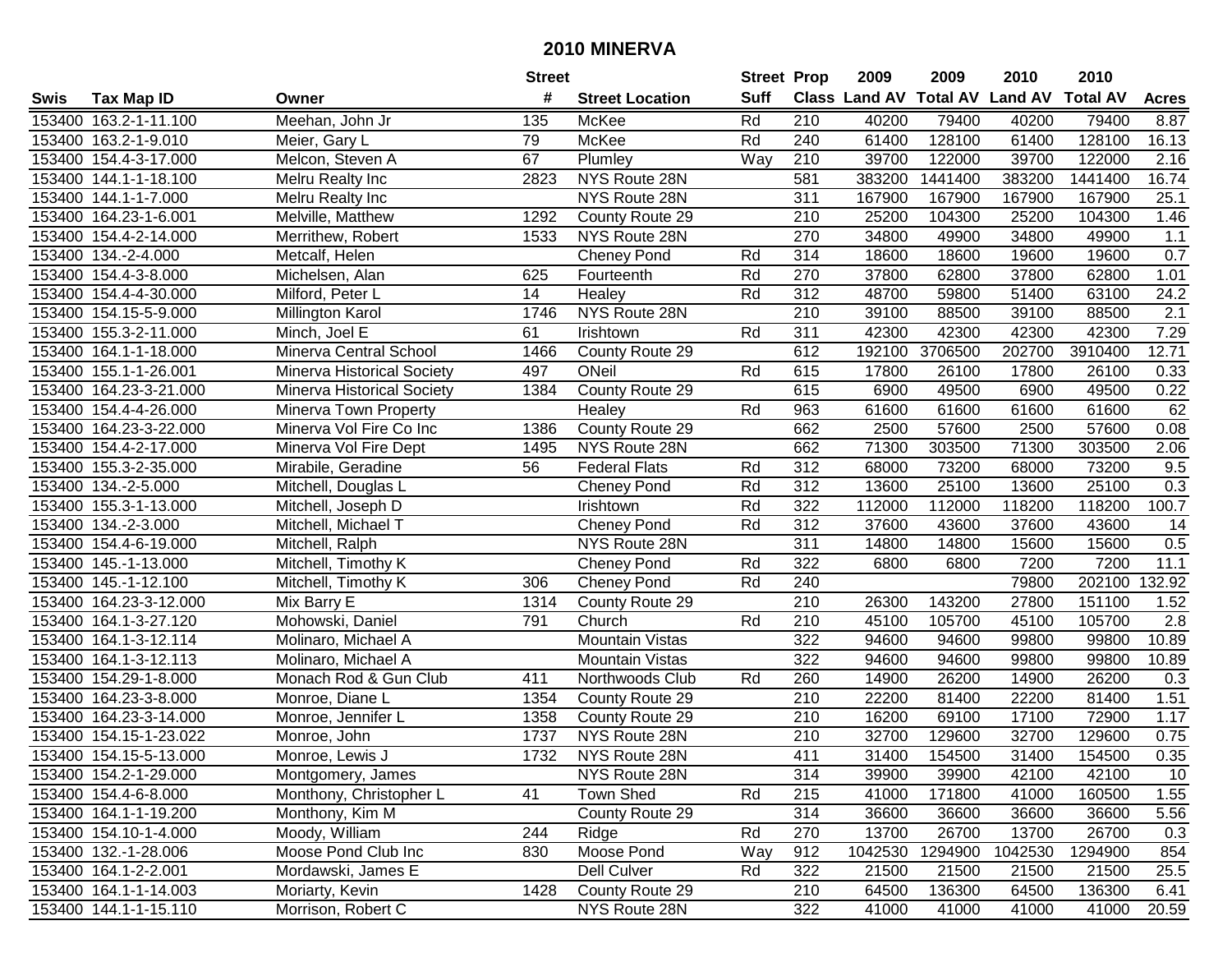| #<br><b>Suff</b><br>Class Land AV Total AV Land AV<br><b>Total AV</b><br><b>Tax Map ID</b><br><b>Street Location</b><br><b>Acres</b><br>Owner<br>Morrison, Robert C<br>153400 144.1-1-14.000<br>NYS Route 28N<br>311<br>87300<br>87300<br>87300<br>87300<br>2.98<br>22700<br>153400 164.23-2-4.000<br>612<br>Morse Memorial<br>280<br>22700<br>75300<br>75300<br>1.4<br>Morrison, Scott S<br>Hwy<br>153400 164.2-1-6.000<br>Morse Construction Inc<br>322<br>197600<br>197600<br>208500<br>208500<br>160<br>Gouchie<br>Rd<br>153400 164.2-1-4.000<br>Rd<br>322<br>114900<br>114900<br>53.52<br>Morse Construction Inc<br>Gouchie<br>108900<br>108900<br>$\overline{312}$<br>153400 163.2-1-8.000<br>88<br>McKee<br>Rd<br>79600<br>85700<br>84000<br>89100<br>44.3<br>Morse, Alan W<br>Rd<br>57100<br>30<br>153400 154.4-4-33.000<br>Morse, Douglas E Sr<br>150<br>Longs Hill<br>270<br>64300<br>57100<br>64300<br>$\overline{5}$<br>NYS Route 28N<br>210<br>43700<br>147900<br>43700<br>147900<br>153400 163.2-1-21.003<br>Morse, Frederick H<br>1393<br>210<br>8.3<br>153400 154.4-4-41.000<br>51100<br>92100<br>51100<br>92100<br>Morse, Frederick H Sr<br>151<br>Morse Memorial<br>Hwy<br>Rd<br>322<br>41100<br>41100<br>$\overline{73}$<br>153400 154.-1-45.001<br>41100<br>41100<br>Morse, Frederick H Sr<br>Fourteenth<br>34900<br>148700<br>153400 154.4-3-10.000<br>Moulton, Paul<br>28<br>Way<br>210<br>148700<br>34900<br>5.48<br>Plumley<br>Rd<br>240<br>114400<br>153400 164.2-1-13.000<br>Moyer, Otto A<br>236<br><b>Trout Brook</b><br>67300<br>114400<br>67300<br>21.4<br>153400 164.23-1-8.000<br>Mueller, Robert T<br><b>Trout Brook</b><br>Rd<br>210<br>24200<br>129700<br>24200<br>129700<br>19<br>1.4<br>5<br>210<br>153400 164.23-1-10.000<br>Rd<br>5900<br>6300<br>39600<br>0.1<br><b>Trout Brook</b><br>37500<br>Mueller, William<br>Rd<br>95600<br>153400 163.2-1-15.000<br>168<br>McKee<br>260<br>84900<br>95600<br>84900<br>50<br>Mule, Santo J<br>Rd<br>314<br>153400 155.1-1-34.000<br>33400<br>33400<br>33400<br>33400<br>2.09<br>Mullin, Carol K<br>Irishtown<br>Rd<br>210<br>51700<br>220000<br>51700<br>220000<br>6.21<br>153400 155.4-1-31.200<br>Munoz, Eduardo<br>408<br><b>Trout Brook</b><br>Rd<br>322<br>153400 155.1-1-29.000<br>55800<br>55800<br>58900<br>58900<br>73<br>Munroe, Joan<br>Irishtown<br>$\boldsymbol{9}$<br>Rd<br>314<br>153400 155.3-1-34.000<br>28600<br>30200<br>30200<br>Munroe, Mary D<br>Irishtown<br>28600<br>153400 155.3-1-37.000<br>Rd<br>240<br>74900<br>145200<br>79000<br>153200<br>32.1<br>Munroe, Mary D<br>190<br>Irishtown<br>153400 154.15-1-27.000<br>NYS Route 28N<br>433<br>17900<br>70200<br>17900<br>70200<br>0.3<br>Murdie, Jeffrey<br>1715<br>82<br>240<br>150800<br>236100<br>150800<br>236100<br>149.8<br>153400 163.-1-24.000<br>Murdie, Lee K<br><b>Bennett</b><br>Rd<br>Rd<br>312<br>153400 163.2-1-42.000<br>McKee<br>33600<br>38400<br>33600<br>38400<br>25<br>Murdie, Lee K<br>0.5<br>NYS Route 28N<br>88100<br>153400 154.15-5-40.000<br>1688<br>483<br>20800<br>88100<br>20800<br>Murdie, Lee K<br>$\sqrt{3}$<br>153400 154.15-5-41.000<br>NYS Route 28N<br>311<br>30200<br>30200<br>30200<br>30200<br>Murdie, Lee K<br>31.5<br>Rd<br>314<br>19600<br>19600<br>153400 163.-1-25.000<br>Murdie, Lee K<br>19600<br>19600<br>Fourteenth<br>322<br>58000<br>61200<br>90.82<br>153400 133.-1-33.200<br>Murphy, David E<br>NYS Route 28N<br>58000<br>61200<br>153400 164.1-3-26.001<br>Murphy, James F<br>Church<br>Rd<br>260<br>34600<br>67000<br>34600<br>67000<br>10.02<br>819<br>322<br>2700<br>153400 155.3-1-56.300<br><b>Federal Flats</b><br>Rd<br>2700<br>2800<br>2800<br>16.9<br>Murphy, John<br>311<br>153400 155.3-1-56.200<br>Rd<br>26100<br>26100<br>27500<br>27500<br>$2.8$<br>Murphy, John<br><b>Federal Flats</b><br>322<br>35700<br>35700<br>153400 154.2-1-21.000<br>NYS Route 28N<br>33800<br>33800<br>50<br>Murray, John<br>26<br>153400 154.2-1-27.000<br>NYS Route 28N<br>240<br>41800<br>148100<br>148100<br>41800<br>Murray, John T<br>1868<br>Murray, Thomas R Jr<br>0.3<br>153400 164.1-4-46.000<br>Sullivan<br>312<br>21300<br>75700<br>22500<br>79900<br>Way<br>46<br>$\overline{311}$<br>27200<br>2.55<br>153400 154.4-8-10.000<br>Rd<br>25800<br>25800<br>27200<br>Nadeau, Ronald<br>Fourteenth<br>311<br>5.03<br>153400 154.4-8-6.000<br>NYS Route 28N<br>31600<br>31600<br>33300<br>33300<br>Nadeau, Ronald<br>153400 154.4-8-5.000<br>Nadeau, Ronald<br>Stewart<br>Rd<br>311<br>22500<br>22500<br>23700<br>23700<br>1.18<br>153400 154.4-8-4.000<br>Stewart<br>Rd<br>311<br>21100<br>21100<br>Nadeau, Ronald<br>20000<br>20000<br>$\mathbf{1}$<br>311<br>153400 154.4-8-3.000<br><b>Stewart</b><br>Rd<br>13600<br>13600<br>14300<br>14300<br>0.68<br>Nadeau, Ronald<br>153400 154.4-8-2.000<br>Rd<br>311<br>13700<br>Nadeau, Ronald<br>Stewart<br>13000<br>13000<br>13700<br>0.65<br>Rd<br>311<br>153400 154.4-8-12.000<br>Nadeau, Ronald<br>Stewart<br>15000<br>15000<br>15800<br>15800<br>0.75<br>153400 154.4-8-15.000<br>Stewart<br>Rd<br>311<br>14600<br>14600<br>15400<br>15400<br>0.73<br>Nadeau, Ronald<br>NYS Route 28N<br>311<br>153400 154.4-8-1.000<br>1585<br>22800<br>22800<br>24100<br>24100<br>1.97<br>Nadeau, Ronald<br>Rd<br>153400 154.4-8-18.000<br>311<br>15200<br>Nadeau, Ronald<br>15200<br>16000<br>16000<br>0.83 |      |  | <b>Street</b> |         | <b>Street Prop</b> | 2009 | 2009 | 2010 | 2010 |  |
|-----------------------------------------------------------------------------------------------------------------------------------------------------------------------------------------------------------------------------------------------------------------------------------------------------------------------------------------------------------------------------------------------------------------------------------------------------------------------------------------------------------------------------------------------------------------------------------------------------------------------------------------------------------------------------------------------------------------------------------------------------------------------------------------------------------------------------------------------------------------------------------------------------------------------------------------------------------------------------------------------------------------------------------------------------------------------------------------------------------------------------------------------------------------------------------------------------------------------------------------------------------------------------------------------------------------------------------------------------------------------------------------------------------------------------------------------------------------------------------------------------------------------------------------------------------------------------------------------------------------------------------------------------------------------------------------------------------------------------------------------------------------------------------------------------------------------------------------------------------------------------------------------------------------------------------------------------------------------------------------------------------------------------------------------------------------------------------------------------------------------------------------------------------------------------------------------------------------------------------------------------------------------------------------------------------------------------------------------------------------------------------------------------------------------------------------------------------------------------------------------------------------------------------------------------------------------------------------------------------------------------------------------------------------------------------------------------------------------------------------------------------------------------------------------------------------------------------------------------------------------------------------------------------------------------------------------------------------------------------------------------------------------------------------------------------------------------------------------------------------------------------------------------------------------------------------------------------------------------------------------------------------------------------------------------------------------------------------------------------------------------------------------------------------------------------------------------------------------------------------------------------------------------------------------------------------------------------------------------------------------------------------------------------------------------------------------------------------------------------------------------------------------------------------------------------------------------------------------------------------------------------------------------------------------------------------------------------------------------------------------------------------------------------------------------------------------------------------------------------------------------------------------------------------------------------------------------------------------------------------------------------------------------------------------------------------------------------------------------------------------------------------------------------------------------------------------------------------------------------------------------------------------------------------------------------------------------------------------------------------------------------------------------------------------------------------------------------------------------------------------------------------------------------------------------------------------------------------------------------------------------------------------------------------------------------------------------------------------------------------------------------------------------------------------------------------------------------------------------------------------------------------------------------------------------------------------------------------------------------------------------------------------------------------------------------------------------------------------------------------|------|--|---------------|---------|--------------------|------|------|------|------|--|
|                                                                                                                                                                                                                                                                                                                                                                                                                                                                                                                                                                                                                                                                                                                                                                                                                                                                                                                                                                                                                                                                                                                                                                                                                                                                                                                                                                                                                                                                                                                                                                                                                                                                                                                                                                                                                                                                                                                                                                                                                                                                                                                                                                                                                                                                                                                                                                                                                                                                                                                                                                                                                                                                                                                                                                                                                                                                                                                                                                                                                                                                                                                                                                                                                                                                                                                                                                                                                                                                                                                                                                                                                                                                                                                                                                                                                                                                                                                                                                                                                                                                                                                                                                                                                                                                                                                                                                                                                                                                                                                                                                                                                                                                                                                                                                                                                                                                                                                                                                                                                                                                                                                                                                                                                                                                                                                                                                 | Swis |  |               |         |                    |      |      |      |      |  |
|                                                                                                                                                                                                                                                                                                                                                                                                                                                                                                                                                                                                                                                                                                                                                                                                                                                                                                                                                                                                                                                                                                                                                                                                                                                                                                                                                                                                                                                                                                                                                                                                                                                                                                                                                                                                                                                                                                                                                                                                                                                                                                                                                                                                                                                                                                                                                                                                                                                                                                                                                                                                                                                                                                                                                                                                                                                                                                                                                                                                                                                                                                                                                                                                                                                                                                                                                                                                                                                                                                                                                                                                                                                                                                                                                                                                                                                                                                                                                                                                                                                                                                                                                                                                                                                                                                                                                                                                                                                                                                                                                                                                                                                                                                                                                                                                                                                                                                                                                                                                                                                                                                                                                                                                                                                                                                                                                                 |      |  |               |         |                    |      |      |      |      |  |
|                                                                                                                                                                                                                                                                                                                                                                                                                                                                                                                                                                                                                                                                                                                                                                                                                                                                                                                                                                                                                                                                                                                                                                                                                                                                                                                                                                                                                                                                                                                                                                                                                                                                                                                                                                                                                                                                                                                                                                                                                                                                                                                                                                                                                                                                                                                                                                                                                                                                                                                                                                                                                                                                                                                                                                                                                                                                                                                                                                                                                                                                                                                                                                                                                                                                                                                                                                                                                                                                                                                                                                                                                                                                                                                                                                                                                                                                                                                                                                                                                                                                                                                                                                                                                                                                                                                                                                                                                                                                                                                                                                                                                                                                                                                                                                                                                                                                                                                                                                                                                                                                                                                                                                                                                                                                                                                                                                 |      |  |               |         |                    |      |      |      |      |  |
|                                                                                                                                                                                                                                                                                                                                                                                                                                                                                                                                                                                                                                                                                                                                                                                                                                                                                                                                                                                                                                                                                                                                                                                                                                                                                                                                                                                                                                                                                                                                                                                                                                                                                                                                                                                                                                                                                                                                                                                                                                                                                                                                                                                                                                                                                                                                                                                                                                                                                                                                                                                                                                                                                                                                                                                                                                                                                                                                                                                                                                                                                                                                                                                                                                                                                                                                                                                                                                                                                                                                                                                                                                                                                                                                                                                                                                                                                                                                                                                                                                                                                                                                                                                                                                                                                                                                                                                                                                                                                                                                                                                                                                                                                                                                                                                                                                                                                                                                                                                                                                                                                                                                                                                                                                                                                                                                                                 |      |  |               |         |                    |      |      |      |      |  |
|                                                                                                                                                                                                                                                                                                                                                                                                                                                                                                                                                                                                                                                                                                                                                                                                                                                                                                                                                                                                                                                                                                                                                                                                                                                                                                                                                                                                                                                                                                                                                                                                                                                                                                                                                                                                                                                                                                                                                                                                                                                                                                                                                                                                                                                                                                                                                                                                                                                                                                                                                                                                                                                                                                                                                                                                                                                                                                                                                                                                                                                                                                                                                                                                                                                                                                                                                                                                                                                                                                                                                                                                                                                                                                                                                                                                                                                                                                                                                                                                                                                                                                                                                                                                                                                                                                                                                                                                                                                                                                                                                                                                                                                                                                                                                                                                                                                                                                                                                                                                                                                                                                                                                                                                                                                                                                                                                                 |      |  |               |         |                    |      |      |      |      |  |
|                                                                                                                                                                                                                                                                                                                                                                                                                                                                                                                                                                                                                                                                                                                                                                                                                                                                                                                                                                                                                                                                                                                                                                                                                                                                                                                                                                                                                                                                                                                                                                                                                                                                                                                                                                                                                                                                                                                                                                                                                                                                                                                                                                                                                                                                                                                                                                                                                                                                                                                                                                                                                                                                                                                                                                                                                                                                                                                                                                                                                                                                                                                                                                                                                                                                                                                                                                                                                                                                                                                                                                                                                                                                                                                                                                                                                                                                                                                                                                                                                                                                                                                                                                                                                                                                                                                                                                                                                                                                                                                                                                                                                                                                                                                                                                                                                                                                                                                                                                                                                                                                                                                                                                                                                                                                                                                                                                 |      |  |               |         |                    |      |      |      |      |  |
|                                                                                                                                                                                                                                                                                                                                                                                                                                                                                                                                                                                                                                                                                                                                                                                                                                                                                                                                                                                                                                                                                                                                                                                                                                                                                                                                                                                                                                                                                                                                                                                                                                                                                                                                                                                                                                                                                                                                                                                                                                                                                                                                                                                                                                                                                                                                                                                                                                                                                                                                                                                                                                                                                                                                                                                                                                                                                                                                                                                                                                                                                                                                                                                                                                                                                                                                                                                                                                                                                                                                                                                                                                                                                                                                                                                                                                                                                                                                                                                                                                                                                                                                                                                                                                                                                                                                                                                                                                                                                                                                                                                                                                                                                                                                                                                                                                                                                                                                                                                                                                                                                                                                                                                                                                                                                                                                                                 |      |  |               |         |                    |      |      |      |      |  |
|                                                                                                                                                                                                                                                                                                                                                                                                                                                                                                                                                                                                                                                                                                                                                                                                                                                                                                                                                                                                                                                                                                                                                                                                                                                                                                                                                                                                                                                                                                                                                                                                                                                                                                                                                                                                                                                                                                                                                                                                                                                                                                                                                                                                                                                                                                                                                                                                                                                                                                                                                                                                                                                                                                                                                                                                                                                                                                                                                                                                                                                                                                                                                                                                                                                                                                                                                                                                                                                                                                                                                                                                                                                                                                                                                                                                                                                                                                                                                                                                                                                                                                                                                                                                                                                                                                                                                                                                                                                                                                                                                                                                                                                                                                                                                                                                                                                                                                                                                                                                                                                                                                                                                                                                                                                                                                                                                                 |      |  |               |         |                    |      |      |      |      |  |
|                                                                                                                                                                                                                                                                                                                                                                                                                                                                                                                                                                                                                                                                                                                                                                                                                                                                                                                                                                                                                                                                                                                                                                                                                                                                                                                                                                                                                                                                                                                                                                                                                                                                                                                                                                                                                                                                                                                                                                                                                                                                                                                                                                                                                                                                                                                                                                                                                                                                                                                                                                                                                                                                                                                                                                                                                                                                                                                                                                                                                                                                                                                                                                                                                                                                                                                                                                                                                                                                                                                                                                                                                                                                                                                                                                                                                                                                                                                                                                                                                                                                                                                                                                                                                                                                                                                                                                                                                                                                                                                                                                                                                                                                                                                                                                                                                                                                                                                                                                                                                                                                                                                                                                                                                                                                                                                                                                 |      |  |               |         |                    |      |      |      |      |  |
|                                                                                                                                                                                                                                                                                                                                                                                                                                                                                                                                                                                                                                                                                                                                                                                                                                                                                                                                                                                                                                                                                                                                                                                                                                                                                                                                                                                                                                                                                                                                                                                                                                                                                                                                                                                                                                                                                                                                                                                                                                                                                                                                                                                                                                                                                                                                                                                                                                                                                                                                                                                                                                                                                                                                                                                                                                                                                                                                                                                                                                                                                                                                                                                                                                                                                                                                                                                                                                                                                                                                                                                                                                                                                                                                                                                                                                                                                                                                                                                                                                                                                                                                                                                                                                                                                                                                                                                                                                                                                                                                                                                                                                                                                                                                                                                                                                                                                                                                                                                                                                                                                                                                                                                                                                                                                                                                                                 |      |  |               |         |                    |      |      |      |      |  |
|                                                                                                                                                                                                                                                                                                                                                                                                                                                                                                                                                                                                                                                                                                                                                                                                                                                                                                                                                                                                                                                                                                                                                                                                                                                                                                                                                                                                                                                                                                                                                                                                                                                                                                                                                                                                                                                                                                                                                                                                                                                                                                                                                                                                                                                                                                                                                                                                                                                                                                                                                                                                                                                                                                                                                                                                                                                                                                                                                                                                                                                                                                                                                                                                                                                                                                                                                                                                                                                                                                                                                                                                                                                                                                                                                                                                                                                                                                                                                                                                                                                                                                                                                                                                                                                                                                                                                                                                                                                                                                                                                                                                                                                                                                                                                                                                                                                                                                                                                                                                                                                                                                                                                                                                                                                                                                                                                                 |      |  |               |         |                    |      |      |      |      |  |
|                                                                                                                                                                                                                                                                                                                                                                                                                                                                                                                                                                                                                                                                                                                                                                                                                                                                                                                                                                                                                                                                                                                                                                                                                                                                                                                                                                                                                                                                                                                                                                                                                                                                                                                                                                                                                                                                                                                                                                                                                                                                                                                                                                                                                                                                                                                                                                                                                                                                                                                                                                                                                                                                                                                                                                                                                                                                                                                                                                                                                                                                                                                                                                                                                                                                                                                                                                                                                                                                                                                                                                                                                                                                                                                                                                                                                                                                                                                                                                                                                                                                                                                                                                                                                                                                                                                                                                                                                                                                                                                                                                                                                                                                                                                                                                                                                                                                                                                                                                                                                                                                                                                                                                                                                                                                                                                                                                 |      |  |               |         |                    |      |      |      |      |  |
|                                                                                                                                                                                                                                                                                                                                                                                                                                                                                                                                                                                                                                                                                                                                                                                                                                                                                                                                                                                                                                                                                                                                                                                                                                                                                                                                                                                                                                                                                                                                                                                                                                                                                                                                                                                                                                                                                                                                                                                                                                                                                                                                                                                                                                                                                                                                                                                                                                                                                                                                                                                                                                                                                                                                                                                                                                                                                                                                                                                                                                                                                                                                                                                                                                                                                                                                                                                                                                                                                                                                                                                                                                                                                                                                                                                                                                                                                                                                                                                                                                                                                                                                                                                                                                                                                                                                                                                                                                                                                                                                                                                                                                                                                                                                                                                                                                                                                                                                                                                                                                                                                                                                                                                                                                                                                                                                                                 |      |  |               |         |                    |      |      |      |      |  |
|                                                                                                                                                                                                                                                                                                                                                                                                                                                                                                                                                                                                                                                                                                                                                                                                                                                                                                                                                                                                                                                                                                                                                                                                                                                                                                                                                                                                                                                                                                                                                                                                                                                                                                                                                                                                                                                                                                                                                                                                                                                                                                                                                                                                                                                                                                                                                                                                                                                                                                                                                                                                                                                                                                                                                                                                                                                                                                                                                                                                                                                                                                                                                                                                                                                                                                                                                                                                                                                                                                                                                                                                                                                                                                                                                                                                                                                                                                                                                                                                                                                                                                                                                                                                                                                                                                                                                                                                                                                                                                                                                                                                                                                                                                                                                                                                                                                                                                                                                                                                                                                                                                                                                                                                                                                                                                                                                                 |      |  |               |         |                    |      |      |      |      |  |
|                                                                                                                                                                                                                                                                                                                                                                                                                                                                                                                                                                                                                                                                                                                                                                                                                                                                                                                                                                                                                                                                                                                                                                                                                                                                                                                                                                                                                                                                                                                                                                                                                                                                                                                                                                                                                                                                                                                                                                                                                                                                                                                                                                                                                                                                                                                                                                                                                                                                                                                                                                                                                                                                                                                                                                                                                                                                                                                                                                                                                                                                                                                                                                                                                                                                                                                                                                                                                                                                                                                                                                                                                                                                                                                                                                                                                                                                                                                                                                                                                                                                                                                                                                                                                                                                                                                                                                                                                                                                                                                                                                                                                                                                                                                                                                                                                                                                                                                                                                                                                                                                                                                                                                                                                                                                                                                                                                 |      |  |               |         |                    |      |      |      |      |  |
|                                                                                                                                                                                                                                                                                                                                                                                                                                                                                                                                                                                                                                                                                                                                                                                                                                                                                                                                                                                                                                                                                                                                                                                                                                                                                                                                                                                                                                                                                                                                                                                                                                                                                                                                                                                                                                                                                                                                                                                                                                                                                                                                                                                                                                                                                                                                                                                                                                                                                                                                                                                                                                                                                                                                                                                                                                                                                                                                                                                                                                                                                                                                                                                                                                                                                                                                                                                                                                                                                                                                                                                                                                                                                                                                                                                                                                                                                                                                                                                                                                                                                                                                                                                                                                                                                                                                                                                                                                                                                                                                                                                                                                                                                                                                                                                                                                                                                                                                                                                                                                                                                                                                                                                                                                                                                                                                                                 |      |  |               |         |                    |      |      |      |      |  |
|                                                                                                                                                                                                                                                                                                                                                                                                                                                                                                                                                                                                                                                                                                                                                                                                                                                                                                                                                                                                                                                                                                                                                                                                                                                                                                                                                                                                                                                                                                                                                                                                                                                                                                                                                                                                                                                                                                                                                                                                                                                                                                                                                                                                                                                                                                                                                                                                                                                                                                                                                                                                                                                                                                                                                                                                                                                                                                                                                                                                                                                                                                                                                                                                                                                                                                                                                                                                                                                                                                                                                                                                                                                                                                                                                                                                                                                                                                                                                                                                                                                                                                                                                                                                                                                                                                                                                                                                                                                                                                                                                                                                                                                                                                                                                                                                                                                                                                                                                                                                                                                                                                                                                                                                                                                                                                                                                                 |      |  |               |         |                    |      |      |      |      |  |
|                                                                                                                                                                                                                                                                                                                                                                                                                                                                                                                                                                                                                                                                                                                                                                                                                                                                                                                                                                                                                                                                                                                                                                                                                                                                                                                                                                                                                                                                                                                                                                                                                                                                                                                                                                                                                                                                                                                                                                                                                                                                                                                                                                                                                                                                                                                                                                                                                                                                                                                                                                                                                                                                                                                                                                                                                                                                                                                                                                                                                                                                                                                                                                                                                                                                                                                                                                                                                                                                                                                                                                                                                                                                                                                                                                                                                                                                                                                                                                                                                                                                                                                                                                                                                                                                                                                                                                                                                                                                                                                                                                                                                                                                                                                                                                                                                                                                                                                                                                                                                                                                                                                                                                                                                                                                                                                                                                 |      |  |               |         |                    |      |      |      |      |  |
|                                                                                                                                                                                                                                                                                                                                                                                                                                                                                                                                                                                                                                                                                                                                                                                                                                                                                                                                                                                                                                                                                                                                                                                                                                                                                                                                                                                                                                                                                                                                                                                                                                                                                                                                                                                                                                                                                                                                                                                                                                                                                                                                                                                                                                                                                                                                                                                                                                                                                                                                                                                                                                                                                                                                                                                                                                                                                                                                                                                                                                                                                                                                                                                                                                                                                                                                                                                                                                                                                                                                                                                                                                                                                                                                                                                                                                                                                                                                                                                                                                                                                                                                                                                                                                                                                                                                                                                                                                                                                                                                                                                                                                                                                                                                                                                                                                                                                                                                                                                                                                                                                                                                                                                                                                                                                                                                                                 |      |  |               |         |                    |      |      |      |      |  |
|                                                                                                                                                                                                                                                                                                                                                                                                                                                                                                                                                                                                                                                                                                                                                                                                                                                                                                                                                                                                                                                                                                                                                                                                                                                                                                                                                                                                                                                                                                                                                                                                                                                                                                                                                                                                                                                                                                                                                                                                                                                                                                                                                                                                                                                                                                                                                                                                                                                                                                                                                                                                                                                                                                                                                                                                                                                                                                                                                                                                                                                                                                                                                                                                                                                                                                                                                                                                                                                                                                                                                                                                                                                                                                                                                                                                                                                                                                                                                                                                                                                                                                                                                                                                                                                                                                                                                                                                                                                                                                                                                                                                                                                                                                                                                                                                                                                                                                                                                                                                                                                                                                                                                                                                                                                                                                                                                                 |      |  |               |         |                    |      |      |      |      |  |
|                                                                                                                                                                                                                                                                                                                                                                                                                                                                                                                                                                                                                                                                                                                                                                                                                                                                                                                                                                                                                                                                                                                                                                                                                                                                                                                                                                                                                                                                                                                                                                                                                                                                                                                                                                                                                                                                                                                                                                                                                                                                                                                                                                                                                                                                                                                                                                                                                                                                                                                                                                                                                                                                                                                                                                                                                                                                                                                                                                                                                                                                                                                                                                                                                                                                                                                                                                                                                                                                                                                                                                                                                                                                                                                                                                                                                                                                                                                                                                                                                                                                                                                                                                                                                                                                                                                                                                                                                                                                                                                                                                                                                                                                                                                                                                                                                                                                                                                                                                                                                                                                                                                                                                                                                                                                                                                                                                 |      |  |               |         |                    |      |      |      |      |  |
|                                                                                                                                                                                                                                                                                                                                                                                                                                                                                                                                                                                                                                                                                                                                                                                                                                                                                                                                                                                                                                                                                                                                                                                                                                                                                                                                                                                                                                                                                                                                                                                                                                                                                                                                                                                                                                                                                                                                                                                                                                                                                                                                                                                                                                                                                                                                                                                                                                                                                                                                                                                                                                                                                                                                                                                                                                                                                                                                                                                                                                                                                                                                                                                                                                                                                                                                                                                                                                                                                                                                                                                                                                                                                                                                                                                                                                                                                                                                                                                                                                                                                                                                                                                                                                                                                                                                                                                                                                                                                                                                                                                                                                                                                                                                                                                                                                                                                                                                                                                                                                                                                                                                                                                                                                                                                                                                                                 |      |  |               |         |                    |      |      |      |      |  |
|                                                                                                                                                                                                                                                                                                                                                                                                                                                                                                                                                                                                                                                                                                                                                                                                                                                                                                                                                                                                                                                                                                                                                                                                                                                                                                                                                                                                                                                                                                                                                                                                                                                                                                                                                                                                                                                                                                                                                                                                                                                                                                                                                                                                                                                                                                                                                                                                                                                                                                                                                                                                                                                                                                                                                                                                                                                                                                                                                                                                                                                                                                                                                                                                                                                                                                                                                                                                                                                                                                                                                                                                                                                                                                                                                                                                                                                                                                                                                                                                                                                                                                                                                                                                                                                                                                                                                                                                                                                                                                                                                                                                                                                                                                                                                                                                                                                                                                                                                                                                                                                                                                                                                                                                                                                                                                                                                                 |      |  |               |         |                    |      |      |      |      |  |
|                                                                                                                                                                                                                                                                                                                                                                                                                                                                                                                                                                                                                                                                                                                                                                                                                                                                                                                                                                                                                                                                                                                                                                                                                                                                                                                                                                                                                                                                                                                                                                                                                                                                                                                                                                                                                                                                                                                                                                                                                                                                                                                                                                                                                                                                                                                                                                                                                                                                                                                                                                                                                                                                                                                                                                                                                                                                                                                                                                                                                                                                                                                                                                                                                                                                                                                                                                                                                                                                                                                                                                                                                                                                                                                                                                                                                                                                                                                                                                                                                                                                                                                                                                                                                                                                                                                                                                                                                                                                                                                                                                                                                                                                                                                                                                                                                                                                                                                                                                                                                                                                                                                                                                                                                                                                                                                                                                 |      |  |               |         |                    |      |      |      |      |  |
|                                                                                                                                                                                                                                                                                                                                                                                                                                                                                                                                                                                                                                                                                                                                                                                                                                                                                                                                                                                                                                                                                                                                                                                                                                                                                                                                                                                                                                                                                                                                                                                                                                                                                                                                                                                                                                                                                                                                                                                                                                                                                                                                                                                                                                                                                                                                                                                                                                                                                                                                                                                                                                                                                                                                                                                                                                                                                                                                                                                                                                                                                                                                                                                                                                                                                                                                                                                                                                                                                                                                                                                                                                                                                                                                                                                                                                                                                                                                                                                                                                                                                                                                                                                                                                                                                                                                                                                                                                                                                                                                                                                                                                                                                                                                                                                                                                                                                                                                                                                                                                                                                                                                                                                                                                                                                                                                                                 |      |  |               |         |                    |      |      |      |      |  |
|                                                                                                                                                                                                                                                                                                                                                                                                                                                                                                                                                                                                                                                                                                                                                                                                                                                                                                                                                                                                                                                                                                                                                                                                                                                                                                                                                                                                                                                                                                                                                                                                                                                                                                                                                                                                                                                                                                                                                                                                                                                                                                                                                                                                                                                                                                                                                                                                                                                                                                                                                                                                                                                                                                                                                                                                                                                                                                                                                                                                                                                                                                                                                                                                                                                                                                                                                                                                                                                                                                                                                                                                                                                                                                                                                                                                                                                                                                                                                                                                                                                                                                                                                                                                                                                                                                                                                                                                                                                                                                                                                                                                                                                                                                                                                                                                                                                                                                                                                                                                                                                                                                                                                                                                                                                                                                                                                                 |      |  |               |         |                    |      |      |      |      |  |
|                                                                                                                                                                                                                                                                                                                                                                                                                                                                                                                                                                                                                                                                                                                                                                                                                                                                                                                                                                                                                                                                                                                                                                                                                                                                                                                                                                                                                                                                                                                                                                                                                                                                                                                                                                                                                                                                                                                                                                                                                                                                                                                                                                                                                                                                                                                                                                                                                                                                                                                                                                                                                                                                                                                                                                                                                                                                                                                                                                                                                                                                                                                                                                                                                                                                                                                                                                                                                                                                                                                                                                                                                                                                                                                                                                                                                                                                                                                                                                                                                                                                                                                                                                                                                                                                                                                                                                                                                                                                                                                                                                                                                                                                                                                                                                                                                                                                                                                                                                                                                                                                                                                                                                                                                                                                                                                                                                 |      |  |               |         |                    |      |      |      |      |  |
|                                                                                                                                                                                                                                                                                                                                                                                                                                                                                                                                                                                                                                                                                                                                                                                                                                                                                                                                                                                                                                                                                                                                                                                                                                                                                                                                                                                                                                                                                                                                                                                                                                                                                                                                                                                                                                                                                                                                                                                                                                                                                                                                                                                                                                                                                                                                                                                                                                                                                                                                                                                                                                                                                                                                                                                                                                                                                                                                                                                                                                                                                                                                                                                                                                                                                                                                                                                                                                                                                                                                                                                                                                                                                                                                                                                                                                                                                                                                                                                                                                                                                                                                                                                                                                                                                                                                                                                                                                                                                                                                                                                                                                                                                                                                                                                                                                                                                                                                                                                                                                                                                                                                                                                                                                                                                                                                                                 |      |  |               |         |                    |      |      |      |      |  |
|                                                                                                                                                                                                                                                                                                                                                                                                                                                                                                                                                                                                                                                                                                                                                                                                                                                                                                                                                                                                                                                                                                                                                                                                                                                                                                                                                                                                                                                                                                                                                                                                                                                                                                                                                                                                                                                                                                                                                                                                                                                                                                                                                                                                                                                                                                                                                                                                                                                                                                                                                                                                                                                                                                                                                                                                                                                                                                                                                                                                                                                                                                                                                                                                                                                                                                                                                                                                                                                                                                                                                                                                                                                                                                                                                                                                                                                                                                                                                                                                                                                                                                                                                                                                                                                                                                                                                                                                                                                                                                                                                                                                                                                                                                                                                                                                                                                                                                                                                                                                                                                                                                                                                                                                                                                                                                                                                                 |      |  |               |         |                    |      |      |      |      |  |
|                                                                                                                                                                                                                                                                                                                                                                                                                                                                                                                                                                                                                                                                                                                                                                                                                                                                                                                                                                                                                                                                                                                                                                                                                                                                                                                                                                                                                                                                                                                                                                                                                                                                                                                                                                                                                                                                                                                                                                                                                                                                                                                                                                                                                                                                                                                                                                                                                                                                                                                                                                                                                                                                                                                                                                                                                                                                                                                                                                                                                                                                                                                                                                                                                                                                                                                                                                                                                                                                                                                                                                                                                                                                                                                                                                                                                                                                                                                                                                                                                                                                                                                                                                                                                                                                                                                                                                                                                                                                                                                                                                                                                                                                                                                                                                                                                                                                                                                                                                                                                                                                                                                                                                                                                                                                                                                                                                 |      |  |               |         |                    |      |      |      |      |  |
|                                                                                                                                                                                                                                                                                                                                                                                                                                                                                                                                                                                                                                                                                                                                                                                                                                                                                                                                                                                                                                                                                                                                                                                                                                                                                                                                                                                                                                                                                                                                                                                                                                                                                                                                                                                                                                                                                                                                                                                                                                                                                                                                                                                                                                                                                                                                                                                                                                                                                                                                                                                                                                                                                                                                                                                                                                                                                                                                                                                                                                                                                                                                                                                                                                                                                                                                                                                                                                                                                                                                                                                                                                                                                                                                                                                                                                                                                                                                                                                                                                                                                                                                                                                                                                                                                                                                                                                                                                                                                                                                                                                                                                                                                                                                                                                                                                                                                                                                                                                                                                                                                                                                                                                                                                                                                                                                                                 |      |  |               |         |                    |      |      |      |      |  |
|                                                                                                                                                                                                                                                                                                                                                                                                                                                                                                                                                                                                                                                                                                                                                                                                                                                                                                                                                                                                                                                                                                                                                                                                                                                                                                                                                                                                                                                                                                                                                                                                                                                                                                                                                                                                                                                                                                                                                                                                                                                                                                                                                                                                                                                                                                                                                                                                                                                                                                                                                                                                                                                                                                                                                                                                                                                                                                                                                                                                                                                                                                                                                                                                                                                                                                                                                                                                                                                                                                                                                                                                                                                                                                                                                                                                                                                                                                                                                                                                                                                                                                                                                                                                                                                                                                                                                                                                                                                                                                                                                                                                                                                                                                                                                                                                                                                                                                                                                                                                                                                                                                                                                                                                                                                                                                                                                                 |      |  |               |         |                    |      |      |      |      |  |
|                                                                                                                                                                                                                                                                                                                                                                                                                                                                                                                                                                                                                                                                                                                                                                                                                                                                                                                                                                                                                                                                                                                                                                                                                                                                                                                                                                                                                                                                                                                                                                                                                                                                                                                                                                                                                                                                                                                                                                                                                                                                                                                                                                                                                                                                                                                                                                                                                                                                                                                                                                                                                                                                                                                                                                                                                                                                                                                                                                                                                                                                                                                                                                                                                                                                                                                                                                                                                                                                                                                                                                                                                                                                                                                                                                                                                                                                                                                                                                                                                                                                                                                                                                                                                                                                                                                                                                                                                                                                                                                                                                                                                                                                                                                                                                                                                                                                                                                                                                                                                                                                                                                                                                                                                                                                                                                                                                 |      |  |               |         |                    |      |      |      |      |  |
|                                                                                                                                                                                                                                                                                                                                                                                                                                                                                                                                                                                                                                                                                                                                                                                                                                                                                                                                                                                                                                                                                                                                                                                                                                                                                                                                                                                                                                                                                                                                                                                                                                                                                                                                                                                                                                                                                                                                                                                                                                                                                                                                                                                                                                                                                                                                                                                                                                                                                                                                                                                                                                                                                                                                                                                                                                                                                                                                                                                                                                                                                                                                                                                                                                                                                                                                                                                                                                                                                                                                                                                                                                                                                                                                                                                                                                                                                                                                                                                                                                                                                                                                                                                                                                                                                                                                                                                                                                                                                                                                                                                                                                                                                                                                                                                                                                                                                                                                                                                                                                                                                                                                                                                                                                                                                                                                                                 |      |  |               |         |                    |      |      |      |      |  |
|                                                                                                                                                                                                                                                                                                                                                                                                                                                                                                                                                                                                                                                                                                                                                                                                                                                                                                                                                                                                                                                                                                                                                                                                                                                                                                                                                                                                                                                                                                                                                                                                                                                                                                                                                                                                                                                                                                                                                                                                                                                                                                                                                                                                                                                                                                                                                                                                                                                                                                                                                                                                                                                                                                                                                                                                                                                                                                                                                                                                                                                                                                                                                                                                                                                                                                                                                                                                                                                                                                                                                                                                                                                                                                                                                                                                                                                                                                                                                                                                                                                                                                                                                                                                                                                                                                                                                                                                                                                                                                                                                                                                                                                                                                                                                                                                                                                                                                                                                                                                                                                                                                                                                                                                                                                                                                                                                                 |      |  |               |         |                    |      |      |      |      |  |
|                                                                                                                                                                                                                                                                                                                                                                                                                                                                                                                                                                                                                                                                                                                                                                                                                                                                                                                                                                                                                                                                                                                                                                                                                                                                                                                                                                                                                                                                                                                                                                                                                                                                                                                                                                                                                                                                                                                                                                                                                                                                                                                                                                                                                                                                                                                                                                                                                                                                                                                                                                                                                                                                                                                                                                                                                                                                                                                                                                                                                                                                                                                                                                                                                                                                                                                                                                                                                                                                                                                                                                                                                                                                                                                                                                                                                                                                                                                                                                                                                                                                                                                                                                                                                                                                                                                                                                                                                                                                                                                                                                                                                                                                                                                                                                                                                                                                                                                                                                                                                                                                                                                                                                                                                                                                                                                                                                 |      |  |               |         |                    |      |      |      |      |  |
|                                                                                                                                                                                                                                                                                                                                                                                                                                                                                                                                                                                                                                                                                                                                                                                                                                                                                                                                                                                                                                                                                                                                                                                                                                                                                                                                                                                                                                                                                                                                                                                                                                                                                                                                                                                                                                                                                                                                                                                                                                                                                                                                                                                                                                                                                                                                                                                                                                                                                                                                                                                                                                                                                                                                                                                                                                                                                                                                                                                                                                                                                                                                                                                                                                                                                                                                                                                                                                                                                                                                                                                                                                                                                                                                                                                                                                                                                                                                                                                                                                                                                                                                                                                                                                                                                                                                                                                                                                                                                                                                                                                                                                                                                                                                                                                                                                                                                                                                                                                                                                                                                                                                                                                                                                                                                                                                                                 |      |  |               |         |                    |      |      |      |      |  |
|                                                                                                                                                                                                                                                                                                                                                                                                                                                                                                                                                                                                                                                                                                                                                                                                                                                                                                                                                                                                                                                                                                                                                                                                                                                                                                                                                                                                                                                                                                                                                                                                                                                                                                                                                                                                                                                                                                                                                                                                                                                                                                                                                                                                                                                                                                                                                                                                                                                                                                                                                                                                                                                                                                                                                                                                                                                                                                                                                                                                                                                                                                                                                                                                                                                                                                                                                                                                                                                                                                                                                                                                                                                                                                                                                                                                                                                                                                                                                                                                                                                                                                                                                                                                                                                                                                                                                                                                                                                                                                                                                                                                                                                                                                                                                                                                                                                                                                                                                                                                                                                                                                                                                                                                                                                                                                                                                                 |      |  |               |         |                    |      |      |      |      |  |
|                                                                                                                                                                                                                                                                                                                                                                                                                                                                                                                                                                                                                                                                                                                                                                                                                                                                                                                                                                                                                                                                                                                                                                                                                                                                                                                                                                                                                                                                                                                                                                                                                                                                                                                                                                                                                                                                                                                                                                                                                                                                                                                                                                                                                                                                                                                                                                                                                                                                                                                                                                                                                                                                                                                                                                                                                                                                                                                                                                                                                                                                                                                                                                                                                                                                                                                                                                                                                                                                                                                                                                                                                                                                                                                                                                                                                                                                                                                                                                                                                                                                                                                                                                                                                                                                                                                                                                                                                                                                                                                                                                                                                                                                                                                                                                                                                                                                                                                                                                                                                                                                                                                                                                                                                                                                                                                                                                 |      |  |               |         |                    |      |      |      |      |  |
|                                                                                                                                                                                                                                                                                                                                                                                                                                                                                                                                                                                                                                                                                                                                                                                                                                                                                                                                                                                                                                                                                                                                                                                                                                                                                                                                                                                                                                                                                                                                                                                                                                                                                                                                                                                                                                                                                                                                                                                                                                                                                                                                                                                                                                                                                                                                                                                                                                                                                                                                                                                                                                                                                                                                                                                                                                                                                                                                                                                                                                                                                                                                                                                                                                                                                                                                                                                                                                                                                                                                                                                                                                                                                                                                                                                                                                                                                                                                                                                                                                                                                                                                                                                                                                                                                                                                                                                                                                                                                                                                                                                                                                                                                                                                                                                                                                                                                                                                                                                                                                                                                                                                                                                                                                                                                                                                                                 |      |  |               |         |                    |      |      |      |      |  |
|                                                                                                                                                                                                                                                                                                                                                                                                                                                                                                                                                                                                                                                                                                                                                                                                                                                                                                                                                                                                                                                                                                                                                                                                                                                                                                                                                                                                                                                                                                                                                                                                                                                                                                                                                                                                                                                                                                                                                                                                                                                                                                                                                                                                                                                                                                                                                                                                                                                                                                                                                                                                                                                                                                                                                                                                                                                                                                                                                                                                                                                                                                                                                                                                                                                                                                                                                                                                                                                                                                                                                                                                                                                                                                                                                                                                                                                                                                                                                                                                                                                                                                                                                                                                                                                                                                                                                                                                                                                                                                                                                                                                                                                                                                                                                                                                                                                                                                                                                                                                                                                                                                                                                                                                                                                                                                                                                                 |      |  |               |         |                    |      |      |      |      |  |
|                                                                                                                                                                                                                                                                                                                                                                                                                                                                                                                                                                                                                                                                                                                                                                                                                                                                                                                                                                                                                                                                                                                                                                                                                                                                                                                                                                                                                                                                                                                                                                                                                                                                                                                                                                                                                                                                                                                                                                                                                                                                                                                                                                                                                                                                                                                                                                                                                                                                                                                                                                                                                                                                                                                                                                                                                                                                                                                                                                                                                                                                                                                                                                                                                                                                                                                                                                                                                                                                                                                                                                                                                                                                                                                                                                                                                                                                                                                                                                                                                                                                                                                                                                                                                                                                                                                                                                                                                                                                                                                                                                                                                                                                                                                                                                                                                                                                                                                                                                                                                                                                                                                                                                                                                                                                                                                                                                 |      |  |               |         |                    |      |      |      |      |  |
|                                                                                                                                                                                                                                                                                                                                                                                                                                                                                                                                                                                                                                                                                                                                                                                                                                                                                                                                                                                                                                                                                                                                                                                                                                                                                                                                                                                                                                                                                                                                                                                                                                                                                                                                                                                                                                                                                                                                                                                                                                                                                                                                                                                                                                                                                                                                                                                                                                                                                                                                                                                                                                                                                                                                                                                                                                                                                                                                                                                                                                                                                                                                                                                                                                                                                                                                                                                                                                                                                                                                                                                                                                                                                                                                                                                                                                                                                                                                                                                                                                                                                                                                                                                                                                                                                                                                                                                                                                                                                                                                                                                                                                                                                                                                                                                                                                                                                                                                                                                                                                                                                                                                                                                                                                                                                                                                                                 |      |  |               | Stewart |                    |      |      |      |      |  |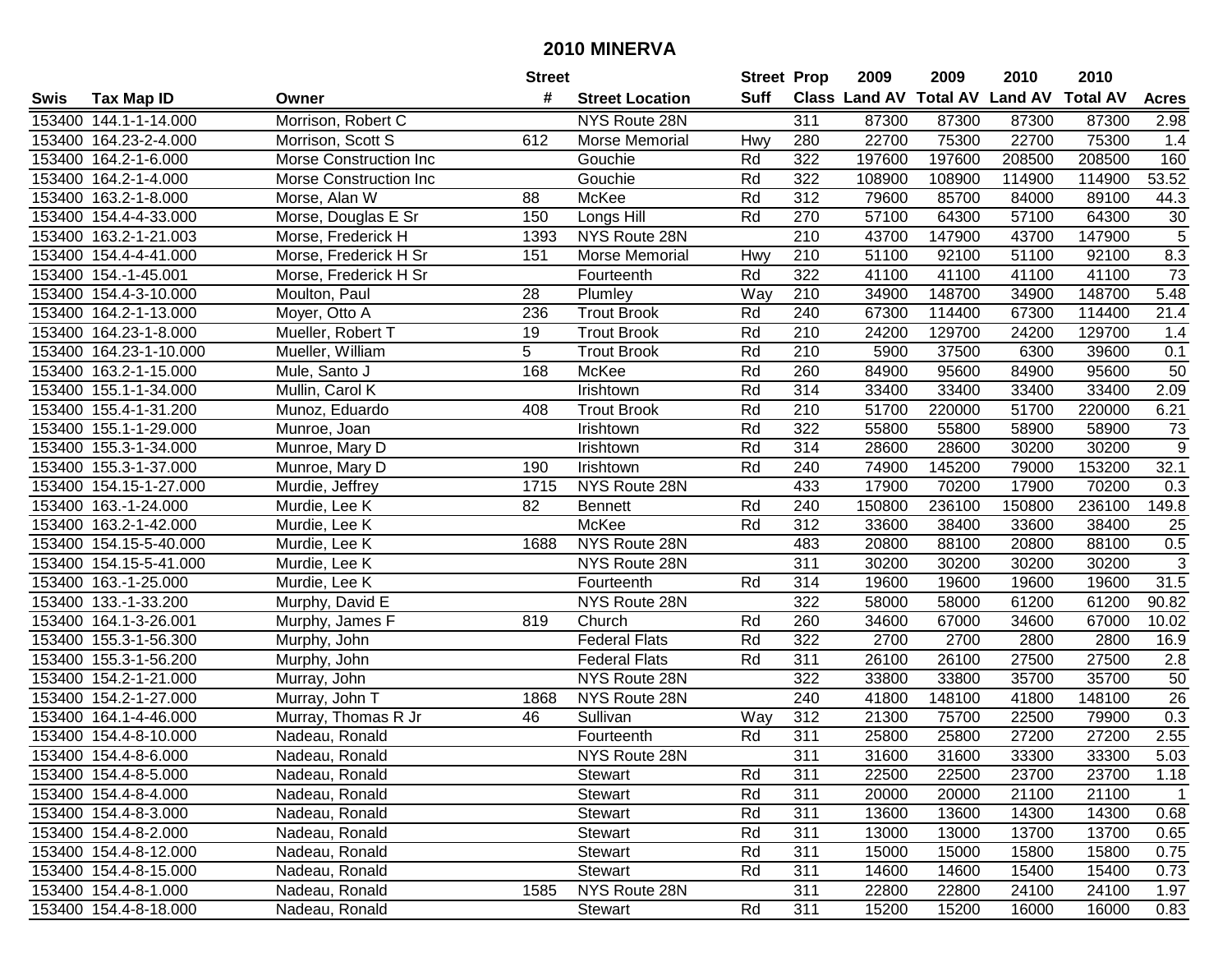|        |                               |                                | <b>Street</b> |                        | <b>Street Prop</b> |                  | 2009                          | 2009    | 2010           | 2010            |              |
|--------|-------------------------------|--------------------------------|---------------|------------------------|--------------------|------------------|-------------------------------|---------|----------------|-----------------|--------------|
| Swis   | <b>Tax Map ID</b>             | Owner                          | #             | <b>Street Location</b> | <b>Suff</b>        |                  | <b>Class Land AV Total AV</b> |         | <b>Land AV</b> | <b>Total AV</b> | <b>Acres</b> |
|        | 153400 154.4-8-14.000         | Nadeau, Ronald                 |               | <b>Stewart</b>         | Rd                 | 311              | 11400                         | 11400   | 12000          | 12000           | 0.57         |
|        | 153400 154.4-8-13.000         | Nadeau, Ronald                 |               | <b>Stewart</b>         | Rd                 | 311              | 12400                         | 12400   | 13100          | 13100           | 0.62         |
|        | 153400 164.1-4-24.001         | Nakada, Deborah A              |               | County Route 29        |                    | 311              | 11600                         | 11600   | 11600          | 11600           | $\mathbf{1}$ |
|        | 153400 164.1-1-7.000          | Nasert, Carl Myung Ja W        | 460           | Morse Memorial         | Hwy                | 260              | 51200                         | 96100   | 54000          | 101400          | 14.5         |
|        | 153400 634.-9999-132.350/1881 | <b>National Grid</b>           |               | Total                  |                    | 884              | $\mathbf{0}$                  | 437519  | 0              | 433029          | 0            |
|        | 153400 142.-2-3.002           | Nature Conservancy Inc         | 662           | Chain Lakes            | Rd                 | 911              | 654500                        | 654500  | 690500         | 690500          | 691.2        |
|        | 153400 162.-1-8.002           | Nature Conservancy Inc         |               | Fourteenth             | Rd                 | 911              | 120200                        | 120200  | 126800         | 126800          | 153.3        |
| 153400 | 130.-1-1.100                  | Nature Conservancy Inc         |               | NYS Route 28N          |                    | 910              |                               |         | 4404395        | 4404395         | 5417.5       |
|        | 153400 164.1-1-5.000          | Neary, William                 | 442           | Morse Memorial         | Hwy                | 240              | 57900                         | 192000  | 57900          | 192000          | 11.2         |
|        | 153400 164.2-1-21.000         | Neaton, Ronald A               | 26            | Sullivan               | Way                | 312              | 22700                         | 55300   | 22700          | 55300           | 0.3          |
|        | 153400 154.4-3-22.000         | Nicholson, Daniel J            | 37            | McKee                  | Rd                 | 312              | 17600                         | 38800   | 17600          | 38800           | 0.5          |
|        | 153400 154.4-3-25.000         | Nicholson, Elizabeth           |               | McKee                  | Rd                 | 311              | 24600                         | 24600   | 24600          | 24600           | 0.9          |
|        | 153400 164.1-3-29.000         | Nicholson, Richard             |               | Church                 | Rd                 | 311              | 12600                         | 12600   | 12600          | 12600           | 0.5          |
| 153400 | 155.4-1-9.000                 | No-See-Um Corp                 | 204           | Ramsey                 | Rd                 | 260              | 76800                         | 174800  | 81000          | 184400          | 6.28         |
| 153400 | 155.4-1-5.000                 | No-See-Um Corp                 |               | <b>Trout Brook</b>     | Rd                 | 322              | 62500                         | 62500   | 65900          | 65900           | 100          |
|        | 153400 155.4-1-30.000         | No-See-Um Corp                 |               | <b>Trout Brook</b>     | Rd                 | 322              | 53900                         | 53900   | 56900          | 56900           | 24.06        |
| 153400 | 142.12-1-12.000               | Northwoods Club                |               | Northwoods Club        | Rd                 | 311              | 26600                         | 26600   | 28100          | 28100           | 0.5          |
| 153400 | 142.-2-4.001                  | Northwoods Club                | 1567          | Northwoods Club        | Rd                 | 210              | 52100                         | 133500  | 52100          | 133500          | $\mathbf 1$  |
|        | 153400 142.-2-14.006          | Northwoods Club                | 1567          | Northwoods Club        | Rd                 | 912              | 3812500                       | 3812500 | 4022200        | 4022200 4700.4  |              |
|        | 153400 142.-2-13.001          | Northwoods Club                | 1567          | Northwoods Club        | Rd                 | 553              | 86800                         | 232400  | 86800          | 232400          | 1            |
|        | 153400 142.12-1-13.000        | Northwoods Club                |               | Northwoods Club        | Rd                 | 311              | 26600                         | 26600   | 28100          | 28100           | 0.5          |
|        | 153400 142.12-1-1.000         | Northwoods Club                |               | <b>Balsam</b>          | Rd                 | 311              | 40000                         | 40000   | 42200          | 42200           | $\mathbf{1}$ |
| 153400 | 142.12-1-20.000               | Northwoods Club                |               | Ridge                  | Rd                 | 311              | 24000                         | 24000   | 25300          | 25300           | 0.4          |
| 153400 | 154.-1-9.000                  | Northwoods Cottage Inc         |               | Northwoods Club        | Rd                 | 311              | 25100                         | 25100   | 25100          | 25100           | 3.8          |
| 153400 | 154.-1-8.000                  | Northwoods Cottage Inc         | 206           | Northwoods Club        | Rd                 | 240              | 76900                         | 181400  | 76900          | 181400          | 46.1         |
| 153400 | 154.4-4-48.000                | Norton, Jacob D                | 186           | Morse Memorial         | Hwy                | 210              | 61800                         | 145400  | 61800          | 145400          | 8.6          |
|        | 153400 154.15-5-26.000        | OBrien, Dennis L               | 87            | Shore                  | Way                | 210              | 93200                         | 433400  | 93200          | 413400          | 1.5          |
|        | 153400 154.4-4-42.120         | OBrien, Ellen L                | 136           | Longs Hill             | Rd                 | 210              | 32400                         | 131200  | 34200          | 159100          | 2.91         |
|        | 153400 154.-1-52.000          | OBrien, Marie H                |               | Ridge                  | Rd                 | 314              | 3400                          | 3400    | 3400           | 3400            |              |
|        | 153400 163.2-1-3.000          | OBrien, Patricia B             |               | Fourteenth             | Rd                 | $\overline{312}$ | 5500                          | 12200   | 5500           | 12200           | 0.8          |
|        | 153400 163.2-1-4.000          | OBrien, Patricia B             | 839           | Fourteenth             | Rd                 | 240              | 67800                         | 188600  | 67800          | 188600          | 16.2         |
|        | 153400 154.-1-62.000          | OBrien, Timothy                |               | NYS Route 28N          |                    | 322              | 73100                         | 73100   | 73100          | 73100           | 105.1        |
|        | 153400 154.10-1-8.000         | OBrien, Timothy                | 203           | Ridge                  | Rd                 | 240              | 86200                         | 289000  | 90900          | 304900          | 48.8         |
|        | 153400 164.23-4-5.200         | Ochsie, Patricia H             | 625           | Church                 | Rd                 | $\overline{210}$ | 18500                         | 111300  | 18500          | 111300          | 0.47         |
|        | 153400 154.15-5-32.300        | OConnor, Brian                 | 1718          | NYS Route 28N          |                    | 210              | 30500                         | 95800   | 30500          | 95800           | 0.85         |
|        | 153400 164.2-1-1.120          | OConnor, Michael A             | 206           | <b>Trout Brook</b>     | Rd                 | 312              | 103200                        | 103200  | 148000         | 150000          | 75.63        |
|        | 153400 163.2-1-20.001         | ODonnell, Brian J              |               | Fourteenth             | Rd                 | 322              | 65000                         | 65000   | 65000          | 65000           | 85.8         |
|        | 153400 164.1-2-26.000         | <b>Old Gore Cemetery</b>       | 716           | Church                 | Rd                 | 695              | 15400                         | 15400   | 15400          | 15400           | 0.3          |
|        | 153400 154.4-3-2.000          | Olden, Arnold L                | 647           | Fourteenth             | Rd                 | 210              | 35800                         | 95300   | 35800          | 95300           | 1.1          |
|        | 153400 164.1-3-19.000         | Olden, Carl B                  | 171           | West                   | Rd                 | 210              | 34600                         | 192800  | 34600          | 192800          | $\mathbf{1}$ |
|        | 153400 154.10-1-6.001         | Olmstead, Alan B               | 259           | Ridge                  | Rd                 | 210              | 45800                         | 111000  | 45800          | 111000          | 4.4          |
|        | 153400 155.3-1-54.200         | <b>Olmstedville Water Dist</b> | 437           | Morse Memorial         | <b>Hwy</b>         | 822              | 28100                         | 30700   | 28100          | 30700           | 2.7          |
|        |                               |                                |               |                        |                    |                  |                               |         |                |                 |              |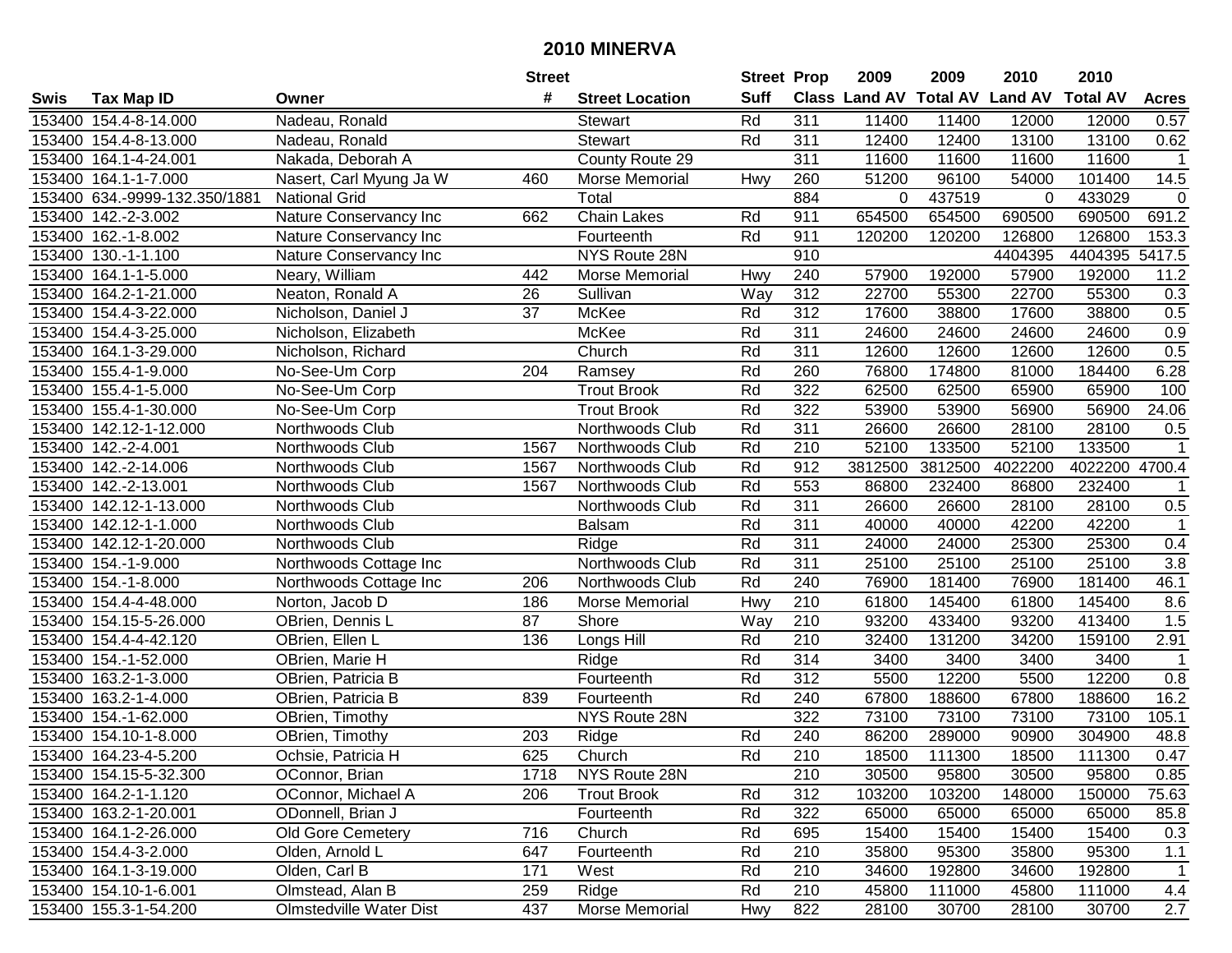|        |                        |                            | <b>Street</b>    |                        | <b>Street Prop</b> |                  | 2009   | 2009   | 2010                           | 2010            |                  |
|--------|------------------------|----------------------------|------------------|------------------------|--------------------|------------------|--------|--------|--------------------------------|-----------------|------------------|
| Swis   | <b>Tax Map ID</b>      | Owner                      | #                | <b>Street Location</b> | <b>Suff</b>        |                  |        |        | Class Land AV Total AV Land AV | <b>Total AV</b> | <b>Acres</b>     |
|        | 153400 155.2-1-7.000   | Olsen, Paul W              | 702              | <b>Trout Brook</b>     | Rd                 | 312              | 37400  | 44000  | 37400                          | 44000           | 47.9             |
|        | 153400 142.-2-11.113   | Olson, John E              | 1567             | Northwoods Club        | Rd                 | 260              | 24300  | 143400 | 24300                          | 143400          | 0.61             |
|        | 153400 164.23-3-20.000 | OMalley, Kathleen M        | 1378             | County Route 29        |                    | 210              | 29700  | 86900  | 29700                          | 86900           | 1.98             |
|        | 153400 154.15-5-32.400 | ONeil, Kevin               |                  | Minerva Lake           | Rd                 | 311              | 27600  | 27600  | 27600                          | 27600           | 0.93             |
|        | 153400 144.-1-6.000    | Open Space Conservancy Inc |                  | NYS Route 28N          |                    | 910              | 90900  | 90900  | 95900                          | 95900           | 116.8            |
|        | 153400 133.-1-16.000   | Open Space Conservancy Inc |                  | NYS Route 28N          |                    | 910              | 98800  | 98800  | 104200                         | 104200          | 132.96           |
| 153400 | 133.-1-14.000          | Open Space Conservancy Inc |                  | NYS Route 28N          |                    | 910              | 56400  | 56400  | 59500                          | 59500           | 68.66            |
| 153400 | 155.1-1-35.200         | Orlik, Joseph              | $\overline{747}$ | Irishtown              | Rd                 | 312              | 58300  | 142300 | 58300                          | 142300          | 11.2             |
|        | 153400 154.4-2-10.200  | Orta Manuel S              |                  | Fourteenth             | Rd                 | 311              | 11800  | 11800  | 11800                          | 11800           | 0.39             |
|        | 153400 155.3-1-21.000  | Owen, Jacquelyn            | 188              | <b>Trout Brook</b>     | Rd                 | 312              | 44200  | 47600  | 44200                          | 47600           | $\sqrt{3}$       |
|        | 153400 154.4-4-42.190  | Paisley, William           | 11               | Woodlot                | Rd                 | 210              | 47100  | 145800 | 49700                          | 153800          | 2.81             |
|        | 153400 154.10-1-5.000  | Palmateer, Michael K       | 174              | Ridge                  | Rd                 | 312              | 34900  | 43900  | 34900                          | 43900           | 1.2              |
|        | 153400 164.1-4-8.100   | Palmatier, Jeffrey R       | 53               | <b>Trout Brook</b>     | Rd                 | 240              | 72200  | 279400 | 72200                          | 279400          | 50.94            |
|        | 153400 164.1-3-21.000  | Palmer, Chester            | 167              | West                   | Rd                 | 210              | 43300  | 118700 | 43300                          | 118700          | 3.2              |
|        | 153400 154.4-4-3.000   | Palmer, Daniel L           | 85               | Morse Memorial         | Hwy                | 210              | 30600  | 181300 | 30600                          | 181300          | 0.8              |
|        | 153400 154.15-5-37.000 | Palmer, Keith R            | 1702             | NYS Route 28N          |                    | 210              | 15000  | 76500  | 15000                          | 76500           | 0.3              |
|        | 153400 154.15-5-38.000 | Palmer, Keith R            |                  | NYS Route 28N          |                    | 311              | 25900  | 25900  | 25900                          | 25900           | 1.6              |
| 153400 | 164.1-1-11.000         | Palmer, Paul               | 562              | Morse Memorial         | Hwy                | 210              | 59400  | 174400 | 59400                          | 174400          | 1.63             |
|        | 153400 164.1-4-11.200  | Palmer, Roy R              | 1206             | County Route 29        |                    | 210              | 48300  | 131100 | 48300                          | 131100          | 3.7              |
|        | 153400 164.23-4-10.000 | Palumbo, Francis G         | 10               | Decker                 | Way                | 210              | 8700   | 104800 | 8700                           | 104800          | $0.3\,$          |
|        | 153400 155.4-1-37.100  | Paolina, Joseph R          | 348              | <b>Trout Brook</b>     | Rd                 | 240              | 78700  | 164800 | 83100                          | 173900          | 17               |
| 153400 | 163.2-1-30.000         | Papa, Maria M              | 44               | Ken Mason              | Way                | 210              | 25000  | 108500 | 25000                          | 108500          | $0.5\,$          |
| 153400 | 163.-1-21.100          | Paradis, Frances D         | 974              | Fourteenth             | Rd                 | 210              | 49800  | 142000 | 49800                          | 142000          | 4.9              |
| 153400 | 163.-1-44.000          | Paradis, John              | 980              | Fourteenth             | Rd                 | 210              | 39900  | 153100 | 39900                          | 153100          | 1.9              |
| 153400 | 163.-1-20.000          | Paradis, John P            | 948              | Fourteenth             | Rd                 | 210              | 58900  | 143800 | 58900                          | 143800          | 7.7              |
| 153400 | 164.23-4-13.000        | Parish House               | 639              | Church                 | Rd                 | 210              | 17800  | 137900 | 17800                          | 137900          | 1.33             |
| 153400 | 155.4-1-18.200         | Parker, Gary               | 31               | <b>Nurses</b>          | Rd                 | 240              | 51200  | 208300 | 70000                          | 244200          | 18.9             |
|        | 153400 164.1-4-38.000  | Parker, Raymon P           | 48               | Sullivan               | Way                | 260              | 52000  | 86000  | 52000                          | 86000           | 1.28             |
|        | 153400 164.1-4-22.001  | Parker, Raymon P           |                  | County Route 29        |                    | 311              | 12100  | 12100  | 12100                          | 12100           | 0.81             |
|        | 153400 155.3-2-25.000  | Paruolo, Penny             | $\overline{12}$  | Lafond                 | Way                | 270              | 13600  | 23800  | 13600                          | 23800           | 0.28             |
|        | 153400 164.1-4-31.100  | Pastore, Louis             | 1234             | County Route 29        |                    | $\overline{210}$ | 57100  | 124900 | 60300                          | 131800          | $\overline{3.2}$ |
|        | 153400 163.-1-5.000    | Paul, Thomas               | 1979             | Fourteenth             | Rd                 | 312              | 131700 | 152800 | 138900                         | 161200          | 105.4            |
|        | 153400 163.-1-7.000    | Paul, Thomas               |                  | Fourteenth             | Rd                 | $\overline{314}$ | 23700  | 23700  | 25000                          | 25000           | $\mathbf 1$      |
|        | 153400 164.2-1-18.000  | Perkins, Jeffrey           |                  | County Route 29        |                    | 311              | 20000  | 20000  | 20000                          | 20000           | 0.3              |
|        | 153400 164.1-3-10.000  | Persons, Norman M          | 1205             | County Route 29        |                    | 280              | 65700  | 272500 | 65700                          | 272500          | 9.1              |
|        | 153400 164.1-3-9.100   | Persons, Norman M          | 1219             | County Route 29        |                    | 240              | 59000  | 106800 | 59000                          | 106800          | 26.77            |
|        | 153400 154.4-4-55.000  | Persons, Todd              | 6                | Town Shed              | Rd                 | 210              | 33900  | 93200  | 33900                          | 93200           | 0.9              |
|        | 153400 142.12-1-3.000  | Peters, Richard C          | 1567             | Northwoods Club        | Rd                 | 260              | 35400  | 118000 | 35400                          | 118000          | 0.5              |
|        | 153400 154.29-1-4.100  | Peterson, Thomas W         | 395              | Northwoods Club        | Rd                 | 312              |        |        | 48000                          | 57600           | 3.63             |
|        | 153400 155.1-1-21.110  | Petronella, Alexander J    | 176              | John Brannon           | Rd                 | 240              | 58700  | 267800 | 58700                          | 267800          | 37.9             |
|        | 153400 163.2-2-18.000  | Pfirman, Wesley            | 1262             | NYS Route 28N          |                    | 312              | 47500  | 62800  | 47500                          | 62800           | 23.18            |
|        | 153400 154.4-2-16.000  | Picone, Thomas R           | 1499             | NYS Route 28N          |                    | 270              | 17200  | 38200  | 17200                          | 38200           | 0.4              |
|        |                        |                            |                  |                        |                    |                  |        |        |                                |                 |                  |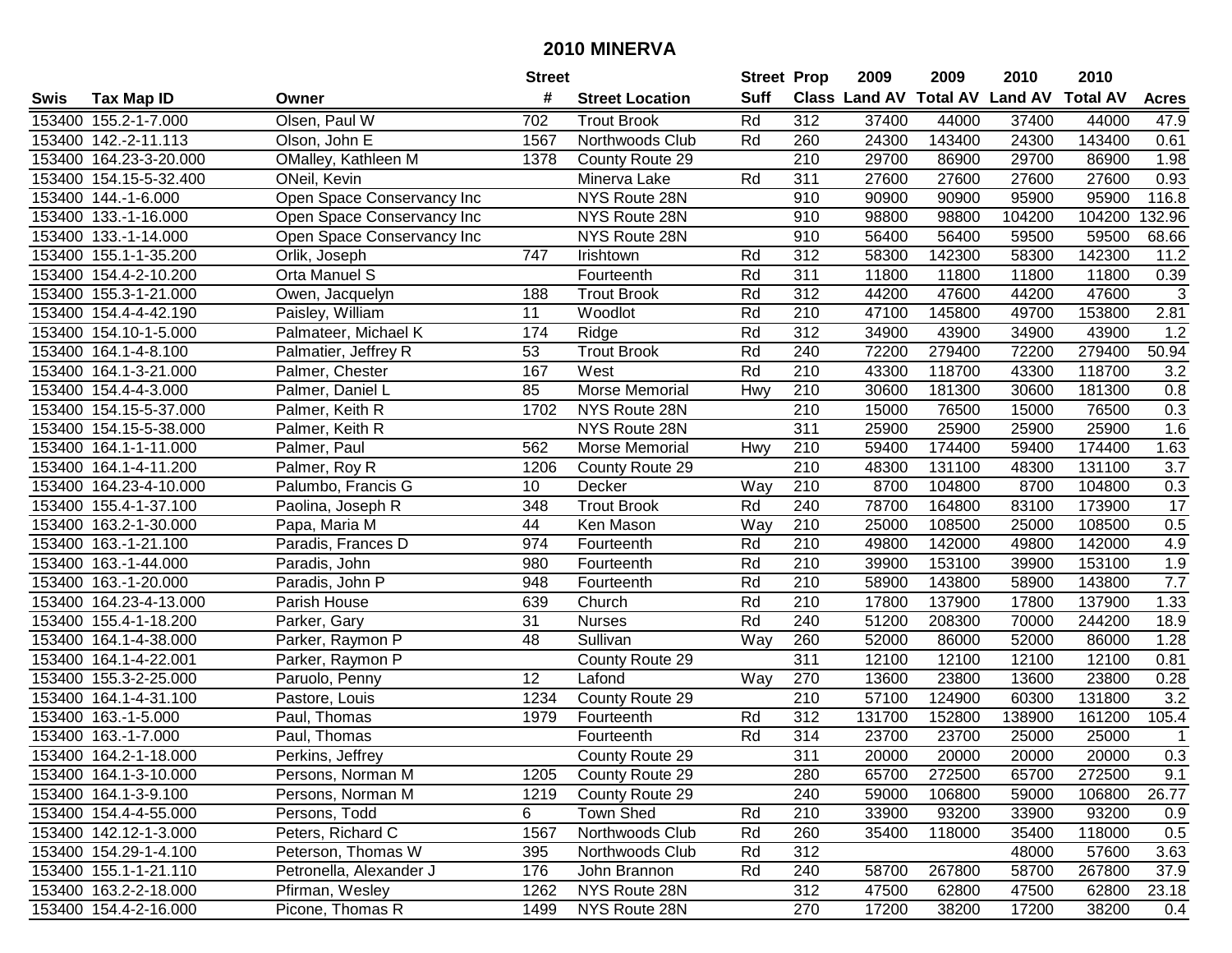|        |                        |                              | <b>Street</b>   |                        | <b>Street Prop</b> |                  | 2009                          | 2009   | 2010           | 2010            |                |
|--------|------------------------|------------------------------|-----------------|------------------------|--------------------|------------------|-------------------------------|--------|----------------|-----------------|----------------|
| Swis   | <b>Tax Map ID</b>      | Owner                        | #               | <b>Street Location</b> | <b>Suff</b>        |                  | <b>Class Land AV Total AV</b> |        | <b>Land AV</b> | <b>Total AV</b> | <b>Acres</b>   |
|        | 153400 162.-1-3.000    | Pierson, Thomas D            | 1996            | Fourteenth             | Rd                 | 312              | 102200                        | 119900 | 102200         | 119900          | 89.5           |
|        | 153400 163.-1-17.100   | Piper, Eric D                | 31              | <b>Burdick</b>         | Rd                 | 210              | 59900                         | 382700 | 59900          | 382700          | 5.16           |
|        | 153400 164.1-4-19.000  | Pless, Gary                  | 3               | Stillwater             | Way                | 210              | 14900                         | 53400  | 14900          | 53400           | 0.4            |
|        | 153400 154.4-3-32.000  | Plumley, Donald T            | $\overline{17}$ | Plumley                | Way                | 240              | 55400                         | 167900 | 55400          | 167900          | 49.57          |
|        | 153400 164.1-2-6.000   | Poulin, Dennis J             | 531             | Hardscrabble           | Rd                 | 270              | 34700                         | 44300  | 34700          | 44300           | 1.1            |
|        | 153400 144.1-1-25.000  | Powe-Dopwell Joan M          |                 | NYS Route 28N          |                    | 314              | 21800                         | 21800  | 21800          | 21800           | $\mathbf{1}$   |
|        | 153400 164.1-2-23.000  | Pratt, Anson                 | 668             | Church                 | Rd                 | 270              | 13600                         | 16200  | 13600          | 16200           | 0.3            |
|        | 153400 164.1-2-24.000  | Pratt, Anson                 |                 | Church                 | Rd                 | 311              | 6800                          | 6800   | 6800           | 6800            | 0.3            |
|        | 153400 164.1-2-22.000  | Pratt, Anson D               | 660             | Church                 | Rd                 | $\overline{210}$ | 17900                         | 42200  | 17900          | 42200           | 0.44           |
|        | 153400 163.-1-22.200   | Pratt, Daniel G              | 959             | Fourteenth             | Rd                 | 210              | 45700                         | 121400 | 45700          | 121400          | 3.85           |
|        | 153400 164.23-3-11.210 | Pratt, Lawrence G Jr         | 1326            | County Route 29        |                    | $\overline{312}$ | 30900                         | 111700 | 32600          | 117800          | 4.9            |
|        | 153400 164.23-3-11.110 | Pratt, Lawrence G Jr         |                 | Donnelly               | Rd                 | 311              | 23700                         | 23700  | 25000          | 25000           | $\overline{2}$ |
|        | 153400 163.2-1-19.200  | Pratt, Lawrence G Jr         |                 | NYS Route 28N          |                    | 240              | 60400                         | 303700 | 60400          | 303700          | 30.87          |
| 153400 | 163.2-1-19.100         | Pratt, Lawrence G Jr         | 1413            | NYS Route 28N          |                    | 210              | 44300                         | 137100 | 44300          | 137100          | 5.47           |
|        | 153400 164.1-2-25.000  | Pratt, Lawrence W            | 670             | Church                 | Rd                 | 270              | 24300                         | 32400  | 24300          | 32400           | 1.4            |
|        | 153400 154.4-5-2.000   | Pratt, Ronnie N              | 17              | Stewart                | Rd                 | 270              | 28700                         | 88500  | 28700          | 88500           | 0.8            |
|        | 153400 154.4-1-9.000   | Pribish, Marilyn R           |                 | NYS Route 28N          |                    | $\overline{311}$ | 42500                         | 42500  | 42500          | 42500           | 4.6            |
| 153400 | 164.1-3-24.000         | Price, Philip M              |                 | West                   | Rd                 | 322              | 24200                         | 24200  | 25500          | 25500           | 10.7           |
|        | 153400 164.1-4-15.100  | Printy, Leah                 | 1128            | County Route 29        |                    | 270              | 33700                         | 48200  | 33700          | 48200           | 11.8           |
|        | 153400 164.23-3-17.000 | Printy, Richard P            | 1366            | County Route 29        |                    | 210              | 6100                          | 56100  | 6100           | 56100           | 0.06           |
|        | 153400 163.2-1-34.000  | Prokopowicz, Anthony S       |                 | NYS Route 28N          |                    | 322              | 143200                        | 143200 | 143200         | 143200          | 178.94         |
| 153400 | 144.1-1-24.300         | Ranz, John                   |                 | NYS Route 28N          |                    | 314              | 19600                         | 19600  | 19600          | 19600           | 0.9            |
| 153400 | 144.1-1-24.100         | Ranz, John                   |                 | NYS Route 28N          |                    | 322              | 46000                         | 46000  | 48500          | 48500           | 39.78          |
| 153400 | 144.1-1-24.200         | Ranz, John                   | 2711            | NYS Route 28N          |                    | 210              | 51300                         | 109900 | 51300          | 109900          | 9.31           |
| 153400 | 154.4-2-10.100         | Ratigan, John P              | 1557            | NYS Route 28N          |                    | 210              | 17800                         | 56600  | 17800          | 56600           | 0.49           |
|        | 153400 164.2-1-15.002  | Raymond, Daniel J            | 1068            | County Route 29        |                    | 270              | 46200                         | 62800  | 46200          | 62800           | 27.33          |
|        | 153400 164.2-1-15.200  | Raymond, Madeline            | 1084            | County Route 29        |                    | 220              | 52600                         | 126900 | 52600          | 126900          | 17.95          |
|        | 153400 154.15-1-15.000 | Raymond, Marcia M            | 1779            | NYS Route 28N          |                    | 210              | 35300                         | 76600  | 35300          | 76600           |                |
|        | 153400 144.1-1-15.603  | Raymond, Richard A           | 2893            | NYS Route 28N          |                    | $\overline{210}$ | 151500                        | 379400 | 151500         | 379400          | 4.95           |
|        | 153400 155.4-1-7.000   | Reagan, Robert R             | 188             | Ramsey                 | Rd                 | 240              | 117700                        | 189000 | 124200         | 199400          | 79.41          |
|        | 153400 155.4-1-11.000  | Reagan, Robert R             |                 | <b>Trout Brook</b>     | Rd                 | 322              | 71800                         | 71800  | 75700          | 75700           | 42.38          |
|        | 153400 155.1-1-18.000  | Reicherter, James A          |                 | John Brannon           | Rd                 | 314              | 31500                         | 31500  | 31500          | 31500           | 1.67           |
|        | 153400 164.1-4-47.000  | Rentz, Robert C              |                 | County Route 29        |                    | 311              | 12100                         | 12100  | 12800          | 12800           | 0.4            |
|        | 153400 164.1-4-43.001  | Rentz, Robert C              | 40              | Sullivan               | <b>Way</b>         | 210              | 21900                         | 88900  | 23100          | 93800           | 0.3            |
|        | 153400 155.3-1-12.000  | Ricketson, Duane             | 30              | Ricketson              | Rd                 | 240              | 80200                         | 129200 | 80200          | 129200          | 12.5           |
|        | 153400 154.-1-6.000    | Ridge Runners Hntng Club Inc | 2261            | NYS Route 28N          |                    | 260              | 60900                         | 96600  | 60900          | 96600           | 50             |
|        | 153400 164.1-2-30.000  | Rigney, Michael T            |                 | Church                 | Rd                 | 311              | 8100                          | 8100   | 8100           | 8100            | 6.9            |
|        | 153400 154.4-4-37.000  | Rinaldi, Maureen             | 243             | Morse Memorial         | Hwy                | 210              | 44500                         | 139300 | 44500          | 139300          | $\overline{4}$ |
|        | 153400 155.3-2-22.000  | Riviello, Innocenzo          | 519             | Morse Memorial         | Hwy                | 270              | 29900                         | 49200  | 29900          | 49200           | 0.72           |
|        | 153400 154.4-4-51.100  | Roberts, Michele L           | 1454            | NYS Route 28N          |                    | 210              | 49300                         | 130700 | 49300          | 130700          | 8.33           |
|        | 153400 164.23-3-6.000  | Robinson, Ruth A             | 79              | Donnelly               | Rd                 | 210              | 31900                         | 91300  | 31900          | 91300           |                |
|        | 153400 154.-1-42.000   | Roden, Andrew J              |                 | NYS Route 28N          |                    | 314              | 5500                          | 5500   | 5500           | 5500            | 1.5            |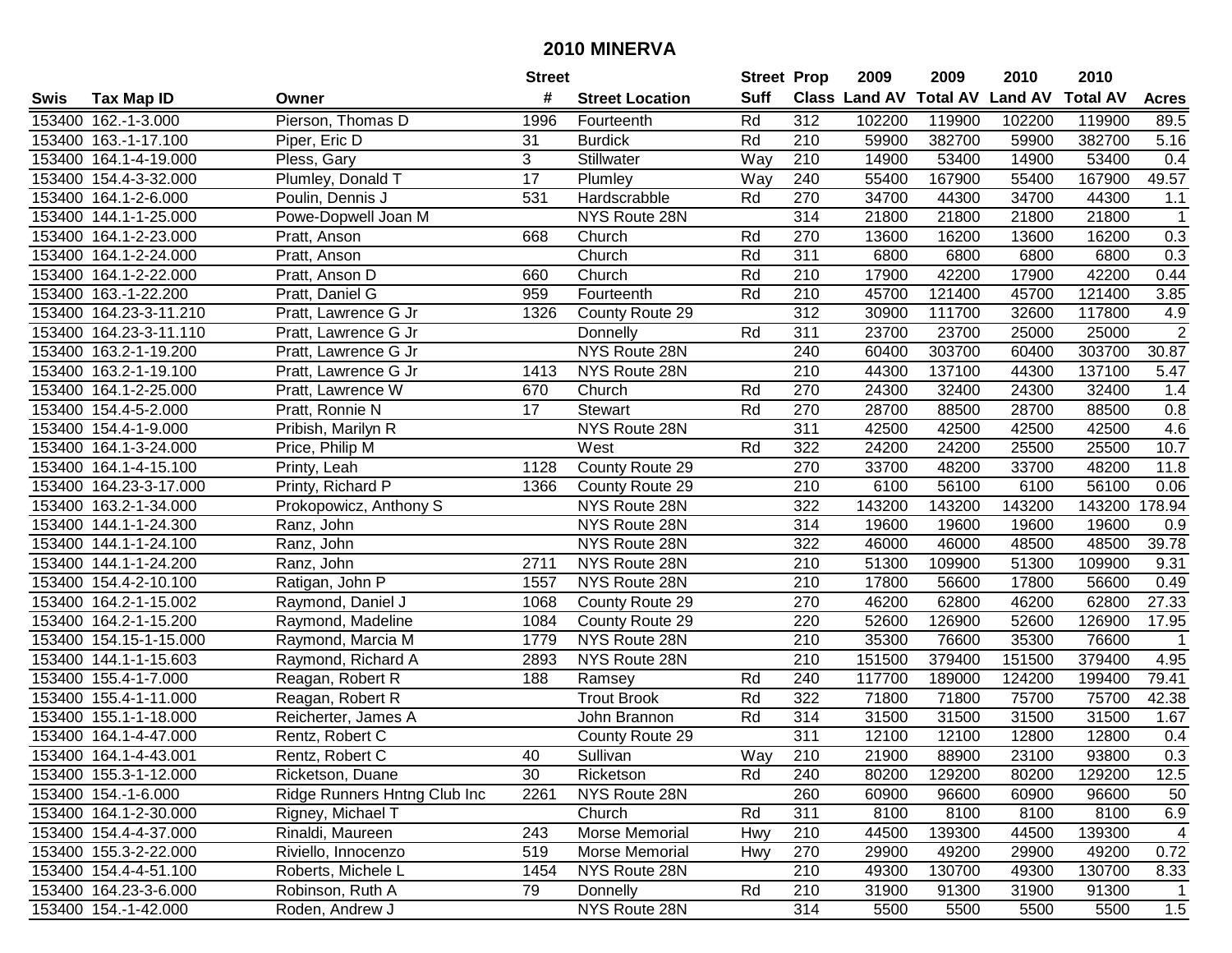|        |                        |                       | <b>Street</b>   |                        | <b>Street Prop</b> |                  | 2009                 | 2009            | 2010           | 2010            |              |
|--------|------------------------|-----------------------|-----------------|------------------------|--------------------|------------------|----------------------|-----------------|----------------|-----------------|--------------|
| Swis   | <b>Tax Map ID</b>      | Owner                 | #               | <b>Street Location</b> | <b>Suff</b>        |                  | <b>Class Land AV</b> | <b>Total AV</b> | <b>Land AV</b> | <b>Total AV</b> | <b>Acres</b> |
|        | 153400 164.1-3-20.000  | Rodgers Alan          | 165             | West                   | Rd                 | 210              | 24900                | 102900          | 24900          | 102900          | 0.65         |
|        | 153400 164.23-4-12.000 | Roman Catholic Church | 635             | Church                 | Rd                 | 620              | 11100                | 237700          | 11100          | 237700          | 0.46         |
|        | 153400 154.-1-60.003   | Rook, Robert E        | 359             | Ridge                  | Rd                 | 910              | 147600               | 213500          | 147600         | 213500          | 155.76       |
|        | 153400 164.1-2-11.000  | Rudnick, Joseph       | 1541            | County Route 29        |                    | 240              | 64800                | 256000          | 68400          | 270100          | 31.15        |
|        | 153400 155.3-1-60.000  | Ruzbacki, Toni        | 393             | Morse Memorial         | Hwy                | 210              | 77400                | 148700          | 77400          | 148700          | 8.6          |
|        | 153400 164.1-2-10.000  | Ryan, Kathleen        | 1563            | County Route 29        |                    | 240              | 73000                | 280900          | 77000          | 296300          | 66.3         |
|        | 153400 154.-1-12.000   | Rywelski, Joseph      |                 | Northwoods Club        | Rd                 | 322              | 45600                | 45600           | 45600          | 45600           | 45.53        |
|        | 153400 163.-1-23.000   | Sackaris, Anastasios  | $\overline{23}$ | <b>Bennett</b>         | Rd                 | 210              | 62400                | 139600          | 65900          | 139600          | 8.7          |
|        | 153400 154.15-5-16.111 | Salamon, Kenneth J    | $\overline{12}$ | Shore                  | Way                | $\overline{210}$ | 57800                | 286500          | 61000          | 300300          | 0.9          |
|        | 153400 155.3-2-29.000  | Salon, Michel         |                 | Lafond                 | Way                | 311              | 23100                | 23100           | 23100          | 23100           | 1.5          |
|        | 153400 155.3-2-20.000  | Sanalitro, Ronald G   | 527             | Morse Memorial         | Hwy                | 270              | 42900                | 57500           | 42900          | 57500           | 1.13         |
|        | 153400 154.15-1-26.000 | Sanders Donna J       | 1723            | NYS Route 28N          |                    | 425              | 69800                | 306600          | 69800          | 306600          | 26           |
|        | 153400 154.15-2-1.000  | Sanders, Donna J      | 1697            | NYS Route 28N          |                    | $\overline{210}$ | 29500                | 163500          | 29500          | 163500          | 0.82         |
|        | 153400 163.2-1-5.000   | Sauer, Charles A      | 25              | Sauers                 | Way                | 240              | 214900               | 522100          | 214900         | 522100          | 94.6         |
| 153400 | 142.12-1-4.000         | Savage, William H     | 1567            | Northwoods Club        | Rd                 | 260              | 36600                | 175800          | 36600          | 175800          | 0.5          |
|        | 153400 164.1-2-14.002  | Savarie, Robert L     | 1447            | County Route 29        |                    | 240              | 85500                | 183100          | 85500          | 183100          | 40.74        |
|        | 153400 155.3-1-6.500   | Savarie, Thomas       | 386             | Longs Hill             | Rd                 | 240              | 43240                | 167440          | 43240          | 167440          | 32.8         |
|        | 153400 155.3-1-7.000   | Savarie, Thomas       |                 | <b>Federal Flats</b>   | Rd                 | 322              | 20745                | 20745           | 20745          | 20745           | 46.1         |
|        | 153400 155.1-1-33.000  | Schaffner, Constance  |                 | Irishtown              | Rd                 | 314              | 53500                | 53500           | 53500          | 53500           | 7.5          |
|        | 153400 142.12-1-7.001  | Scherr, Edward P      | 1567            | Northwoods Club        | Rd                 | 210              | 29500                | 143800          | 29500          | 143800          | 0.51         |
|        | 153400 154.4-2-7.110   | Schulz, Leonard       | 611             | Fourteenth             | Rd                 | 260              | 46300                | 84700           | 46300          | 84700           | 3.6          |
|        | 153400 154.4-2-12.000  | Schulz, Leonard       |                 | Fourteenth             | Rd                 | 311              | 12100                | 12100           | 12100          | 12100           | $1.1$        |
| 153400 | 133.4-1-10.020         | Scully, Sarah I       | 122             | <b>Hewitt</b>          | Rd                 | 280              | 158600               | 441500          | 158600         | 441500          | 2.61         |
| 153400 | 142.12-2-1.000         | Seagears, Murray W    | 1567            | Northwoods Club        | Rd                 | 260              | 53900                | 158700          | 53900          | 158700          | 1.8          |
|        | 153400 154.-1-5.200    | Sharrow, Edward       | 277             | Northwoods Club        | Rd                 | 240              | 45900                | 143100          | 45900          | 143100          | 12.78        |
|        | 153400 164.1-2-18.000  | Shaw, Nancy W         | 1465            | County Route 29        |                    | 210              | 36400                | 72000           | 36400          | 72000           | 1.4          |
|        | 153400 154.15-5-18.000 | Shaw, Ronald A        | 40              | Shore                  | Way                | 210              | 78700                | 228900          | 83000          | 248900          | 0.5          |
|        | 153400 154.4-3-1.000   | Shea, Mark            |                 | Fourteenth             | Rd                 | 312              | 17800                | 18200           | 17800          | 18200           | 0.65         |
|        | 153400 155.4-1-17.002  | Shear, Kenneth        |                 | Wamsley                | Rd                 | 314              | 27300                | 27300           | 27300          | 27300           | 1.68         |
|        | 153400 155.4-1-16.000  | Shear, Kenneth        | 46              | <b>Nurses</b>          | Rd                 | $\overline{210}$ | 48900                | 160500          | 48900          | 160500          | 1.88         |
|        | 153400 154.15-2-4.000  | Sheehan, John B       | 1679            | NYS Route 28N          |                    | $\overline{210}$ | 36000                | 99100           | 36000          | 99100           | 1.1          |
|        | 153400 164.23-3-13.000 | Sheehan, Timothy J    | 1352            | County Route 29        |                    | 210              | 24400                | 99100           | 24400          | 99100           | 1.6          |
|        | 153400 154.4-5-13.000  | Sheldon, Michael J    |                 | Fourteenth             | Rd                 | 311              | 43600                | 43600           | 43600          | 43600           | 4.82         |
|        | 153400 154.4-3-27.000  | Sheldon, Michael J    |                 | McKee                  | Rd                 | 311              | 10200                | 10200           | 10200          | 10200           | 0.23         |
|        | 153400 154.15-5-7.000  | Sheridan, Philip      |                 | NYS Route 28N          |                    | 311              | 25100                | 25100           | 25100          | 25100           | 1.4          |
|        | 153400 154.4-4-11.000  | Sigler, James         | 61              | Beach                  | Rd                 | 260              | 15700                | 104400          | 16500          | 110100          | 0.3          |
|        | 153400 144.1-1-17.182  | Silver, Ronnie        | 2873            | NYS Route 28N          |                    | 210              | 179600               | 431800          | 179600         | 431800          | 7.78         |
|        | 153400 154.15-5-23.120 | Slater, Donald M      | 75              | Shore                  | Way                | 210              | 87000                | 188600          | 87000          | 188600          | 0.53         |
|        | 153400 155.3-1-71.000  | Smith, Bethany        | 18              | Owens                  | Rd                 | 210              | 50700                | 119800          | 50700          | 119800          | 4.37         |
|        | 153400 155.3-1-10.000  | Smith, James A        | 358             | Irishtown              | Rd                 | 312              | 52000                | 65900           | 52000          | 65900           | 5            |
|        | 153400 154.15-1-24.000 | Smith, Kenneth W Jr   | 10              | Frazier                | Way                | 210              | 10500                | 30900           | 10500          | 30900           | 0.22         |
|        | 153400 155.3-2-24.000  | Smith, Kimberly       | 497             | Morse Memorial         | Hwy                | 270              | 38500                | 59500           | 38500          | 59500           | 1.3          |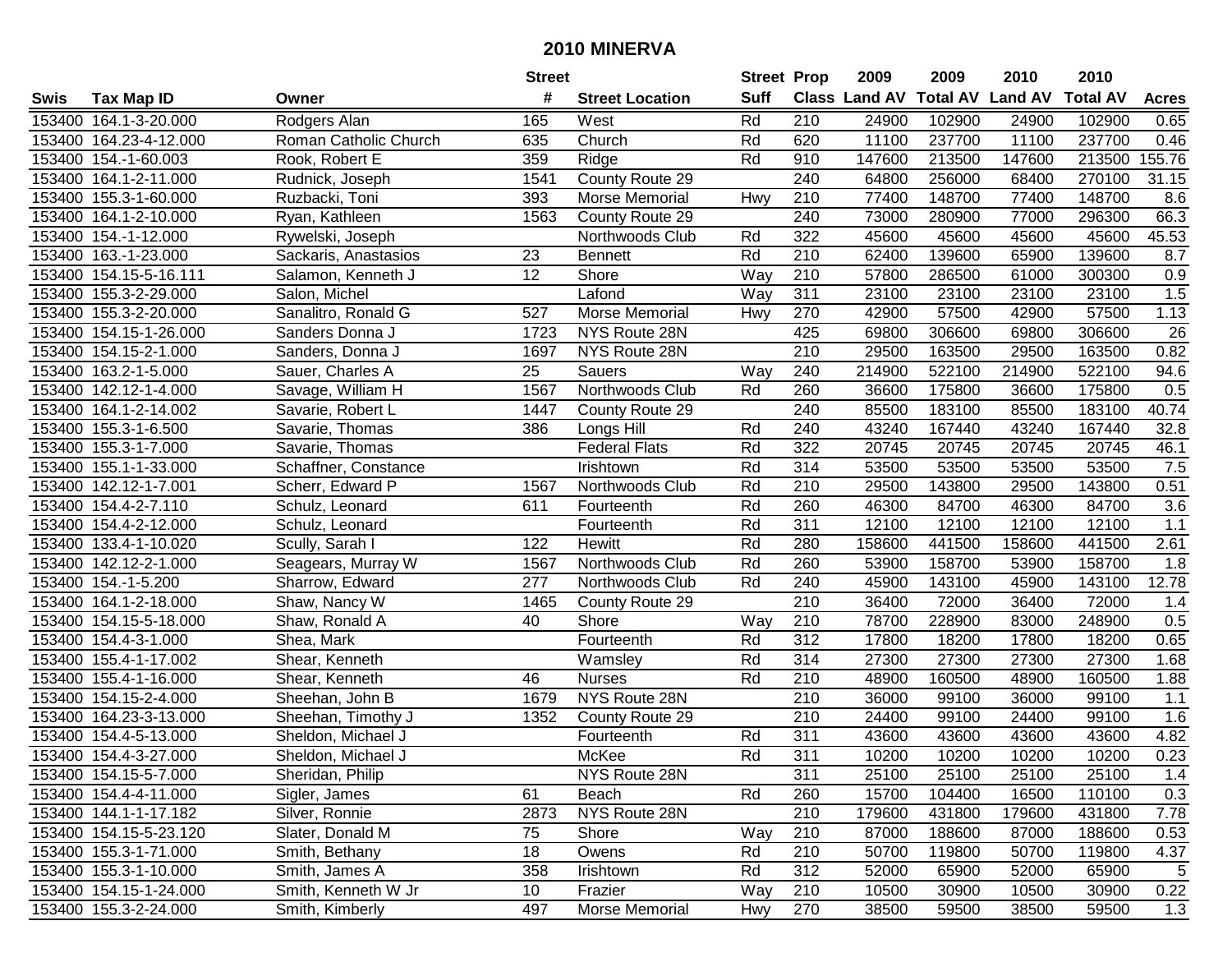|        |                        |                               | <b>Street</b> |                        | <b>Street Prop</b> |                  | 2009                          | 2009   | 2010           | 2010            |                |
|--------|------------------------|-------------------------------|---------------|------------------------|--------------------|------------------|-------------------------------|--------|----------------|-----------------|----------------|
| Swis   | <b>Tax Map ID</b>      | Owner                         | #             | <b>Street Location</b> | <b>Suff</b>        |                  | <b>Class Land AV Total AV</b> |        | <b>Land AV</b> | <b>Total AV</b> | <b>Acres</b>   |
|        | 153400 164.1-4-36.000  | Smith, Philip                 |               | County Route 29        |                    | 311              | 17700                         | 17700  | 17700          | 17700           | 0.62           |
|        | 153400 154.4-4-28.000  | Smith, Vernon H               | 132           | Healey                 | Rd                 | 312              | 28000                         | 32100  | 28000          | 32100           | $\sqrt{2}$     |
|        | 153400 154.15-1-28.000 | Smith, Vernon H Sr            | 1713          | NYS Route 28N          |                    | 210              | 25400                         | 87400  | 25400          | 87400           | $0.8\,$        |
|        | 153400 154.4-6-21.000  | Smith, William C              | 38            | Morse Memorial         | Hwy                | 210              | 36500                         | 174300 | 36500          | 174300          | 1.7            |
|        | 153400 154.4-5-14.000  | Soloski Mark                  |               | Fourteenth             | Rd                 | 311              | 39900                         | 39900  | 39900          | 39900           | 4.82           |
|        | 153400 154.15-5-24.000 | Spuehler, Walter              |               | Shore                  | Way                | 311              | 76900                         | 76900  | 74900          | 74900           | 0.6            |
|        | 153400 163.-1-8.000    | Spyro, Katherine              | 1872          | Fourteenth             | Rd                 | 312              | 115200                        | 119600 | 121600         | 123210          | 83.9           |
| 153400 | 154.-1-56.000          | Spyro, Katherine              |               | Northwoods Club        | Rd                 | 322              | 112700                        | 112700 | 112700         | 112700          | 170.1          |
|        | 153400 155.1-1-42.400  | <b>St Josephs RC Cemetery</b> | 479           | ONeil                  | Rd                 | 620              | 48200                         | 98100  | 48200          | 98100           | 1.31           |
|        | 153400 155.1-1-23.001  | St Josephs RC Church          |               | ONeil                  | Rd                 | 695              | 23500                         | 23500  | 23500          | 23500           | 0.51           |
|        | 153400 155.3-1-6.200   | St Josephs RC Church          |               | ONeil                  | Rd                 | 695              | 30200                         | 30200  | 30200          | 30200           | 1              |
|        | 153400 155.1-1-27.000  | Stacy, Katherine A            | 634           | Irishtown              | Rd                 | 210              | 45400                         | 94200  | 45400          | 94200           | $\overline{4}$ |
|        | 153400 154.4-7-1.000   | Stafford, John                | 109           | Morse Memorial         | Hwy                | 210              | 37600                         | 222200 | 39600          | 234400          | 1.07           |
|        | 153400 154.15-5-5.000  | Stanton, Sandra A             |               | NYS Route 28N          |                    | 311              | 34200                         | 34200  | 34200          | 34200           | 3.9            |
|        | 153400 163.-1-19.000   | Staples, Scott D              | 932           | Fourteenth             | Rd                 | 210              | 57700                         | 135900 | 57700          | 135900          | 6.2            |
|        | 153400 154.-1-64.000   | Staten Island Outdrs Inc      | 283           | Ridge                  | Rd                 | 312              | 60400                         | 73000  | 60400          | 73000           | 35.8           |
|        | 153400 154.15-5-34.210 | Stavracos, Steve              | 3             | <b>Lake View</b>       | $\overline{W}$ ay  | 411              | 87700                         | 170800 | 87700          | 170800          | 2.06           |
| 153400 | 154.4-1-12.000         | Stavracos, Steve              | 1595          | NYS Route 28N          |                    | 220              | 25900                         | 106400 | 25900          | 106400          | 0.7            |
|        | 153400 155.3-2-36.000  | Steuart, Charles              | 14            | Irishtown              | Rd                 | 270              | 34600                         | 68200  | 34600          | 68200           | 1.2            |
|        | 153400 154.4-5-15.000  | Stevens, Sara                 |               | Fourteenth             | Rd                 | 311              | 51200                         | 51200  | 51200          | 51200           | 8.86           |
|        | 153400 154.4-5-10.000  | Stevens, Sara                 |               | Fourteenth             | Rd                 | 311              | 35200                         | 35200  | 35200          | 35200           | 8.4            |
|        | 153400 154.4-3-21.000  | Stevens, Sara                 |               | McKee                  | Rd                 | 311              | 34700                         | 34700  | 34700          | 34700           | 17.63          |
| 153400 | 154.4-5-12.000         | Stevens, Sara T               |               | Fourteenth             | Rd                 | 311              | 26600                         | 26600  | 26600          | 26600           | 4.3            |
| 153400 | 154.4-3-29.000         | Stevens, William E            | 673           | Fourteenth             | Rd                 | 312              | 59900                         | 70300  | 59900          | 70300           | 9.2            |
| 153400 | 133.4-1-4.000          | Stewart, Gustav L III         | 122           | Hewitt                 | Rd                 | 210              | 42900                         | 105900 | 42900          | 105900          | 0.87           |
| 153400 | 133.4-1-1.001          | Stewart, Gustav L III         |               | NYS Route 28N          |                    | 311              | 33400                         | 33400  | 35200          | 35200           | 0.87           |
| 153400 | 133.4-1-17.000         | Stewart, Gustav L III         | 122           | Hewitt                 | Rd                 | 210              | 137300                        | 328700 | 137300         | 328700          | 1.24           |
|        | 153400 133.4-1-9.000   | Stewart, John C               | 122           | Hewitt                 | Rd                 | 210              | 156100                        | 342600 | 156100         | 342600          | 2.2            |
|        | 153400 154.4-4-51.200  | Stickney, Heath E             | 1430          | NYS Route 28N          |                    | 210              | 37600                         | 132000 | 37600          | 132000          | 1.36           |
|        | 153400 154.4-4-22.000  | Stott, Hugh R                 | 13            | Beach                  | Rd                 | 312              | 22700                         | 54400  | 24000          | 57400           | 0.6            |
|        | 153400 164.23-5-2.000  | Strohmeyer, Clifford T        | 1351          | County Route 29        |                    | 210              | 29800                         | 110100 | 29800          | 110100          | 4.97           |
|        | 153400 155.4-1-12.100  | Strohmeyer, James R           | 454           | <b>Trout Brook</b>     | Rd                 | 240              | 178400                        | 313200 | 178400         | 313200          | 164.18         |
|        | 153400 155.4-1-35.000  | Strohmeyer, James R           |               | <b>Trout Brook</b>     | Rd                 | 322              | 62600                         | 62600  | 62600          | 62600           | 80.5           |
|        | 153400 164.23-5-5.000  | Strohmeyer, Nancy             | 1325          | County Route 29        |                    | $\overline{210}$ | 21800                         | 111400 | 21800          | 111400          | 0.7            |
|        | 153400 154.4-7-2.000   | Strohmeyer, Patrick C         | 137           | Morse Memorial         | Hwy                | 240              | 50600                         | 253200 | 50600          | 253200          | 12.02          |
|        | 153400 164.1-4-12.002  | Sullivan, Brian               | 66            | Sullivan               | Way                | 312              | 80800                         | 88500  | 80800          | 88500           | 38.3           |
|        | 153400 164.1-4-29.000  | Sullivan, Brian E             | 1192          | County Route 29        |                    | 210              | 23800                         | 140800 | 23800          | 140800          | 0.5            |
|        | 153400 164.1-3-4.000   | Sullivan, Brian E             | 1359          | County Route 29        |                    | 240              | 68100                         | 125300 | 68100          | 125300          | 31.2           |
|        | 153400 154.15-5-33.000 | Sullivan, Patricia A          | 1716          | NYS Route 28N          |                    | 210              | 17100                         | 78900  | 17100          | 78900           | 0.43           |
|        | 153400 164.1-4-41.001  | Sutton, Jay E                 | 35            | Sullivan               | Way                | 312              | 23100                         | 39300  | 24400          | 41500           | 0.4            |
|        | 153400 145.-1-14.400   | Syvarth, Edward               |               | <b>Cheney Pond</b>     | Rd                 | 322              | 27400                         | 27400  | 27400          | 27400           | 25.5           |
|        | 153400 145.-1-15.400   | Syvarth, Edward               | 191           | <b>Cheney Pond</b>     | Rd                 | 312              | 35800                         | 39000  | 35800          | 39000           | 23.3           |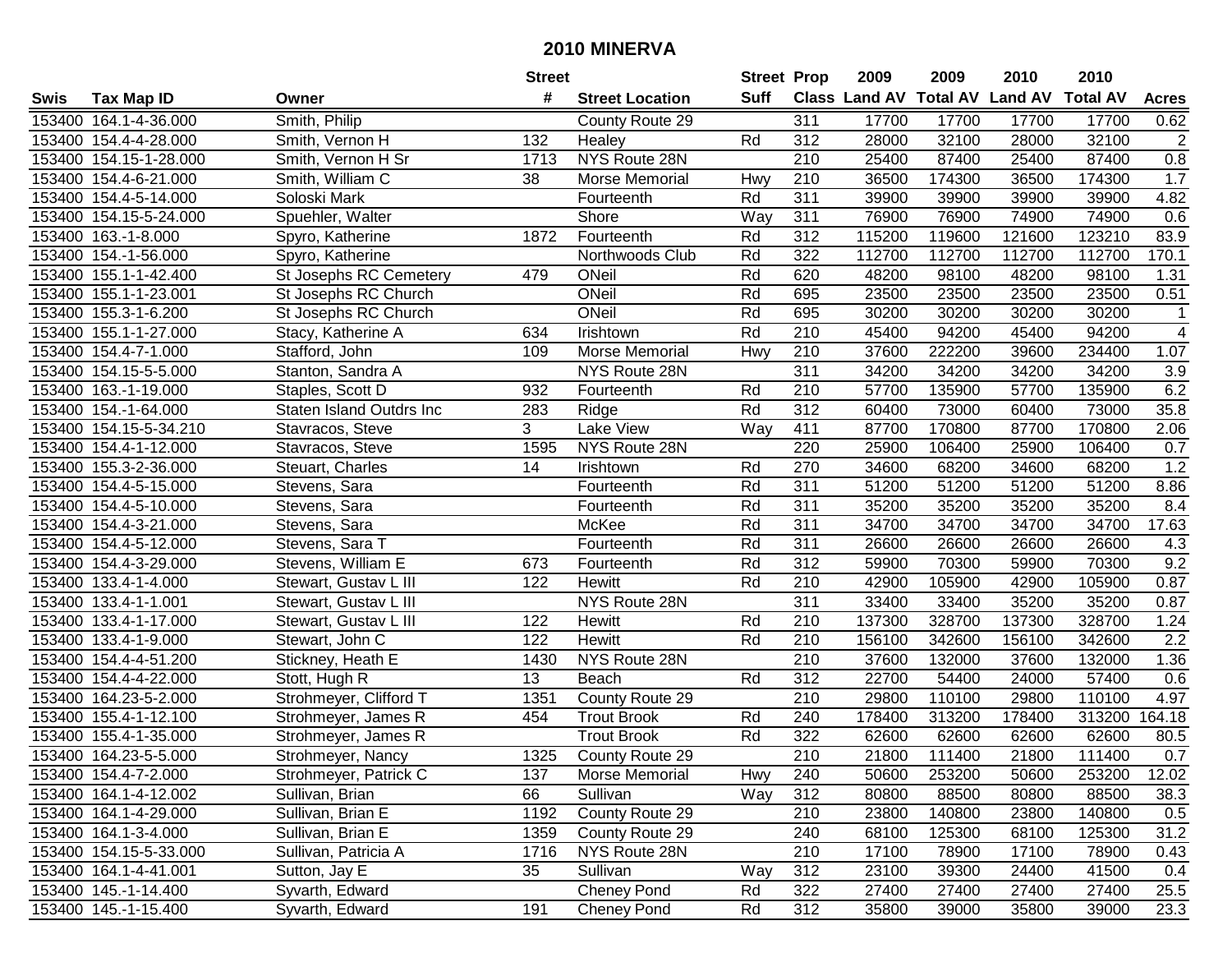|        |                        |                                   | <b>Street</b>   |                        | <b>Street Prop</b> |     | 2009                          | 2009   | 2010           | 2010            |                  |
|--------|------------------------|-----------------------------------|-----------------|------------------------|--------------------|-----|-------------------------------|--------|----------------|-----------------|------------------|
| Swis   | <b>Tax Map ID</b>      | Owner                             | #               | <b>Street Location</b> | <b>Suff</b>        |     | <b>Class Land AV Total AV</b> |        | <b>Land AV</b> | <b>Total AV</b> | <b>Acres</b>     |
|        | 153400 163.-1-10.000   | Szukalewicz, Thomas               |                 | Fourteenth             | Rd                 | 322 | 74800                         | 74800  | 78900          | 78900           | 75               |
|        | 153400 154.4-8-16.000  | Taylor, Peter                     |                 | <b>Stewart</b>         | Rd                 | 312 | 13200                         | 13200  | 24000          | 26900           | 0.66             |
|        | 153400 154.4-3-7.000   | Taylor, Scott                     | 633             | Fourteenth             | Rd                 | 270 | 13500                         | 66100  | 13500          | 66100           | 0.31             |
|        | 153400 155.3-2-27.000  | TenEyck, Bradley                  | 20              | Lafond                 | Way                | 270 | 31100                         | 68100  | 31100          | 71800           | 3.95             |
|        | 153400 155.1-1-24.000  | Teneyck, Richard B                | 549             | Irishtown              | Rd                 | 240 | 124400                        | 156400 | 124400         | 156400          | 124              |
|        | 153400 142.12-1-11.000 | Thacher, Frances T                | 1567            | Northwoods Club        | Rd                 | 260 | 48400                         | 165200 | 48400          | 165200          | 0.6              |
|        | 153400 164.2-1-19.000  | Thomas, Alica                     | 18              | Sullivan               | Way                | 270 | 22700                         | 26500  | 22700          | 26500           | 0.4              |
| 153400 | 154.15-5-17.000        | Thul, Mary L                      | $\overline{38}$ | <b>Shore</b>           | Way                | 210 | 80200                         | 271300 | 80200          | 271300          | 0.6              |
|        | 153400 154.2-1-23.000  | Thul, Robert R                    | 1780            | NYS Route 28N          |                    | 240 | 99400                         | 324700 | 99400          | 324700          | 109.06           |
|        | 153400 142.12-1-5.000  | Tilgner, David                    | 1567            | Northwoods Club        | Rd                 | 210 | 35400                         | 117400 | 35400          | 117400          | 0.5              |
|        | 153400 142.12-1-6.000  | Tilgner, David                    |                 | <b>Balsam</b>          | Rd                 | 314 | 26600                         | 26600  | 26600          | 26600           | 0.5              |
|        | 153400 155.4-1-25.001  | Torborg, John C                   | 46              | Gouchie                | Rd                 | 210 | 54400                         | 159000 | 54400          | 159000          | 9.66             |
|        | 153400 164.23-4-5.100  | Town Of Minerva                   | 1393            | County Route 29        |                    | 963 | 14400                         | 19400  | 14400          | 19400           | 0.69             |
| 153400 | 154.2-1-33.000         | Town Of Minerva                   | 8               | Ridge                  | Rd                 | 822 | 33300                         | 36400  | 33300          | 36400           | $\mathbf 1$      |
| 153400 | 154.2-1-34.200         | Town Of Minerva                   | 61              | Ridge                  | Rd                 | 822 | 37400                         | 66400  | 39500          | 70100           | 1.1              |
|        | 153400 154.4-4-25.000  | Town Of Minerva                   | 109             | Longs Hill             | Rd                 | 651 | 59600                         | 686800 | 59600          | 686800          | 120.5            |
|        | 153400 164.23-3-4.029  | Town Of Minerva                   |                 | Donnelly               | Rd                 | 330 | 2500                          | 2500   | 2500           | 2500            | 1.29             |
| 153400 | 154.15-5-10.001        | Town Of Minerva                   | 5               | Morse Memorial         | Hwy                | 652 | 32700                         | 298900 | 32700          | 298900          | 0.6              |
|        | 153400 154.15-5-29.000 | Town Of Minerva                   |                 | Shore                  | Way                | 311 | 73800                         | 73800  | 73800          | 73800           | 0.5              |
|        | 153400 164.1-3-25.001  | Town Of Minerva                   | 827             | Church                 | Rd                 | 822 | 41500                         | 171000 | 41500          | 171000          | 25.38            |
|        | 153400 155.1-1-8.001   | Town Of Minerva                   | 437             | ONeil                  | Rd                 | 852 | 50700                         | 70600  | 50700          | 70600           | 27.52            |
| 153400 | 154.4-6-2.000          | Town Of Minerva                   |                 | Morse Memorial         | Hwy                | 330 | 32200                         | 32200  | 32200          | 32200           | 0.82             |
| 153400 | 155.3-1-6.100          | Town Of Minerva                   | 498             | ONeil                  | Rd                 | 592 | 37300                         | 37300  | 37300          | 37300           | 3.4              |
| 153400 | 154.4-6-6.000          | Town Of Minerva                   |                 | <b>Town Shed</b>       | Rd                 | 963 | 3400                          | 3400   | 3400           | 3400            | 0.1              |
| 153400 | 164.23-2-6.003         | Town Of Minerva                   | 582             | Morse Memorial         | Hwy                | 963 | 138900                        | 138900 | 138900         | 138900          | 0.5              |
|        | 153400 154.15-5-44.200 | Town Of Minerva                   |                 | NYS Route 28N          |                    | 330 | 1900                          | 1900   | 2000           | 2000            | 0.61             |
|        | 153400 164.2-1-10.000  | Trails End Lodge Inc              |                 | Alder Brook            | Rd                 | 322 | 12700                         | 12700  | 13400          | 13400           | 38.35            |
|        | 153400 164.2-1-9.000   | Trails End Lodge Inc              | 306             | Alder Brook            | Rd                 | 260 | 125400                        | 165000 | 125400         | 165000          | 129.84           |
|        | 153400 164.2-1-20.000  | Trapper, Ralph P                  | 24              | Sullivan               | Way                | 210 | 24200                         | 72500  | 24200          | 72500           | 0.4              |
|        | 153400 164.2-1-11.200  | Tribie, Charles                   | 245             | Alder Brook            | Rd                 | 240 | 234300                        | 585100 | 234300         | 585100          | 260              |
|        | 153400 164.2-1-11.100  | Tribie, Charles                   |                 | Alder Brook            | Rd                 | 322 | 48200                         | 48200  | 50900          | 50900           | $\overline{20}$  |
|        | 153400 154.-1-22.000   | Trimirka, Peter                   | 29              | Bacon                  | Rd                 | 240 | 71500                         | 111300 | 71500          | 111300          | 44               |
|        | 153400 154.-1-41.001   | Trimirka, Peter                   |                 | NYS Route 28N          |                    | 312 | 84500                         | 88300  | 84500          | 88300           | 100              |
|        | 153400 154.15-1-10.000 | Trimirka, Phyllis                 |                 | NYS Route 28N          |                    | 311 | 1900                          | 1900   | 2000           | 2000            | 21.5             |
|        | 153400 154.15-1-1.000  | Trimirka, Phyllis                 |                 | NYS Route 28N          |                    | 311 | 33100                         | 33100  | 34900          | 34900           | 33.3             |
|        | 153400 154.15-1-11.000 | Trimirka, Phyllis                 |                 | NYS Route 28N          |                    | 322 | 12400                         | 12400  | 13100          | 13100           | 27.6             |
|        | 153400 164.23-3-10.000 | Trombly, George O                 | 25              | Donnelly               | Rd                 | 210 | 18200                         | 95700  | 18200          | 95700           | 0.6              |
|        | 153400 164.2-1-12.000  | <b>Trout Brook Properties LLC</b> |                 | Alder Brook            | Rd                 | 322 | 52400                         | 52400  | 60200          |                 | 60200 113.82     |
|        | 153400 154.4-2-18.000  | Tucker, Keith                     | 1481            | NYS Route 28N          |                    | 210 | 37300                         | 99300  | 37300          | 99300           | 1.54             |
|        | 153400 154.4-1-11.002  | Tucker, Rodney J                  | 1599            | NYS Route 28N          |                    | 210 | 34300                         | 102600 | 34300          | 102600          | 0.96             |
|        | 153400 154.15-5-23.110 | Tuffey, Thomas J                  | 64              | Shore                  | Way                | 260 | 96200                         | 186200 | 96200          | 186200          | 1.2              |
|        | 153400 164.1-3-12.120  | Tuffey, Thomas J                  |                 | County Route 29        |                    | 311 | 43200                         | 43200  | 45600          | 45600           | $\overline{2.8}$ |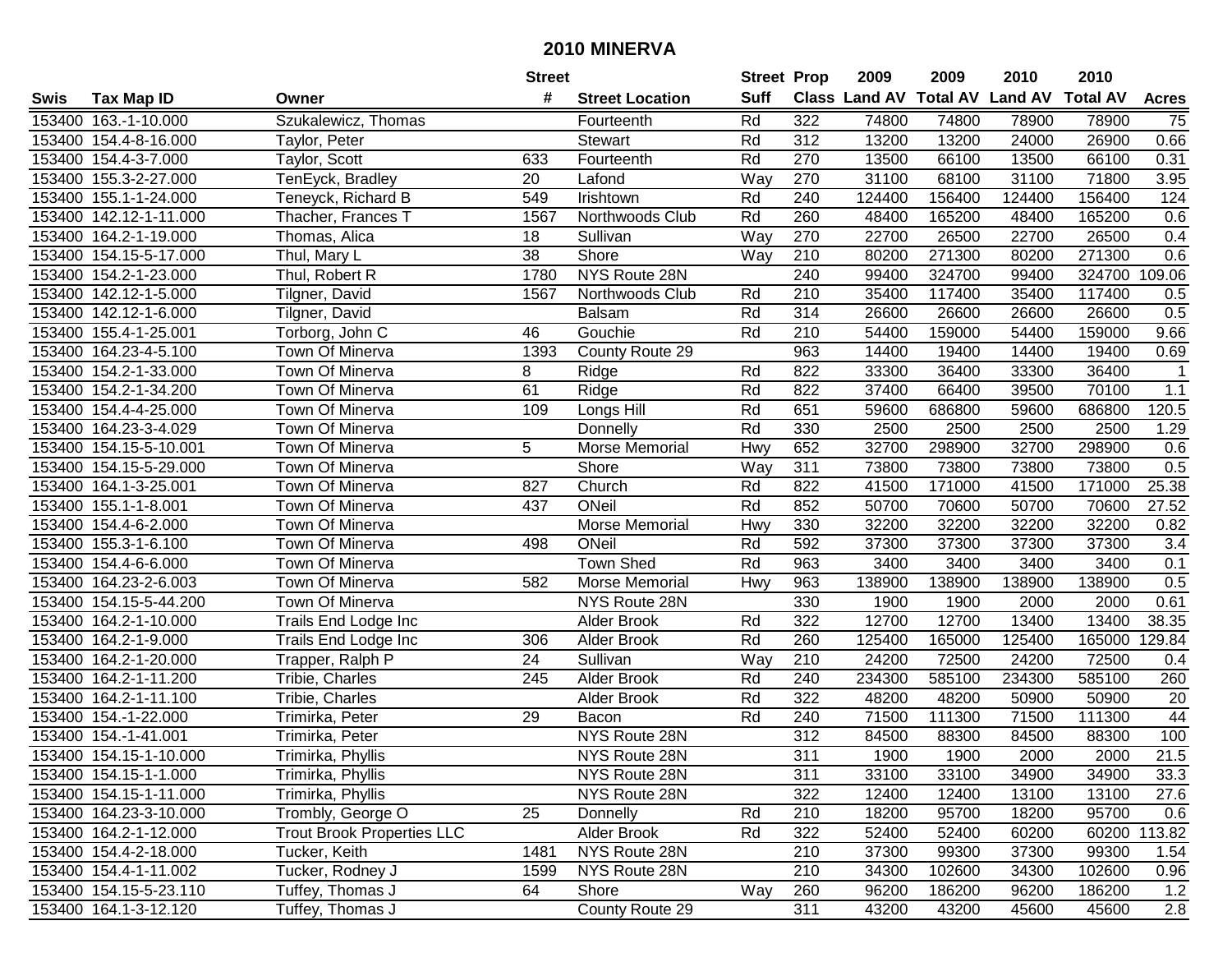|        |                        |                               | <b>Street</b>  |                        | <b>Street Prop</b> |                  | 2009                          | 2009    | 2010           | 2010            |                 |
|--------|------------------------|-------------------------------|----------------|------------------------|--------------------|------------------|-------------------------------|---------|----------------|-----------------|-----------------|
| Swis   | <b>Tax Map ID</b>      | Owner                         | #              | <b>Street Location</b> | Suff               |                  | <b>Class Land AV Total AV</b> |         | <b>Land AV</b> | <b>Total AV</b> | <b>Acres</b>    |
|        | 153400 164.1-3-12.112  | Tuffey, Thomas J              | 32             | <b>Mountain Vistas</b> |                    | 312              | 74900                         | 74900   | 79000          | 82000           | 7.66            |
|        | 153400 154.2-1-31.000  | Turcotte, Daniel E            | 1878           | NYS Route 28N          |                    | 210              | 26700                         | 104300  | 28100          | 110000          | 0.68            |
|        | 153400 163.2-2-13.000  | Turner, Courtney              | 88             | Wilson                 | Rd                 | 210              | 50700                         | 113500  | 53400          | 124200          | 7.9             |
|        | 153400 154.-1-63.000   | Tyler, Roger I                |                | NYS Route 28N          |                    | 322              | 29700                         | 29700   | 29700          | 29700           | 30              |
|        | 153400 164.1-2-21.000  | Tyrell, Margaret              | 644            | Church                 | Rd                 | 210              | 37800                         | 87300   | 37800          | 87300           | $\mathbf{1}$    |
|        | 153400 155.1-1-32.000  | Ullmann, Thomas               |                | Irishtown              | Rd                 | 314              | 33300                         | 33300   | 33300          | 33300           | 2.06            |
| 153400 | 145.-1-24.000          | Ullmann, Thomas               | 117            | <b>Cheney Pond</b>     | Rd                 | 260              | 202400                        | 276700  | 202400         | 276700          | 160             |
| 153400 | 145.-1-16.000          | Ullmann, Thomas               |                | <b>Cheney Pond</b>     | Rd                 | 322              | 18200                         | 18200   | 18200          | 18200           | $\overline{18}$ |
|        | 153400 155.1-1-30.000  | Ullmann, Thomas               |                | Irishtown              | Rd                 | 322              | 47000                         | 47000   | 47000          | 47000           | 20.4            |
|        | 153400 154.2-1-35.100  | Underwood, Jack L             | 2008           | NYS Route 28N          |                    | 210              | 42000                         | 179500  | 42000          | 179500          | 8.26            |
|        | 153400 119.-2-2.009    | Upper Hudson Woodlands ATP LP |                | NYS Route 28N          |                    | 910              | 1030900                       | 1043300 | 1087600        | 1100700         | 1330.8          |
|        | 153400 130.-1-1.200    | Upper Hudson Woodlands ATP LP |                | Cornell                | Rd                 | 910              |                               |         | 2610543        | 2610543         | 3211            |
|        | 153400 154.15-5-25.002 | VanderKooi, Nicholas          | 83             | Shore                  | Way                | 312              | 117400                        | 151900  | 117400         | 151900          | 1.35            |
|        | 153400 154.4-4-42.220  | VanderWalker, Randy M         | 120            | Morse Memorial         | Hwy                | 270              | 27200                         | 35600   | 27200          | 35600           | 1.96            |
|        | 153400 154.15-5-34.220 | VanDewal, Arthur J            |                | Minerva Lake           | Rd                 | 311              | 17800                         | 17800   | 17800          | 17800           | 1.54            |
|        | 153400 154.15-5-31.000 | VanDewal, Arthur J            | 22             | Minerva Lake           | Rd                 | 260              | 25900                         | 62300   | 25900          | 62300           | 0.68            |
| 153400 | 155.3-1-9.000          | VanNess, James                | $\overline{7}$ | Ricketson              | Rd                 | 312              | 54300                         | 65900   | 54300          | 65900           | 16.66           |
| 153400 | 155.3-1-62.000         | VanVoorhis, Katherine E       |                | Morse Memorial         | Hwy                | 311              | 20700                         | 20700   | 20700          | 20700           | $\overline{2}$  |
| 153400 | 155.3-1-56.100         | Varcasio, William J           | 33             | <b>Federal Flats</b>   | Rd                 | 270              | 44700                         | 52800   | 44700          | 52800           | 3.1             |
|        | 153400 154.31-1-4.000  | Varney, Lee P                 | 142            | Northwoods Club        | Rd                 | 312              | 46900                         | 57100   | 46900          | 57100           | 5.76            |
|        | 153400 154.15-1-2.000  | Vaughan, Gabrielle G          |                | NYS Route 28N          |                    | 312              | 47700                         | 88300   | 47700          | 88300           | 8.33            |
| 153400 | 154.31-1-1.001         | Vaughan, James P              | 131            | Northwoods Club        | Rd                 | 210              | 59800                         | 113200  | 59800          | 113200          | 8.2             |
| 153400 | 164.1-3-8.000          | Vener, David                  | 1241           | County Route 29        |                    | 210              | 25400                         | 176800  | 25400          | 176800          | 0.61            |
| 153400 | 164.1-3-7.000          | Vener, David                  |                | County Route 29        |                    | 311              | 11600                         | 11600   | 11600          | 11600           | 0.49            |
|        | 153400 154.10-1-1.000  | Verderber, Joseph J           | 248            | Ridge                  | Rd                 | 312              | 83900                         | 119300  | 88600          | 125900          | 15.4            |
| 153400 | 133.4-1-5.000          | Vicario, David S              |                | NYS Route 28N          |                    | $\overline{312}$ | 151700                        | 166800  | 151700         | 166800          | 9.3             |
| 153400 | 133.4-1-8.000          | Vicario, David S              | 122            | Hewitt                 | Rd                 | 280              | 129700                        | 350300  | 129700         | 350300          | 1               |
|        | 153400 164.1-4-16.200  | Viele, Deborah A              | 1092           | County Route 29        |                    | 270              | 23400                         | 70200   | 23400          | 70200           | 0.6             |
|        | 153400 154.4-8-9.000   | Vignola, Christopher P        | 614            | Fourteenth             | Rd                 | 312              | 33200                         | 68400   | 33200          | 68400           | 1.39            |
|        | 153400 154.4-6-9.000   | Villeneuve, Margaret          | 33             | <b>Town Shed</b>       | Rd                 | $\overline{210}$ | 30700                         | 123800  | 30700          | 123800          | 0.9             |
|        | 153400 155.1-1-3.000   | Vitkauskas, Richard           | 112            | John Brannon           | Rd                 | 270              | 27900                         | 36000   | 27900          | 36000           | 5.8             |
|        | 153400 155.3-1-59.110  | Volpe-Flynn, Patricia         |                | Morse Memorial         | Hwy                | 270              | 46300                         | 58700   | 46300          | 58700           | 27.62           |
|        | 153400 163.-1-42.000   | Vorbach, Charles              |                | Fourteenth             | Rd                 | 312              | 49500                         | 52200   | 49500          | 52200           | 10              |
|        | 153400 154.4-8-11.000  | Voris, Dean                   | 634            | Fourteenth             | Rd                 | 311              | 19000                         | 19000   | 20000          | 20000           | 1.3             |
|        | 153400 164.23-2-7.000  | Waddell, William              |                | County Route 29        |                    | 311              | 22000                         | 22000   | 22000          | 22000           | 1.5             |
|        | 153400 154.4-6-26.000  | Wade, Thomas N                | 52             | Morse Memorial         | Hwy                | 210              | 31000                         | 174100  | 31000          | 174100          | 0.81            |
|        | 153400 154.15-5-6.000  | Walker, John C                | 1772           | NYS Route 28N          |                    | 210              | 18300                         | 71800   | 18300          | 71800           | 0.5             |
|        | 153400 155.4-1-33.000  | Walker, Robert                |                | <b>Trout Brook</b>     | Rd                 | 314              | 68100                         | 68100   | 68100          | 68100           | 10.96           |
|        | 153400 155.4-1-32.000  | Walker, Robert                | 384            | <b>Trout Brook</b>     | Rd                 | 260              | 55900                         | 82500   | 55900          | 82500           | $\overline{1}$  |
|        | 153400 154.15-5-8.000  | Wallace, Anthony CM           | 1752           | NYS Route 28N          |                    | 210              | 38900                         | 71800   | 38900          | 71800           | 2.2             |
|        | 153400 154.2-1-20.000  | Wallace, Daniel D             | 12             | Sawmill                | Way                | 240              | 125300                        | 136000  | 125300         | 136000          | 100.2           |
|        | 153400 154.15-1-18.120 | Wallace, Daniel DS            |                | NYS Route 28N          |                    | 311              | 29700                         | 29700   | 29700          | 29700           | 15.28           |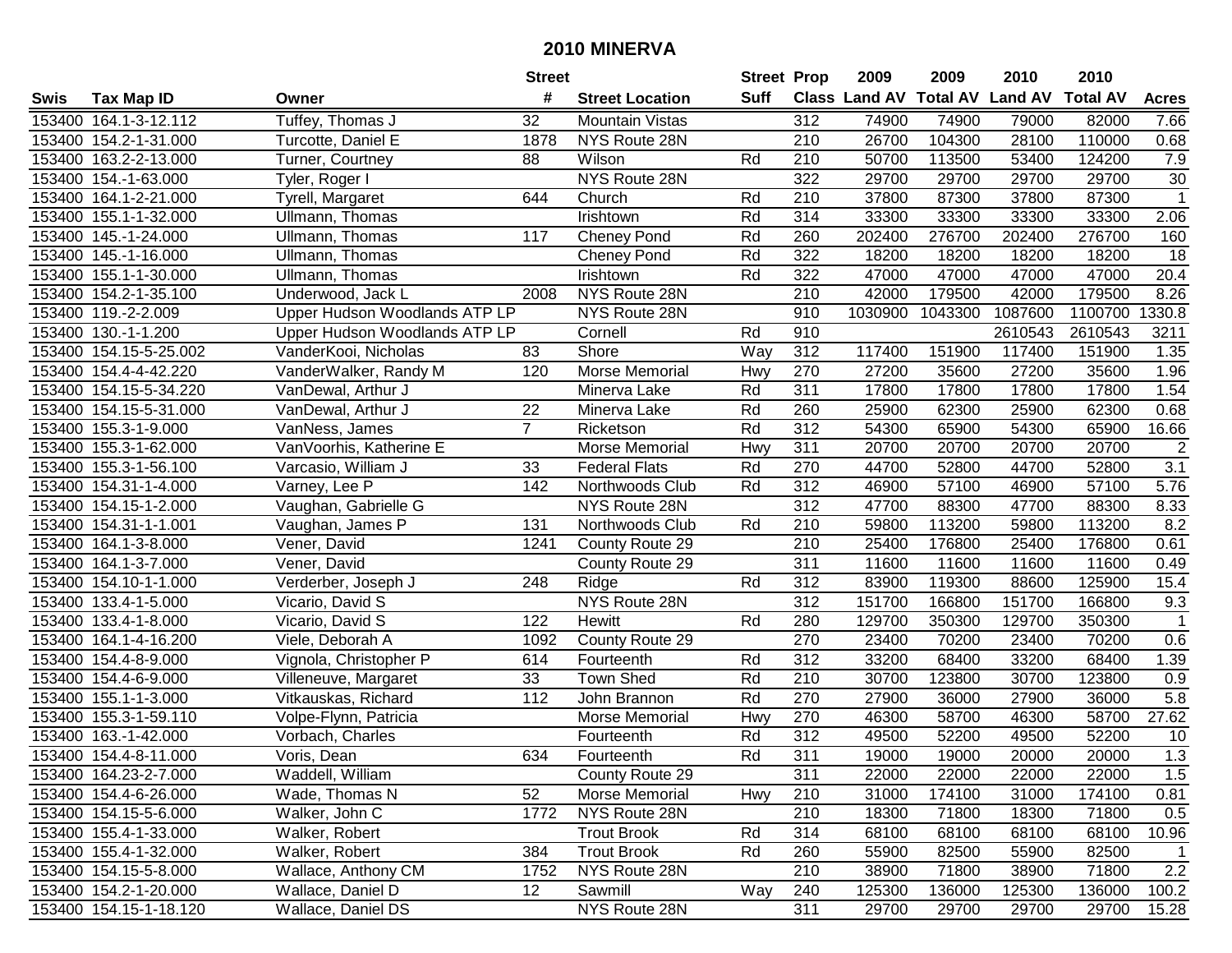|        |                        |                           | <b>Street</b>   |                        | <b>Street Prop</b> |                  | 2009  | 2009   | 2010                           | 2010            |                  |
|--------|------------------------|---------------------------|-----------------|------------------------|--------------------|------------------|-------|--------|--------------------------------|-----------------|------------------|
| Swis   | <b>Tax Map ID</b>      | Owner                     | #               | <b>Street Location</b> | Suff               |                  |       |        | Class Land AV Total AV Land AV | <b>Total AV</b> | <b>Acres</b>     |
|        | 153400 154.15-1-18.200 | Wallace, Daniel DS        |                 | NYS Route 28N          |                    | 311              | 34000 | 34000  | 34000                          | 34000           | 12.38            |
|        | 153400 164.1-1-20.002  | Wamsley, Kathleen B       | 1540            | County Route 29        |                    | 270              | 41600 | 73000  | 41600                          | 73000           | 5.84             |
|        | 153400 155.4-1-23.200  | Wamsley, Scott M          |                 | Wamsley                | Rd                 | 314              | 49000 | 49000  | 49000                          | 49000           | 6.3              |
|        | 153400 154.15-5-22.000 | Wanamaker, Philip A       | 62              | Shore                  | Way                | 312              | 78300 | 88900  | 78300                          | 88900           | 0.6              |
|        | 153400 155.3-1-54.100  | Ware, Shirley             | 457             | <b>Morse Memorial</b>  | Hwy                | 240              | 79800 | 169700 | 79800                          | 169700          | $\overline{12}$  |
|        | 153400 164.1-4-2.000   | Ware, Shirley             | 571             | Morse Memorial         | Hwy                | 210              | 38900 | 102000 | 38900                          | 102000          | $\overline{2}$   |
|        | 153400 164.2-1-3.002   | Warnecke, Robert D        | 232             | <b>Trout Brook</b>     | Rd                 | 240              | 53600 | 181200 | 53600                          | 181200          | $\overline{23}$  |
|        | 153400 164.23-1-11.000 | Warrington, Patricia      | 8               | <b>Trout Brook</b>     | Rd                 | 220              | 26200 | 120400 | 26200                          | 120400          | $\overline{3.1}$ |
|        | 153400 163.2-1-16.000  | Welsh, Thomas C           | $\overline{56}$ | Ken Mason Way          |                    | $\overline{311}$ | 85300 | 85300  | 85300                          | 85300           | 33.9             |
|        | 153400 163.2-1-31.000  | Welsh, Thomas C           |                 | NYS Route 28N          |                    | 322              | 66000 | 66000  | 69600                          | 69600           | 83.2             |
|        | 153400 164.1-3-22.000  | West, Gary                |                 | West                   | Rd                 | 322              | 40200 | 40200  | 40200                          | 40200           | 16.9             |
|        | 153400 164.1-3-23.000  | West, Gary                |                 | West                   | Rd                 | 311              | 18400 | 18400  | 18400                          | 18400           | 8.3              |
|        | 153400 164.23-4-11.000 | West, Philip E Sr         | 631             | Church                 | Rd                 | 311              | 11200 | 11200  | 11200                          | 11200           | 0.3              |
|        | 153400 164.1-3-30.000  | West, William H Sr        | 1229            | County Route 29        |                    | 210              | 40300 | 91500  | 40300                          | 91500           | 2.5              |
|        | 153400 155.3-1-69.111  | Whipple, Eleanor          | 341             | Morse Memorial         | Hwy                | 312              |       |        | 36600                          | 46600           | 3.13             |
|        | 153400 155.3-1-69.200  | Whipple, Kimberly M       |                 | Morse Memorial         | Hwy                | 311              | 1500  | 1500   | 1500                           | 1500            | $\mathbf 1$      |
|        | 153400 155.3-1-68.000  | Whipple, Kimberly M       | 315             | Morse Memorial         | Hwy                | 210              | 35700 | 99900  | 35700                          | 99900           | 1.1              |
|        | 153400 154.4-6-16.000  | Whipple, Kurt             | 58              | Morse Memorial         | Hwy                | 210              | 18700 | 102000 | 18700                          | 102000          | 0.42             |
|        | 153400 142.-2-11.120   | Whitcraft, Edward T       | 1567            | Northwoods Club        | Rd                 | 260              | 30600 | 127600 | 30600                          | 127600          | 0.46             |
|        | 153400 155.4-1-21.000  | Whitehead, Thomas P       |                 | Wamsley                | Rd                 | 314              | 17700 | 17700  | 17700                          | 17700           | 0.6              |
|        | 153400 155.3-1-15.000  | Whitford, James D         |                 | Irishtown              | Rd                 | 910              | 31500 | 31500  | 33200                          | 33200           | 50               |
|        | 153400 155.1-1-19.000  | Whitney, James            |                 | John Brannon           | Rd                 | 314              | 26100 | 26100  | 26100                          | 26100           | 1.71             |
| 153400 | 155.1-1-20.000         | Whitney, James            |                 | John Brannon           | Rd                 | 314              | 44500 | 44500  | 44500                          | 44500           | 7.39             |
| 153400 | 163.2-1-43.000         | Whittemore, Clinton A Jr  |                 | McKee                  | Rd                 | 322              | 29200 | 29200  | 29200                          | 29200           | 25               |
|        | 153400 142.-2-11.114   | Wickersham, Theodore S    | 1567            | Northwoods Club        | Rd                 | $\overline{210}$ | 28200 | 200100 | 28200                          | 200100          | 0.46             |
|        | 153400 142.-2-11.200   | Wickersham, Wendell C III | 1567            | Northwoods Club        | Rd                 | 210              | 52400 | 150400 | 52400                          | 150400          | 0.9              |
|        | 153400 164.1-4-31.200  | Wicks, Michael A          |                 | County Route 29        |                    | 311              | 34500 | 34500  | 34500                          | 34500           | 4.3              |
|        | 153400 154.15-1-16.000 | Wildes, Stanley E         | 1773            | NYS Route 28N          |                    | 210              | 30800 | 99600  | 30800                          | 99600           | 0.9              |
|        | 153400 154.2-1-36.000  | Wilkins, Edwin S          | 2012            | NYS Route 28N          |                    | 312              | 22300 | 25900  | 22300                          | 25900           | 0.8              |
|        | 153400 164.2-1-5.000   | Williams, Charles D       | 94              | Gouchie                | Rd                 | $\overline{312}$ | 64100 | 69800  | 64100                          | 69800           | 29.13            |
|        | 153400 164.1-4-8.200   | Williams, Gregory K       | $\overline{54}$ | <b>Trout Brook</b>     | Rd                 | 240              | 78400 | 211100 | 78400                          | 211100          | 29.46            |
|        | 153400 164.23-1-3.000  | Williams, John            | $\overline{54}$ | Donnelly               | Rd                 | 210              | 29500 | 64900  | 29500                          | 64900           | 1.4              |
|        | 153400 164.1-4-33.000  | Williams, John L Jr       | 1262            | County Route 29        |                    | 210              | 27100 | 138400 | 27100                          | 138400          | 4.1              |
|        | 153400 155.3-1-4.120   | Williams, John L Sr       |                 | Longs Hill             | Rd                 | $\overline{314}$ |       |        | 38600                          | 38600           | 5.31             |
|        | 153400 155.3-1-4.110   | Williams, John L Sr       | 254             | Longs Hill             | Rd                 | 322              |       |        | 44800                          | 44800           | 12.36            |
|        | 153400 162.-1-9.000    | Williams, Thomas J        |                 | Fourteenth             | Rd                 | 314              | 17300 | 17300  | 18300                          | 18300           | 6.8              |
|        | 153400 164.23-4-1.000  | Wilson, Phillip R         | 1409            | County Route 29        |                    | 210              | 16600 | 68800  | 16600                          | 68800           | 0.6              |
|        | 153400 154.-1-59.200   | Winch, Jeffrey            | 384             | Ridge                  | Rd                 | 311              | 28500 | 28500  | 30100                          | 30100           | 3.75             |
|        | 153400 154.-1-36.000   | Winch, Jeffrey            |                 | Northwoods Club        | Rd                 | 322              | 32000 | 32000  | 33800                          | 33800           | 54.1             |
|        | 153400 154.31-1-3.001  | Winch, Vernon Jr          | 123             | Northwoods Club        | Rd                 | 240              | 50900 | 176000 | 50900                          | 176000          | 11.4             |
|        | 153400 155.4-1-3.000   | Winderlin, Patrick D      | 269             | <b>Trout Brook</b>     | Rd                 | 312              | 86000 | 94400  | 86000                          | 94400           | 49.5             |
|        | 153400 163.2-2-8.130   | Winkler, Bradley J        |                 | Wilson                 | Rd                 | 314              | 26100 | 26100  | 26100                          | 26100           | 6.04             |